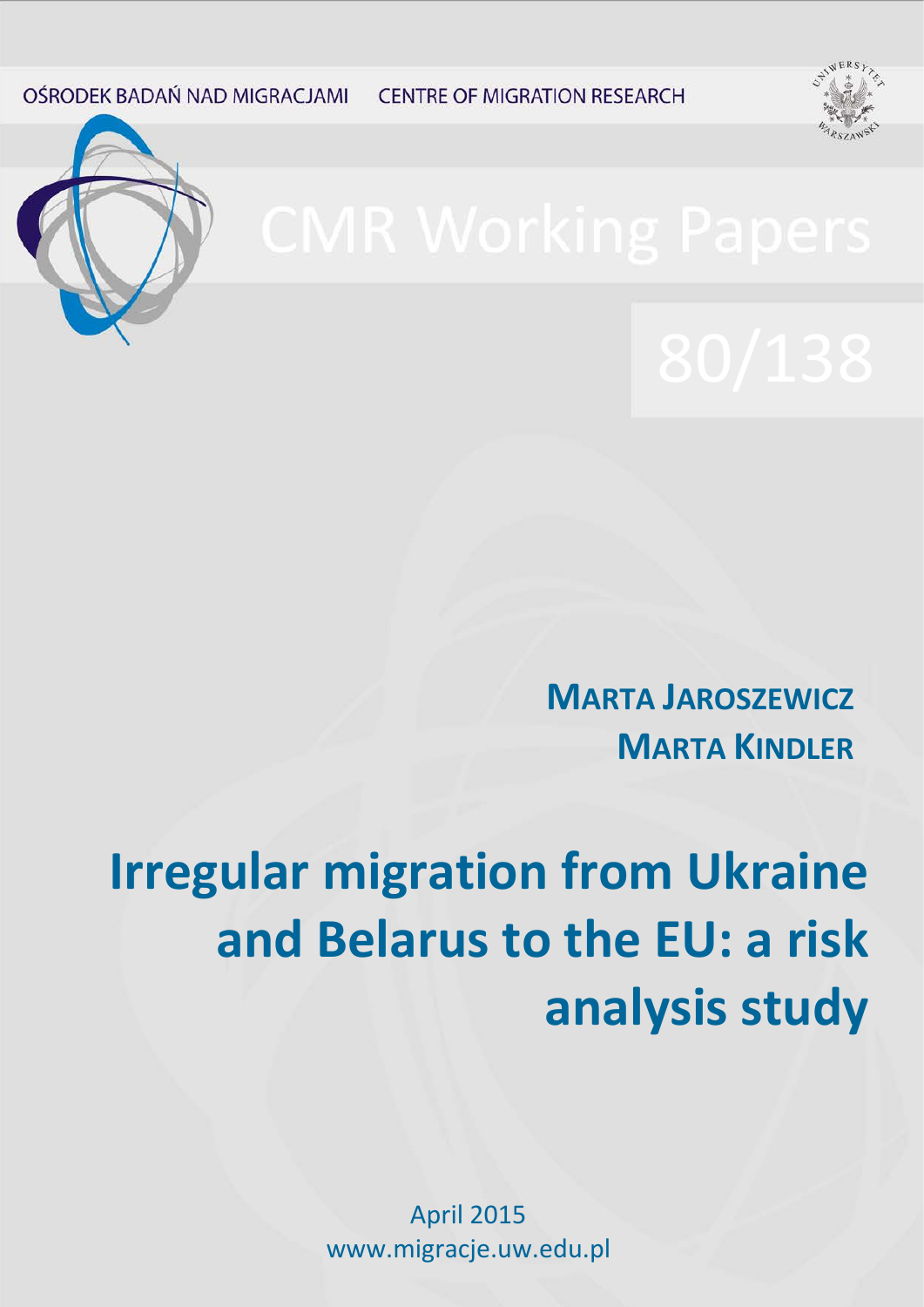**Dr Marta Jaroszewicz** - Centre for Eastern Studies, Warsaw, [marta.jaroszewicz@osw.waw.pl](mailto:marta.jaroszewicz@osw.waw.pl) **Dr Marta Kindler** – Centre of Migration Research University of Warsaw, [marta.kindler@uw.edu.pl](mailto:marta.kindler@uw.edu.pl)

The working paper was written in mid-2014 before the eruption of armed conflict in Eastern Ukraine therefore it does not take into account the risks for migrants, states and the EU resulted from war and the deterioration of security situation in the region.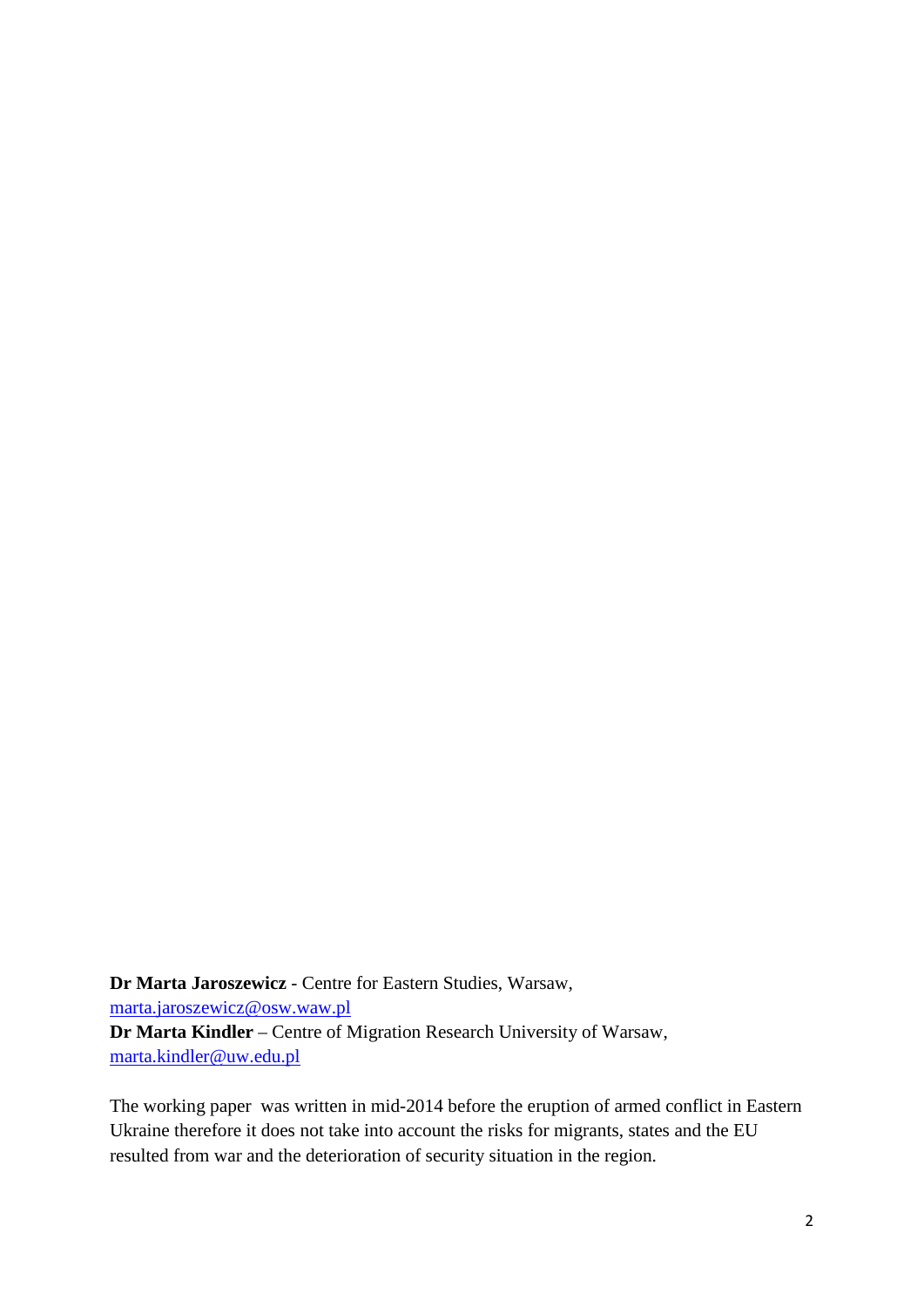# **Abstract:**

The aim of this paper is to analyse, through the prism of risk theories, irregular migration at the final stage of Eastern European migratory route, i.e., migration of people originating from or transiting through Eastern Europe to the EU. Risks taken by different actors associated with migration along this route have been considered. At the micro-level these are risks borne by irregular migrants themselves. At the mezzo-level these are risks borne by states affected by irregular migration as either transit or end destinations for irregular migrants. And, at the macro-level, these are risks taken by the European Union as the supranational organisation dealing with EU-wide consequences of irregular migration.The concept of risk is the most suitable theoretical approach to be applied in the case of analyzing irregular migration. Irregular migration is regarded by states as a challenge due to its very uncertain nature – states' inability to control it and lack of information on the arriving foreigners. However, Eastern European irregular migration cannot be considered as a security threat. It is very modest both in the numbers and possible adverse consequences for all stakeholders involved. Those most exposed to danger are irregular migrants themselves. A constructionist perspective on risk typical for sociology and international relations differs from the 'traditional' realist approach, used by law enforcement agencies, with risk being perceived as 'real' and a quantifiable phenomenon. The paper attempts to reconcile with each other those both perspectives. The following risk's components have been investigated: failure and its effects; failure likelihoods and modes; failure significance.

**Keywords:** irregular migration, Eastern Europe, EU, risk analysis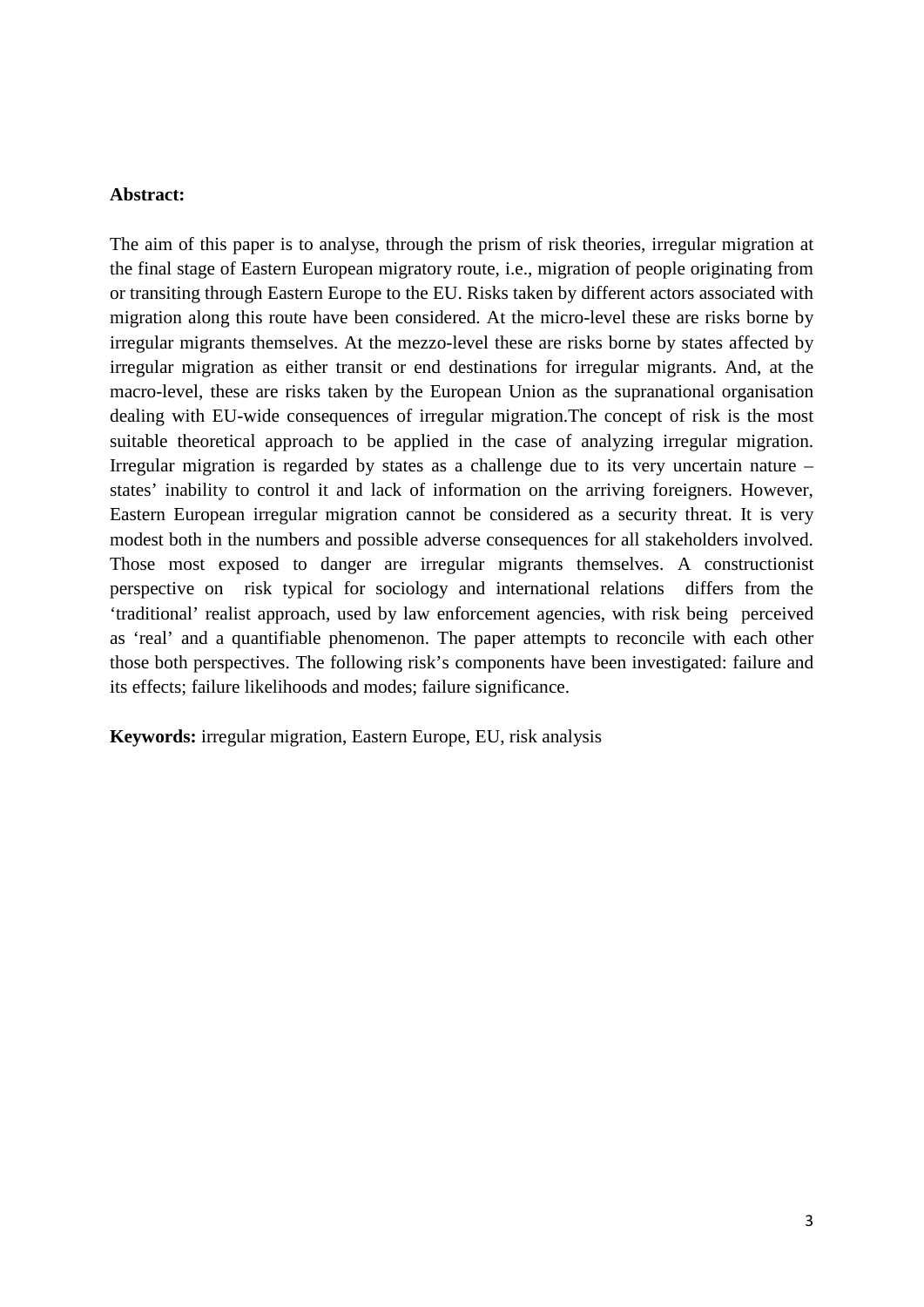# **Streszczenie**:

Celem tekstu jest analiza, przy wykorzystaniu teorii ryzyka, nieuregulowanej migracji w końcowym punkcie wschodnioeuropejskiego szlaku migracyjnego, czyli szlaku migrantów pochodzących z Europy Wschodniej lub podróżujących przez ten region by dostać się do Unii Europejskiej. Analizie zostały poddane ryzyka podjęte przez różnych aktorów na tym szlaku migracyjnym. Na poziomie mikro- są to ryzyka, jakim podlegają sami nieuregulowani migranci. Na poziomie mezzo są to ryzyka, na jakie są narażone państwa jako kraje pochodzenia, tranzytu bądź docelowe. Na poziomie makro są to ryzyka dla Unii Europejskiej jako organizacji ponadnarodowej zajmującej się skutkami nieuregulowanej migracji na poziomie unijnym. Koncepcja ryzyka jest najbardziej odpowiednią koncepcją teoretyczną do analizy nieuregulowanej migracji. Nieuregulowana migracja jest traktowana przez państwa, jako wyzwanie w związku z niemożnością państwa do uzyskania pełnej kontroli nad tym zjawiskiem. Z drugiej strony, nieregularna migracja z Europy Wschodniej nie może być traktowana jako zagrożenie dla państwa ze względu na niewielką skalę zjawiska i minimalne negatywne skutki, jakie ze sobą niesie. Na największe ryzyka narażeni są bowiem sami nieregularni migranci. Konstruktywistyczne podejście do ryzyka typowe dla socjologii i stosunków międzynarodowych różni się od 'tradycyjnego' podejścia od ryzyka, jakie charakteryzuje instytucje porządku publicznego, gdzie ryzyko jest uważane za policzalne i obiektywne. Niniejszy tekst próbuje pogodzić te obydwie perspektywy. Następujące elementy ryzyka zostały poddane analizie: niepowodzenie i jego skutki, prawdopodobieństwo niepowodzenia i jego formy, znaczenie niepowodzenia.

**Słowa kluczowe:** nieuregulowana migracja, Europa Wschodnia, analiza ryzyka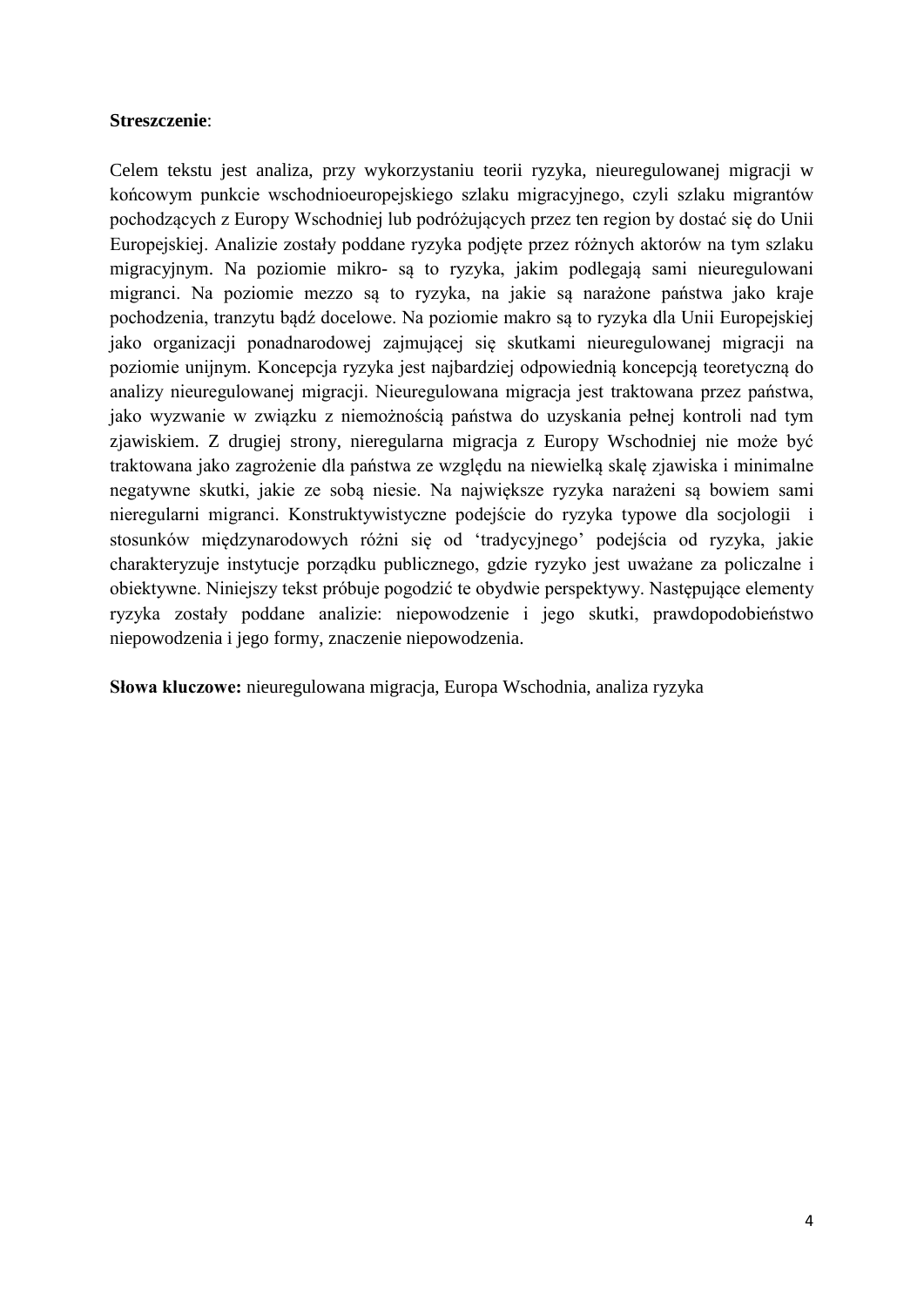# Table of content

| 1.                                                                                               |  |
|--------------------------------------------------------------------------------------------------|--|
| 2.                                                                                               |  |
|                                                                                                  |  |
|                                                                                                  |  |
|                                                                                                  |  |
| 3. Micro-perspective: migrants' failure of irregular migration - modes, likelihood, significance |  |
|                                                                                                  |  |
|                                                                                                  |  |
|                                                                                                  |  |
|                                                                                                  |  |
|                                                                                                  |  |
|                                                                                                  |  |
|                                                                                                  |  |
| 5. European Union failures: effects, modes, likelihood and significance  28                      |  |
| 6.                                                                                               |  |
|                                                                                                  |  |
|                                                                                                  |  |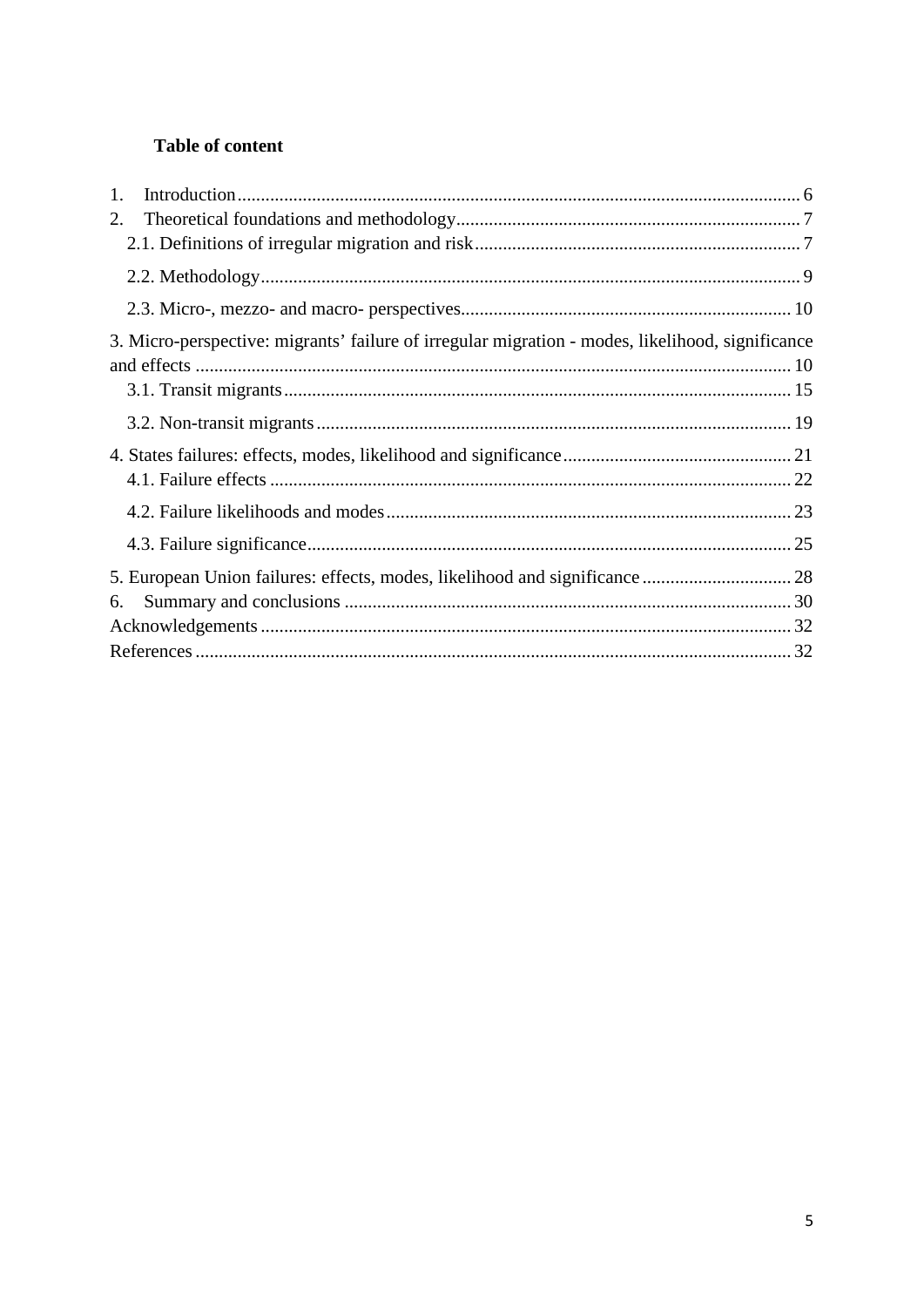# <span id="page-5-0"></span>**1. Introduction**

Ukraine and Belarus are part of the eastern 'flank' of the so-called Eastern European migratory route, which encompasses eastern borders of Norway, Finland, Estonia, Latvia, Lithuania, Poland, Slovakia, Hungary and Romania. Frontex refers to this route as to the eastern (land) border route. Ukraine remains the main transit route for both Commonwealth of Independent States (CIS) and non-CIS irregular migrants heading towards the EU while Belarus is gaining importance as a hub for mixed (complex population movements including refugees, asylum seekers and economic migrants)<sup>[1](#page-5-1)</sup> migratory flows originating from Caucasus. Ukraine and Belarus are also countries of migrant origin, with a large number of Ukrainian nationals (and a much smaller number of Belorussian nationals) searching for jobs abroad, also in irregular manner. After the Russian Federation, EU countries are the main destination for these labour migrants.

The aim of this study is to analyse, through the prism of risk theory, irregular migration at the final stage of Eastern European migratory route, i.e., migration of people originating from or transiting through Ukraine and Belarus to the European Union (EU). We consider risks taken by different actors associated with migration along this route. At the micro-level these are risks borne by irregular migrants themselves. At the mezzo-level these are risks borne by states affected by irregular migration as either transit or end destinations for irregular migrants. Considering the variety of countries of origin of migrants coming to the EU through the Eastern European migratory route we will only analyse Ukraine and Belarus as example countries of origin. And, finally at the macro-level, these are risks borne by the European Union as the supranational organisation dealing with EU-wide consequences of irregular migration. Due to the limitation of data sources, related mainly to the fact that irregular migration is penalised by the state and thus in stays in 'grey' zone of social life, we will present the general typology of risks borne by each category of actors (migrants, state, EU).

Authors believe that the concept of risk is the most suitable theoretical approach to be applied in the case of irregular migration from Eastern Europe to the EU. There are several reasons for that. Although irregular migration is regarded as a challenge due to its very uncertain nature – states' inability to control it and lack of information on the arriving foreigners – Eastern European irregular migration cannot be considered as a security threat. It is very modest both in the numbers and possible adverse consequences for all stakeholders involved. Those most exposed to danger are irregular migrants themselves. The logic of risk prevails in the approach of law enforcement agencies responsible for border and migration management, including Frontex in charge of coordination of European border management. At the same time, the risk in migration as understood in sociological or economic studies ( for instance human capital theory or new economics of migration) varies differently from the one that is implemented on the practical level by states or the EU in day-to-day realisation of their migration policies.

A multi-dimensional risk analysis, which takes into account the migrant, the state and the supranational perspectives, has rarely been applied in migration studies. Intelligence-type

<span id="page-5-1"></span><sup>&</sup>lt;sup>1</sup> IOM definition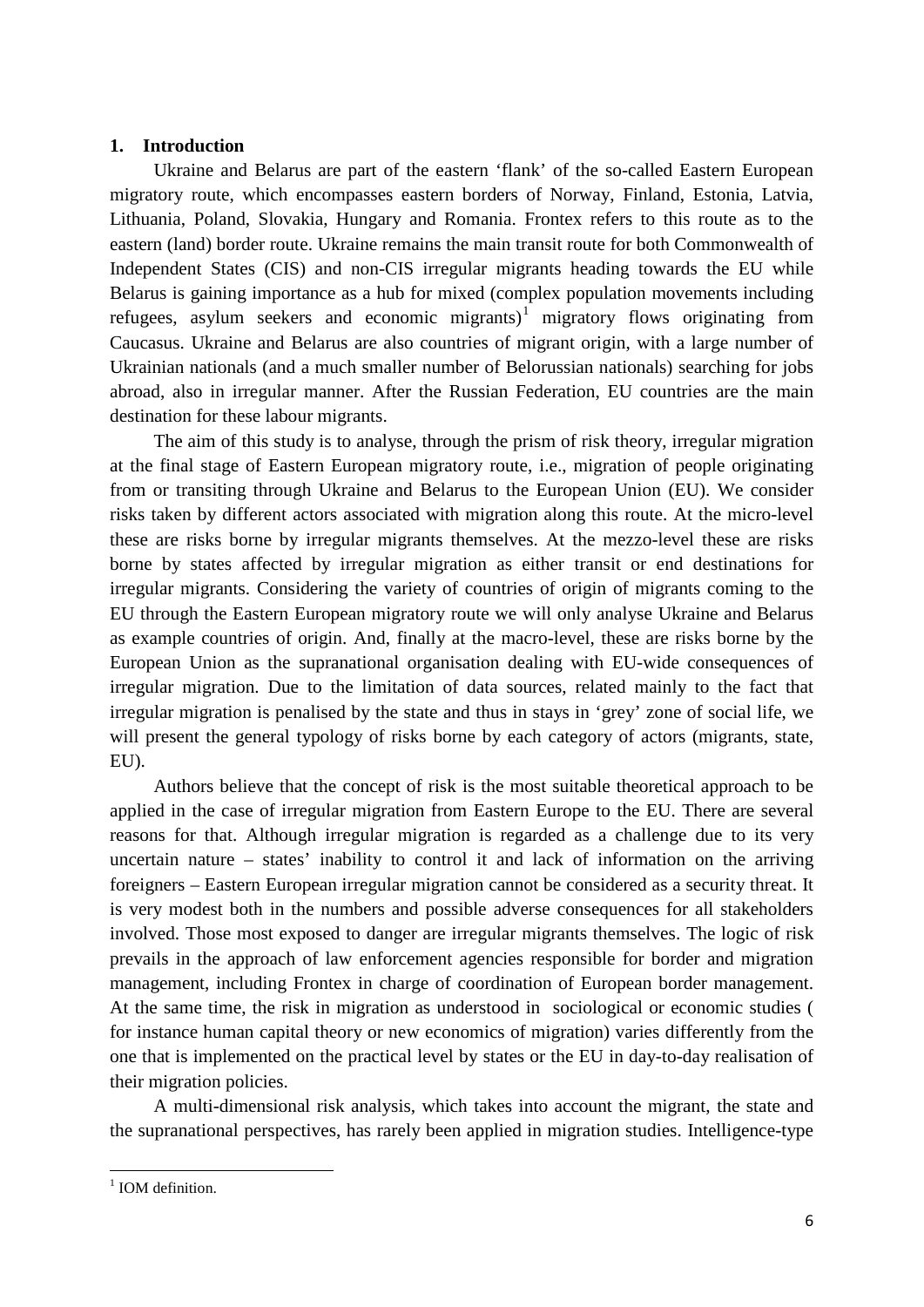risk assessment studies usually address vulnerabilities of specific migration control systems. As scientific understanding of irregular migration is still limited, the risk-focused approach should help to enhance our knowledge of this phenomenon. A three-dimensional risk approach allows for inclusion of the individual perspective into risk analysis, usually conducted from the state perspective. Such approach helps to better understand irregular migrants' experiences and perceptions and allows us to confront these with the state and supranational perspectives on irregular migration. The risk-focused approach should also assist in exposing inconsistencies between national and supranational approaches to the risks of irregular migration.

#### <span id="page-6-0"></span>**2. Theoretical foundations and methodology**

#### <span id="page-6-1"></span>**2.1. Definitions of irregular migration and risk**

In the research we use the term "irregular" as opposed to "illegal" migration to avoid connotations with criminality (UN Special Rapporteur on the Rights of Non-Citizens 2003, Koser 2005). Nevertheless, the EU states often use the term "illegal migration". For example, under the Schengen Borders Code an *illegal migrant* is any third-country national who does not fulfil or no longer fulfils conditions of entry to the host country, as stated by the EU and national legislation (Schengen Borders Code 2006). The most detailed definition of "irregular migration" (Tapinos 1999) identifies six categories of "irregularity" such as: 1) legal entry, legal stay but illegal work; 2) legal entry, but illegal residence and illegal work; 3) legal entry, illegal residence, no work; 4) illegal entry, legal (legalised) residence, but illegal work; 5) illegal entry, illegal residence, illegal work; and 6) illegal entry, illegal residence, no work. Other definitions pay more attention to irregularity as the result of barriers imposed by the state – irregular migration occurs when a person does not fully satisfy the conditions and requirements set by a host state other than his/her own to enter, stay or carry out an economic activity in that jurisdiction (Bilsborrow & Zlotnik 1997).

The term "risk" has been used practically in every scientific discipline starting from mathematics, through management studies and economy, to sociology, psychology and finally political science. However in each of those disciplines the notion of ''risk'' has a different meaning. Moreover it is rarely used in migration studies. Thus in the publication we decided to rely on our own definition and methodological framework that we created by colliding a social science perspective on risk in migration and systemic approach used by law enforcement agencies adopted after management studies.

When referring to "risk" one often means the probability of an action taken by a particular party resulting in an undesirable impact or consequence for that party (e.g., for a migrant, migrant community, a destination state, or supranational organisation). Thus, we can define risk as "the possibility that an undesirable state of reality (adverse effects) may occur as a result of natural events or human activities" (Renn 1992). This definition assumes that an actor could make causal connections between actions (or events) and their outcomes (analysis of cause-effect relationships – not necessarily logical and comprehensive, but also intuitive), and that by avoiding or modifying these actions or events the actor concerned could avoid or mitigate their undesirable outcomes. In sociology risk is understood to be "discursively constructed in everyday life with reference to the mass media, individual experience and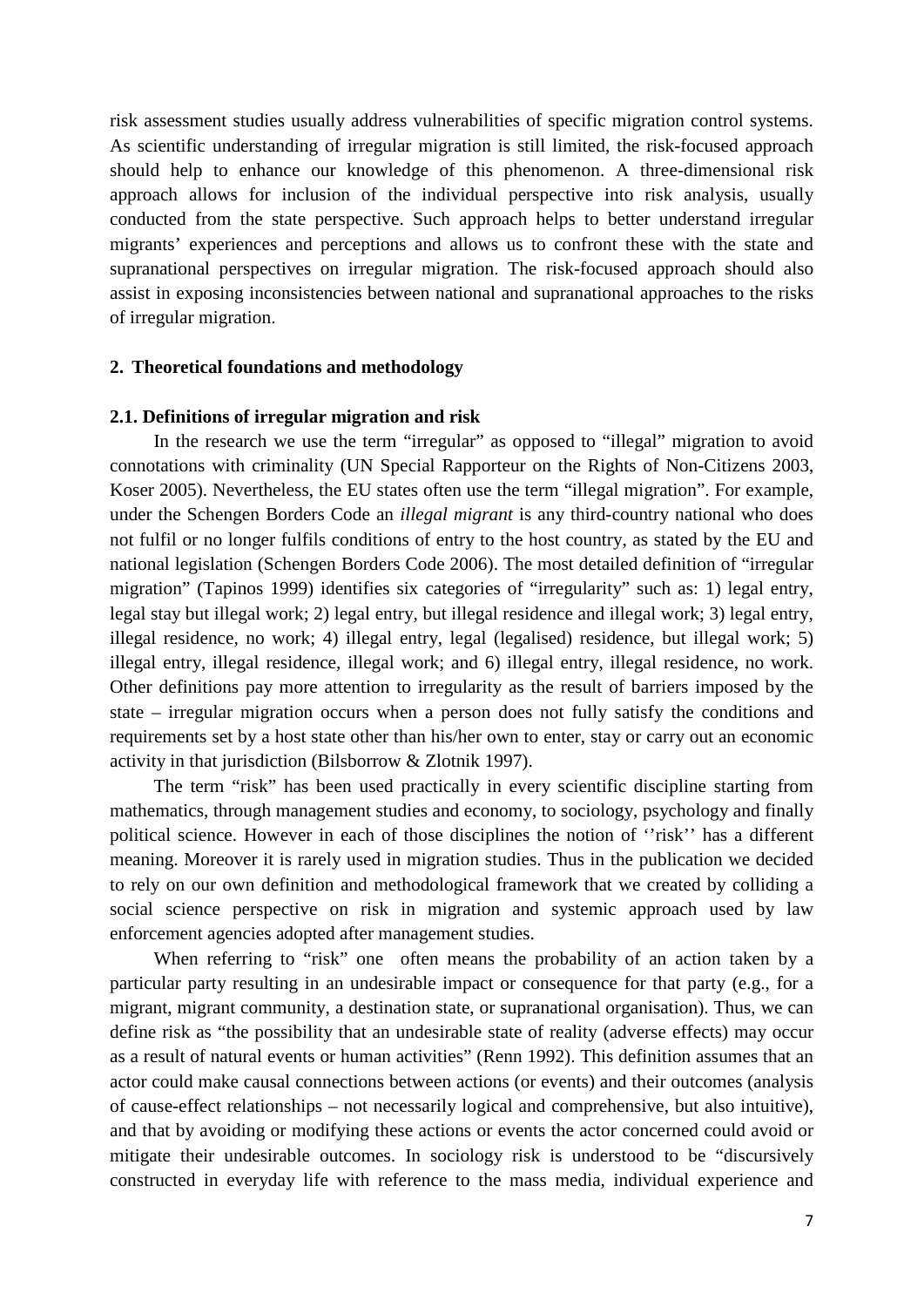biography, local memory, moral convictions, and personal judgments" (Zinn & Taylor Gooby 2006). It should be also emphasised that risk does not mean a complete lack of control over one's future. For that reason it is often contrasted with chance/uncertainty (Williams & Baláž 2012). Risk implies the possibility of management and mitigation of an uncertainty.

The cost of risk is a significant category that has been analysed by economical theories of migration. Human capital theories assume that risks and uncertainties of migration are acknowledged by migrants but they are not explicitly quantified, instead they are taken into account into future incomes and costs (Stark 1991). According to the new economics of migration theory households control risks to their wellbeing by diversification of their incomes, for instance through engagement into migration (Massey et all 1993). Dustman (1995) assessed that precautionary savings are likely to be accumulated by migrants who face higher levels of risk.

Contrary to both disciplines described above, classical political science, e.g. political theory, looks at risk in categories of an applied science. It is a point when political science meets international business. Political risk assessments are being conducted by international companies to find out what are their chances for conducting a successful business in a certain state (Giersch 2011). In the past political risk analysis was concerned with determining whether armed conflicts, governmental collapse, regulatory changes etc. may affect a particular investment. In the recent years, the gamut of political risk analysis has widened to include international terrorism, human rights issues, environmental concerns, corruption, social and cultural issues (Griffiths et al. 2014). Irregular migration may be also one of those issues; however political studies very rarely examined that area. The only theoretical concept that pays more attention to migration and risk linkage is the notion of governmentality. First introduced by Micheal Foucault governmentality idea attempts to "tackle the problem of state and population" by understanding the state as a historical "coagulation of practises" (Valverde 2008). Governmentality proponents state that current state pays a lot of attention to a risk concept and a risk calculation and what is the most crucial – governments together with media and NGO's play significant role in categorisation of certain social groups, e.g. refugees, irregular migrants or trafficked persons as "risky groups". In this sense migrants are perceived as being at risk without their will, not capable to take logical conscious decisions concerning migration-related risk.

International relations and security studies pay a lot of attention to the concept of risk. Many scholars claim that EU migration policies have been increasingly linked to security policies, e.g. migration is perceived through the prism of threats to the security requiring extraordinary methods of prevention and control which in practice worsens the social environment of migrants (Bigo 2002, Huysmams 2006, Guild 2009, Gruszczak 2010). Other researchers state that a more appropriate theoretical approach to investigate links between migration and security is the logics of risk. Migration policies do not call for public attention by pointing to the exceptional character of a situation in order to gain a control over it, they rather gradually change the norms and definitions of everyday life (Niemann & Schmidthaussler 2012). Ulrich Beck associates today's popularity of risk theories with the process of globalization where everything is cross-bordered (Beck 2000). Risks tend to be at the same moment 'real' and 'unreal'. Although they did not happen yet, and may not occur at all, risks carry a practical relevance by designating and recommending present action, e.g. a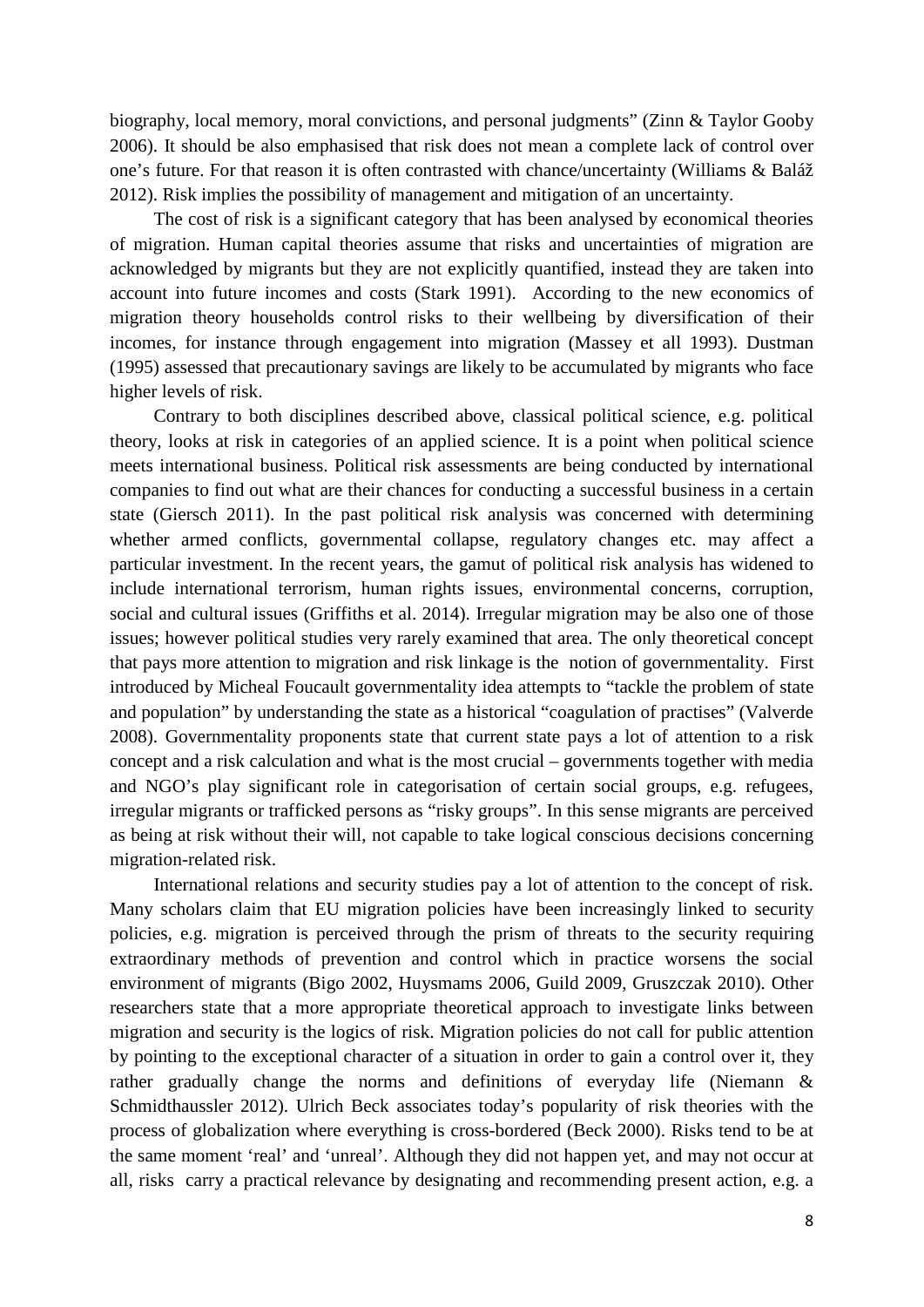particular policy on irregular migration depends not only on the current state of affairs in the field, but on the risk analysis as well. (Beck 2000b).

# <span id="page-8-0"></span>**2.2. Methodology**

Various risk perspectives (ranging from technical approaches – through positivistic – to social constructionist) offer different conceptualizations of the particular elements comprising the definition of risk, in terms of identification or measurement of uncertainties, specification of undesirable outcomes and the underlying concept of reality.

Frontex, the EU external border agency, took a risk definition that certainly belongs to the applied science, not to theoretical assumptions over risk perception, and is very close to those accepted by management studies. Its Common Integrated Risk Analysis Model (CIRAM) defines risk as function of threat (force or pressure that is characterised by both magnitude and likelihood), vulnerability as the capacity of the system to mitigate that threat, and impact as the potential consequences of that threat. Economy and technical science prefer to use mathematic models to assess risks related to a certain phenomenon (e.g. in engineering, production or environmental sphere) or decision making process. Here through the application of quantitative risk techniques a risk models that usually assess 1) a probability of undesired event 2) estimation of losses 3) modelling risk incorporating both variability and uncertainty in probability of failure and consequences are created (Arunraj *et al.* 2013).

Social processes, particularly those hidden due to their incompliance with legal norms as irregular migration, unfortunately cannot be assessed through more precise quantified assessment methods. Therefore in our study we do not use any particular risk assessment model, but rather adapt different approaches to serve the needs of our multidimensional risk research. While we mainly conduct qualitative analysis we also pursue quantitative assessment when the appropriate data is available.

The definition of risk to be applied in this paper comprises of three main elements: 1) undesirable outcomes, 2) the likelihood of an occurrence of these undesirable outcomes and 3) how these outcomes are perceived by a bearing actor.

We will investigate the following risk's components, separately for each category of actors involved (migrants, the state, the EU):

**Failures and their effects -** what failure means to each specific category of actors**;** what categories of failure related to irregular migration may be associated with activities of migrants, source, transit and destination states and the EU as a whole; what are the potential consequences of failure for each of the actor;

**Failure likelihoods and modes of failure** - likelihoods of these failures materializing and the mechanics of their occurrence ;

**Failure significance** - how important are failures for the functioning of each actor; what measures could be adopted to avoid or mitigate the risks of failure.

This research is based on qualitative and quantitative data concerning: 1) irregular immigration of Ukrainian and Belarusian nationals to the EU and 2) irregular transit immigration through Eastern Europe to the EU. We use among others Frontex reports and other migration and border statistics data. When data on all EU countries bordering Ukraine and Belarus (Poland, Slovakia, Hungary, Romania, Lithuania and Latvia) is not available, the study focuses on Poland as the most representative regional case given the length of its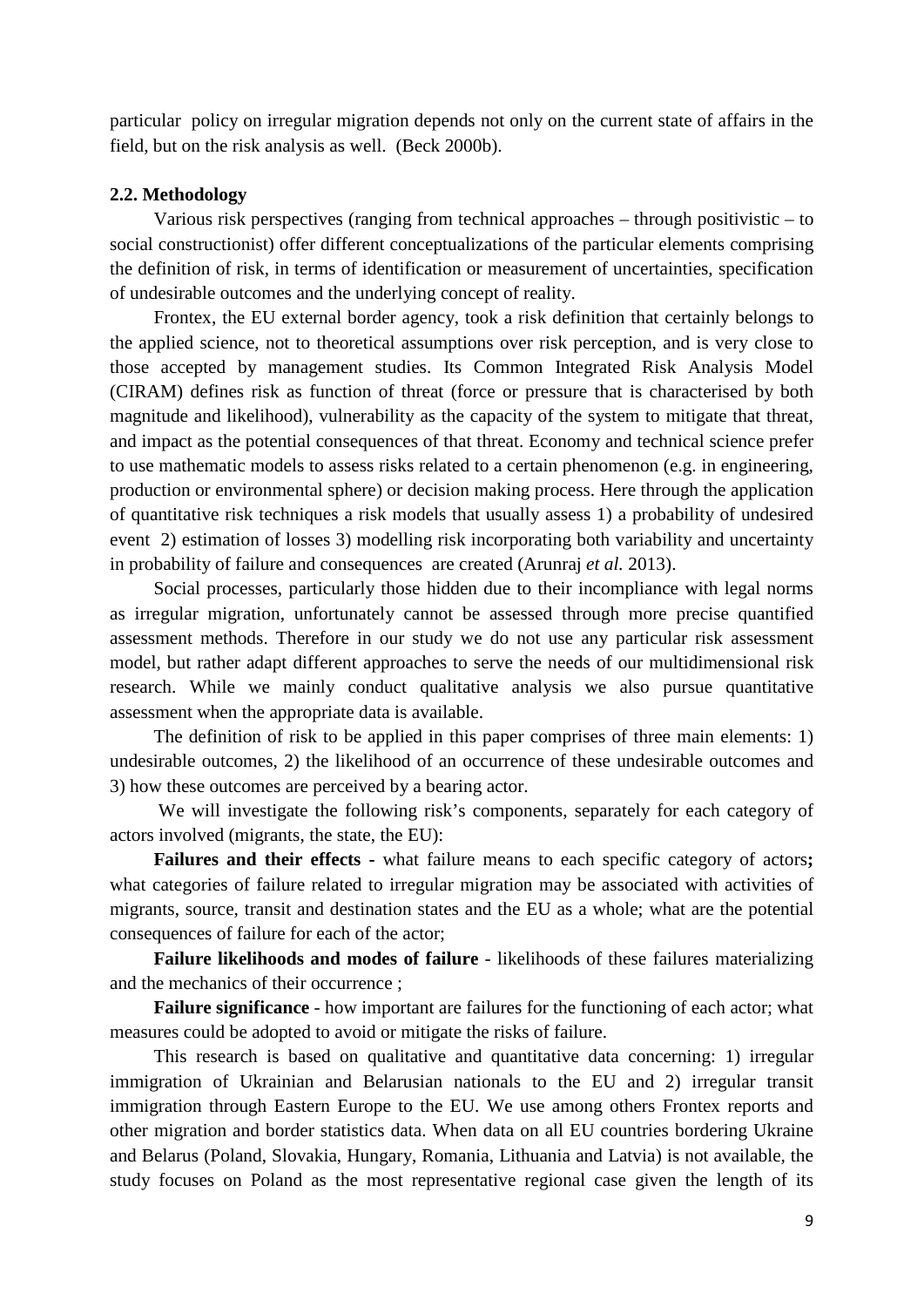eastern border and the intensity of border crossings. We also draw on monitoring reports compiled by international and non-governmental organisations on migrants' human rights observance.

#### **2.3. Micro-, mezzo- and macro- perspectives**

<span id="page-9-0"></span>At the micro level, i.e., from an individual migrant's perspective, risk is perceived as the likelihood of failure to achieve the goal of irregular migration, e.g., to reach a particular destination state and to find a job. Such undesirable outcomes may range from a failure to cross a specific border when not in possession of proper documents to failure to find undeclared employment at destination. It is then necessary to consider the effect of each type of failure and its importance for the migrant and his/her family/household.

At the mezzo level, risks for the destination and transit states are the functions of possible unwanted outcomes of irregular migration. Among other these are: threats to public security related to human trafficking and smuggling activities, an increase in the informal sector of economy, threats to social cohesion in receiving societies, rise of xenophobia, inability to effectively integrate migrants. Risk may also derive from organisational failure of the institutional structure in competence of migration and border management. At the same time, some irregular migration may actually be wanted by receiving states, thus not perceived as risk, as it facilitates relatively a fast inflow of required low-skill labour force with no additional social burdens. And, as in the public discourse irregular migration is often associated with security threats, there is risk that both the political elite and the society at large may oppose even moderate levels of migration, desirable for economic or demographic reasons.

Institutionalization of migration and asylum policy at the EU level that we have been observing for the last two decades interacted with the securitization of migration, rapid increase in number of irregular migrants coming to the EU through the Mediterranean routes, as well the growth in the number of (sometimes unjustified) asylum applications. We shall try to see how these factors influence the way Eastern European migration is perceived at the EU level (at the macro perspective). Of interest are the main risks for the EU associated with irregular migration from Eastern Europe, the undesirable outcomes of that phenomenon and their significance at the EU level.

# <span id="page-9-1"></span>**3. Micro-perspective: migrants' failure of irregular migration - modes, likelihood, significance and effects**

What is the goal of an irregular migrant? Usually, to reach the destination country via legal or illegal channels and to find in that country unofficial work to support him/herself and his/her family. This may be considered a successful irregular migration for both those who attempt to migrate only temporarily, such as labour migrants, and those who have more longterm plans in regard to the country of destination, such as victims of armed conflicts. However, a number of potential events during this journey may result in its failure. What are these possible events adding up to failure? In other words – in what way does failure occur? What is the likelihood of these events occurring? How many of such events have to occur for a migrant to fail reaching his/her final objective? To what extent are these migrants aware of these possible unwanted outcomes? And what will be the effects of failing  $-$  i.e. not reaching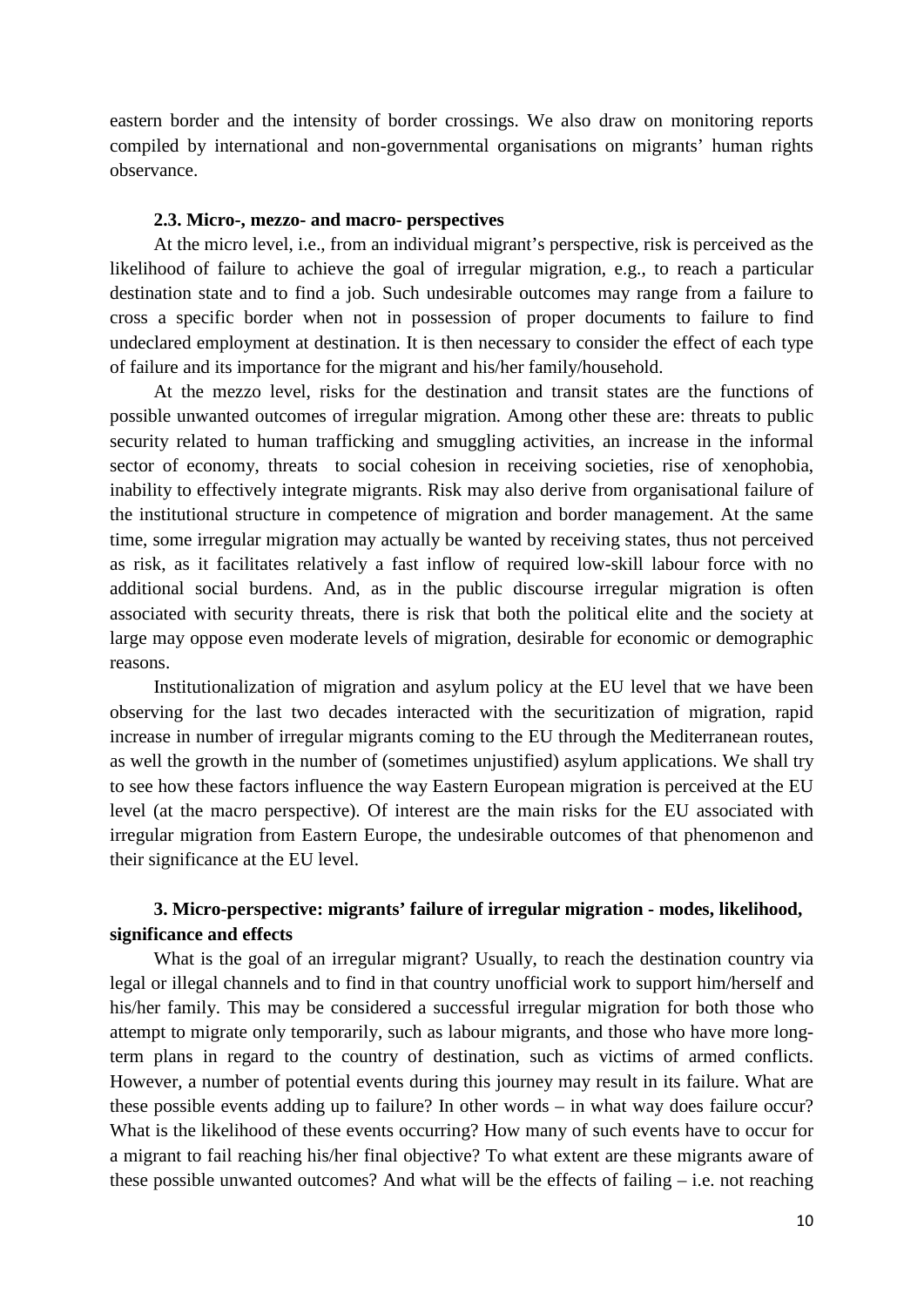their destination and finding a financially decent job? What is the significance of failure for the migrant and his/her family? We can ask also – which categories of irregular migrants are at what risks?

Migrants carry out a risk assessment process when it comes to the choice of their migration destination. They weigh the safety of one destination country against potential higher financial gains as well as higher risks of another. The migrants assess the migration related risks against those they face in their country of origin, which may be mild or severe. Irregular migrants may be concerned with a string of risks, depending on the information – its quality - about their migratory route and destination they have received. In general, such information is passed through migrant networks and ties. This information is usually shared in the form of stories that are retold several times, having their culmination points and not necessarily being close to the facts (Kindler 2012). The information can be distorted, migrants wanting to hide their failures – minimising the risks in the story they share. They may also do the opposite – inflate the threats to underline their bravery and success or to stop others from going (due to concern for their wellbeing or seeing them as potential competitors). On that basis migrants construct the image of the potential dangers of failure. This means that they remain unaware of a number of risks related to their future journey.

To illustrate the potential risks from the perspective of irregular migrants let us analyse the paths of the two types of migrants along the Eastern European route: first - transit migrants, second - non-transit migrants i.e. Ukrainian and Belarusian nationals. Transit irregular migrants from other CIS states, South Asia and Africa are engaged in risky behaviours, including the use of smuggling channels to cross borders illegally, while irregular migration of Ukrainian and Belarusian nationals to the EU manifests itself mostly in undeclared employment and to some extent overstaying. Among these types we can distinguish a number of diversifying factors increasing the possible risk with women or migrants travelling with dependents seen as more at risk of different negative outcomes of irregular migration.

Before engaging in this exercise, let us remind the reader that failure likelihood of irregular migration is difficult to approximate as the actual numbers of irregular migrants who have successfully completed their journey are unknown. According to the estimates in 2008 from 1.9 to 3.8 million irregular migrants resided in the European Union (27 Member States) (Clandestino 2009). But we do not know how many of these have used the Eastern EU border to enter the EU. Meanwhile, in 2011 the number of apprehended irregularly staying non-EU nationals was approximately 468 500. In 2012, at Eastern land border EU MS border guards recorded 1597 apprehensions of illegal border crossers through the "green" border, while the Ukrainian, Belarusian and Moldovan border guards apprehended 3702 people (see Annex, Table 2). Deputy Chief Commander of Ukrainian Border Guards claimed that around 30,000 irregular immigrants were staying in Ukraine in 2012 (Interview with Deputy Chief Commander of Ukrainian Border Guards P. Shhysholin 2012). However it is not clear how that number was estimated. Nevertheless, it appears to be realistic if we assume that only every seventh or eighth irregular migrant has been apprehended (about 2000 persons were apprehended for irregular border crossing and around the same number for irregular stay in the country). Thus, we can assume that the failure likelihood for migrants crossing illegally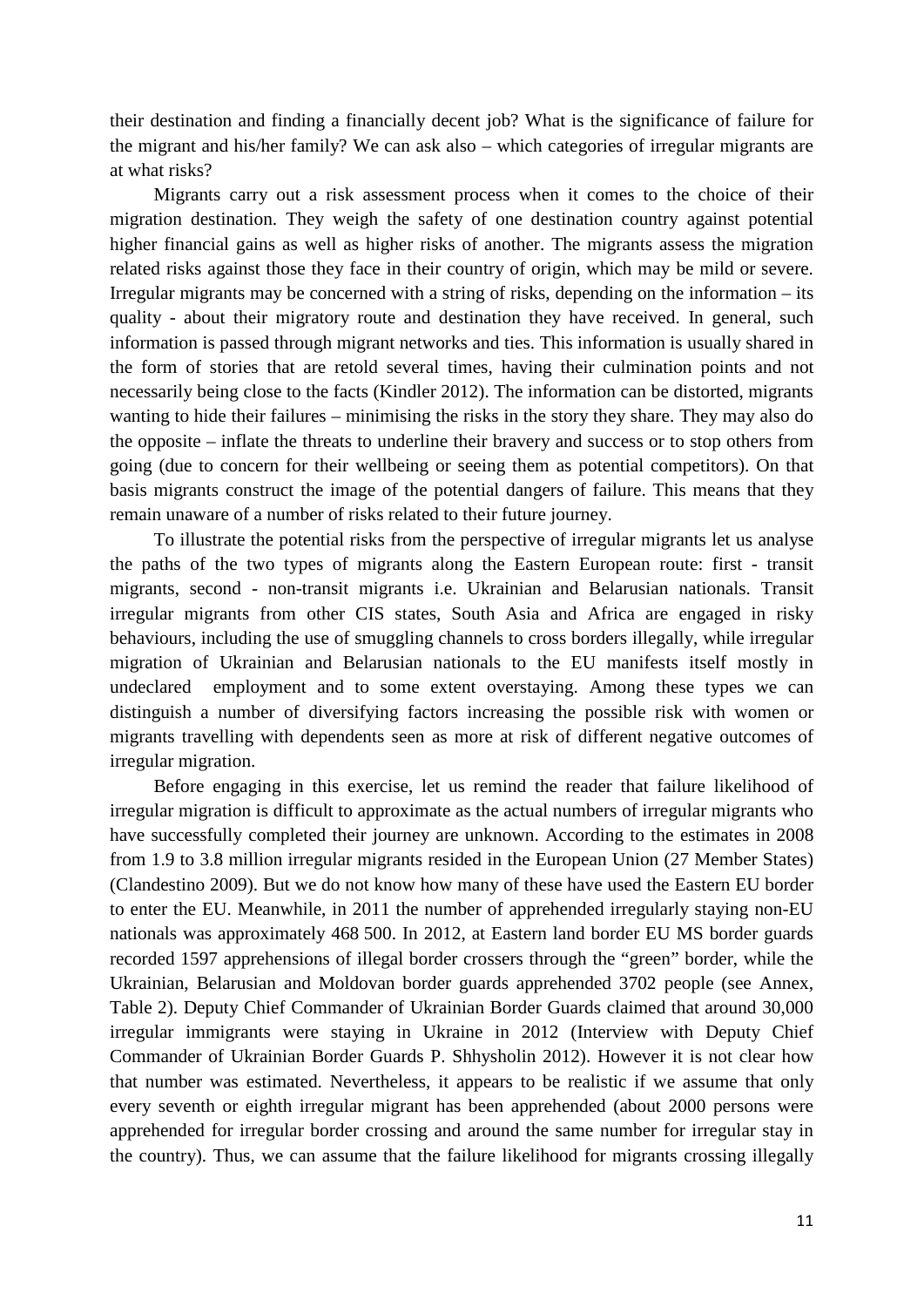the Ukrainian and Belarusian border is rather small, but failure likelihood when crossing the EU border is relatively higher.

At the peak of labour migration from Ukraine around the turn of the century, it was estimated that 2-3 million Ukrainians were working abroad (Malynovska 2011, Jaroszewicz & Szerepka 2007). According to the results of the first nation-wide Ukrainian survey of labour migrants conducted between 2005 and 2008, 1.5 million Ukrainians, or 5.1% of working age population, worked abroad (State Statists Committee of Ukraine 2009). The second labour immigration survey, performed in 2012, showed a decrease down to 1.2 million Ukrainians working abroad or 4.4% of the working age population (National Statistical Service of Ukraine 2013). The actual number is most likely to be higher as the estimate excludes those who decided to settle abroad with their whole families. It can be also assumed that migrants, who went abroad irregularly, particularly if they crossed the border illegally, would not want to divulge information about their irregular migration experience to an investigating researcher. Using the results of 2008 survey Pozniak assessed the number of Ukrainian labour immigrants abroad as 2.1 million (Pozniak 2012). According to calculations of the EU Neighbourhood Migration Report 2013 as many as 1.052,184 Ukrainian nationals were residing in the EU in 2012 (Fargues 2013).

It is not possible to estimate the proportion of irregular migrants in the stock of Ukrainian labour immigrants in the EU. As shown in Figure 2, in 2008 only 38% of interviewed Ukrainian migrants declared that they had 'full' legal status (both work and residence permits). Others were subject to different forms of irregularity. However, only 16.7% had no "official status at all". The results of 2007-2008 survey of Ukrainian immigrants in Russia and the EU conducted by Caritas Ukraine and Ukraine's National Academy of Science showed that most Ukrainian migrants were residing illegally in their destination countries (Markov 2009).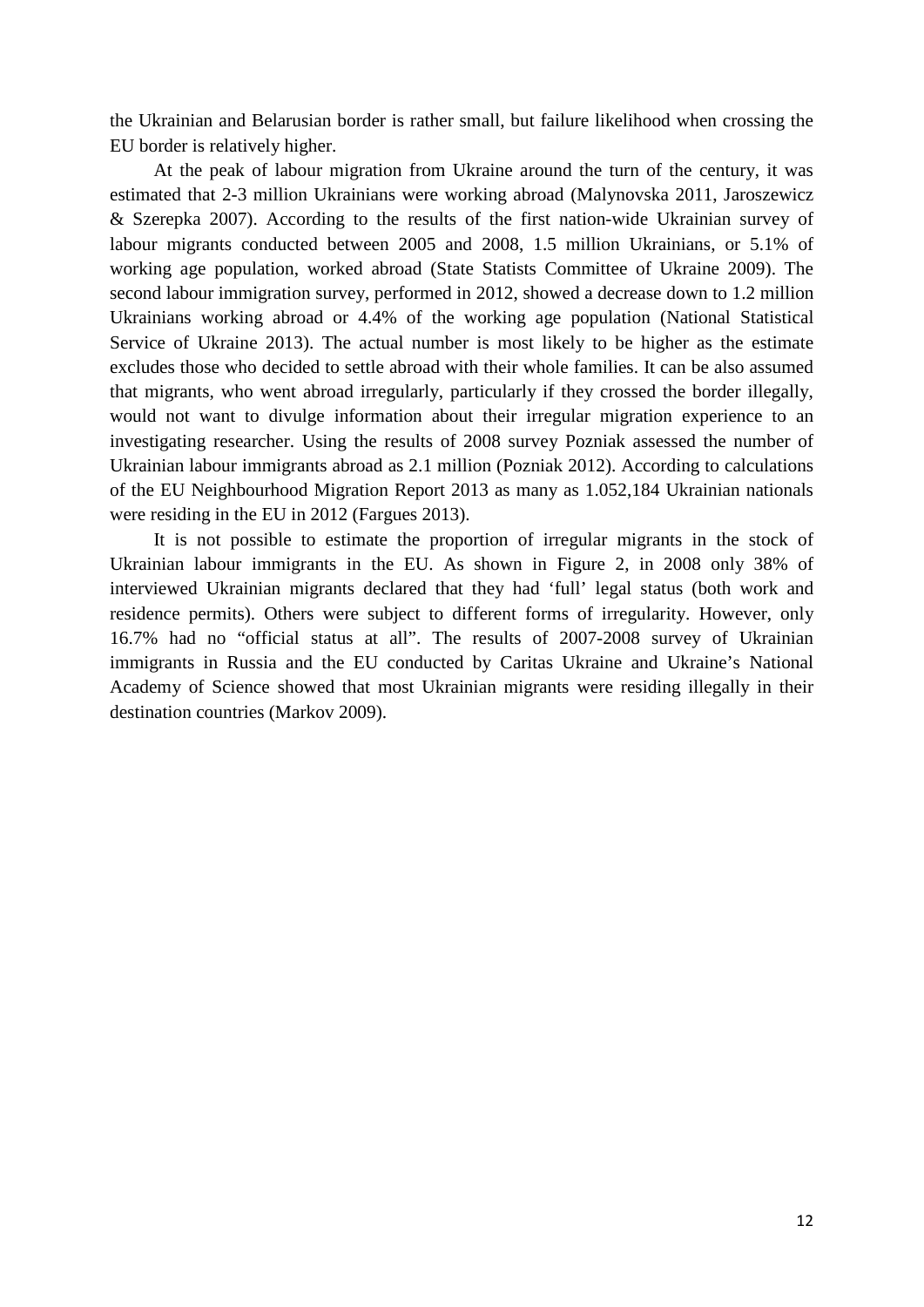

# **Figure 1. Main destinations countries for Ukrainian labour immigrants\***

Source: Data from the first and second nation-wide Ukrainian survey of labour migrants conducted by the Ukrainian Statistical Service and Ukrainian Centre for Social Reform (in the second survey by the Ukrainian Academy of Sciences ordered by International Labour Organisation).



# **Figure 2. The irregularity patterns of Ukrainian labour immigrants abroad**

The investigation of border crossing flows data may bring some clues. As Table 3 (see Annex) reveals, the number of Ukrainian nationals apprehended by the Polish Border Guard

Source: Data from first and second nation-wide Ukrainian survey of labour migrants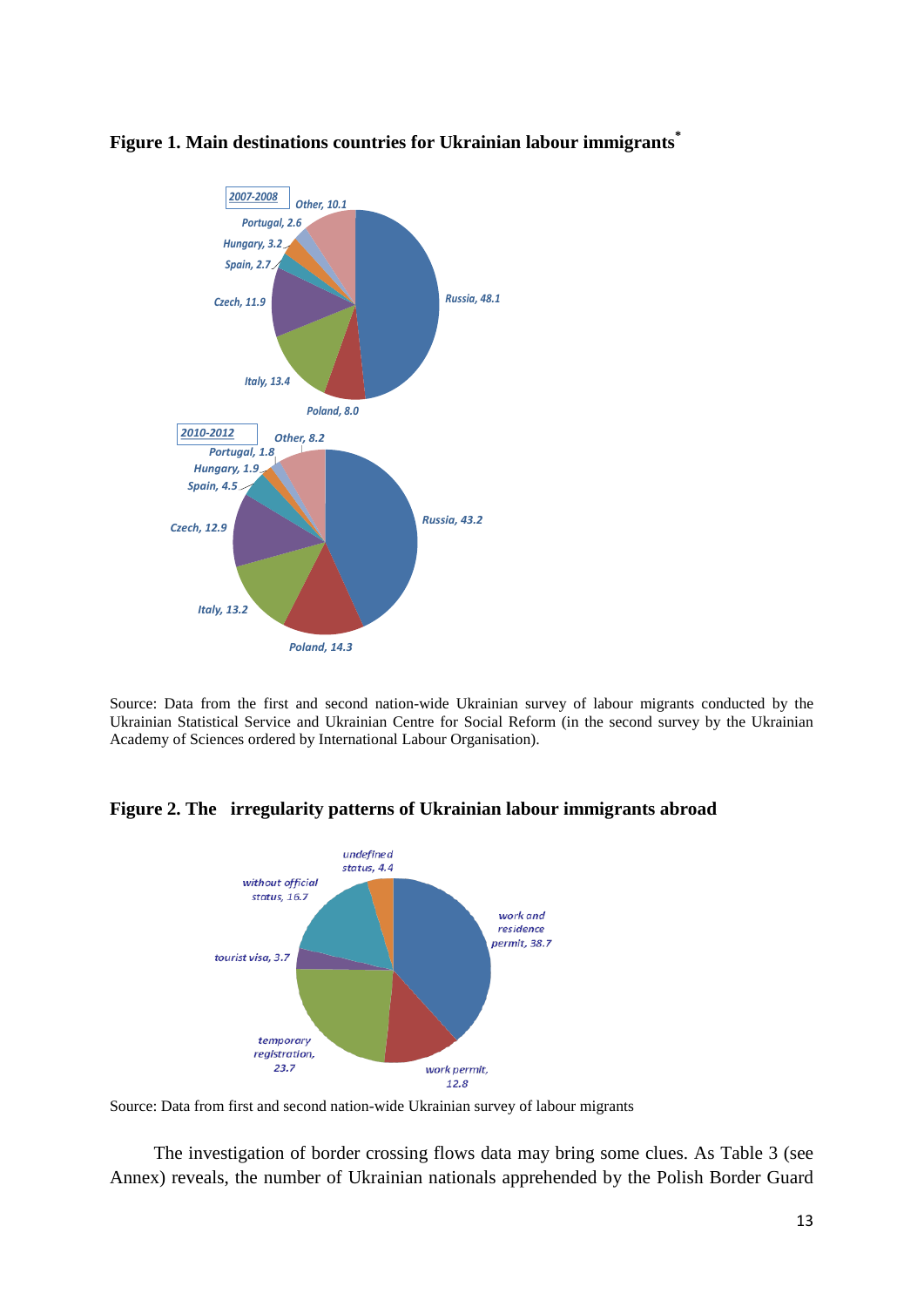for illegal border crossing peaked in 2008-2009 and then decreased. In 2012, a record number of short-term Schengen visas – 1 284 908 – was issued to Ukrainian citizens (European Commission 2013a). Simultaneously the number of refusals of entry and apprehensions for illegal stay in country has grown among Ukrainian nationals in the whole EU (Frontex 2013b). Migrants have also started to use false entry/exit stamps in attempt to conceal overstay in the EU.

| <b>Indicator</b>                      | <b>EU</b> totals | <b>EU</b> Eastern | <b>Share of EU</b> | <b>Sub-total for Ukraine,</b> |
|---------------------------------------|------------------|-------------------|--------------------|-------------------------------|
|                                       |                  | land border       | total $(\% )$      | <b>Belarus, and Moldova</b>   |
| Illegal border crossings between BCPs | 77437            | 1.597             | 2.1                | 3 702                         |
| Clandestine entries                   | 591              | 5                 | 0.8                | 6                             |
| <b>Facilitators</b>                   | 7 7 2 0          | 39                | 0.5                | 96                            |
| Illegal stay                          | 344 928          | 7 7 6 1           | 2.3                | 32 373                        |
| Refusals of entry                     | 115 305          | 39 749            | 34.0               | 28 5 88                       |
| Applications for asylum               | 272 208          | 30 460            | 11.0               | 271                           |
| False travel documents                | n.a.             | n.a.              | n.a.               | 236                           |
| Return decisions issued               | 269 949          | 36 973            | 14.0               | n.a.                          |
| Effective returns                     | 159 490          | 20461             | 13.0               | n.a.                          |

**Table 1. Main irregular migration indicators for EU eastern land border in 2012: Frontex data**

Source: Frontex Eastern Borders Annual Risk Analysis 2013

|                                                |  |  |  | Table. 2 Illegal border crossing between BCPs and at BCPs in 2010-2012 at Eastern |  |
|------------------------------------------------|--|--|--|-----------------------------------------------------------------------------------|--|
| European route: numbers and main nationalities |  |  |  |                                                                                   |  |

| <b>Top nationalities</b>  | 2010  | 2011    | 2012    |
|---------------------------|-------|---------|---------|
| Ukraine                   | 2077  | 2023    | 1475    |
| Moldova                   | 1933  | 1 3 8 4 | 937     |
| Georgia                   | 431   | 544     | 645     |
| <b>Russian Federation</b> | 677   | 590     | 510     |
| Somalia                   | 127   | 201     | 342     |
| Afghanistan               | 259   | 268     | 328     |
| <b>Belarus</b>            | 237   | 266     | 198     |
| Vietnam                   | 58    | 42      | 193     |
| Bangladesh                | 3     | 15      | 100     |
| Not specified             | 30    | 36      | 86      |
| Others                    | 377   | 403     | 4 85    |
| Total                     | 6 209 | 5 7 7 2 | 5 2 9 9 |

# **Between BCPs**

# **At BCPs**

| <b>Top nationalities</b>  | 2010    | 2011    | 2012  |
|---------------------------|---------|---------|-------|
| Ukraine                   | 1 1 7 5 | 1 4 9 5 | 1 192 |
| Moldova                   | 580     | 624     | 566   |
| <b>Russian Federation</b> | 187     | 139     | 98    |
| Romania                   | 42      | 77      | 73    |
| Tajikistan                | 118     | 90      | 53    |
| <b>Belarus</b>            | 62      | 37      | 43    |
| Kyrgyzstan                | 99      | 81      | 34    |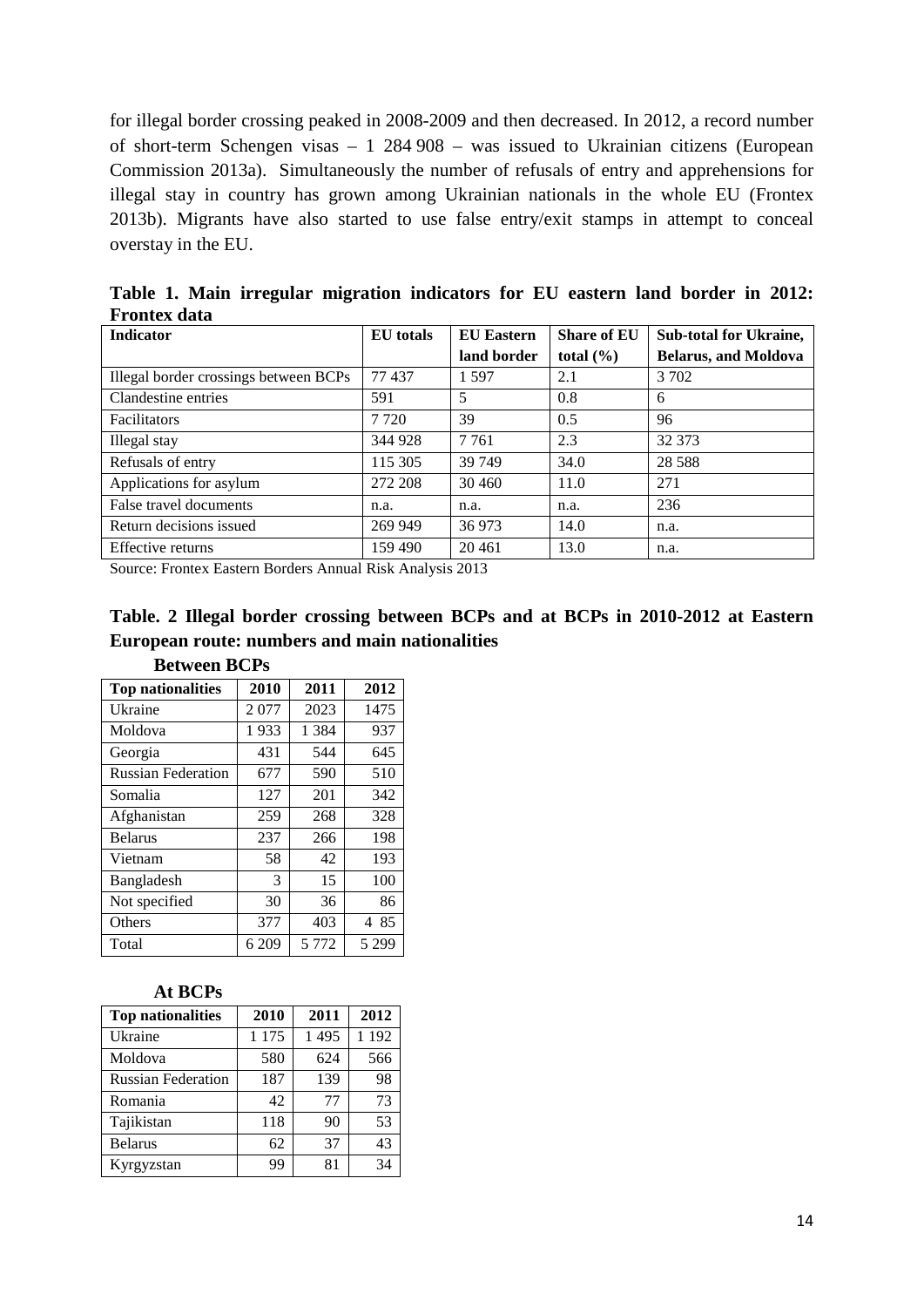| Not specified | 49    | 29      | 24      |
|---------------|-------|---------|---------|
| Poland        | 12    |         | 11      |
| Georgia       | 10    |         | 10      |
| Others        | 156   | 161     | 132     |
| Total         | 2.409 | 2 7 5 0 | 2 2 3 6 |

Source: Frontex, Annual Risk Analysis 2013; EU data and Ukrainian, Belarusian and Moldovan border statistics

We may assume that irregular migration of Ukrainian nationals most likely exhibits a downward trend (see Table 1). However, a significant number of irregular immigrants is probably staying in the EU. The economic crisis in the EU might have prompted some of them to return to their country of origin. And there are not too many 'newcomers'. Most probably the same stock of irregular migrants travels through the EU in search of better employment possibilities, returns to Ukraine, and then explores opportunities to enter the EU again, thus, operating as circular migrants.

If the phenomenon of Ukrainian labour immigration has not yet been studied in depth, the data available for Belarus are even more patchy. The difference between the able-bodied population of working age and the number of people both employed and unemployed<sup>[2](#page-14-1)</sup> totals around 1 million, which indicates that many of these statistically "missing persons" may be working abroad (Yeliseyeu 2012, Luchenok and Kolesnikova 2011). At the same time, it is likely that Belarusian citizens are not willing to migrate to work in the EU because of the statist approach to employment protection in Belarus and job opportunities in Russia available under the Union State and now Customs Union arrangements (Shakhotko & Bobrova *2*012, Titarenko 2012). There is, however, a small Belarusian diaspora in the EU (Germany, Lithuania, Latvia, Estonia, Poland) that left the country for political or economic reasons. The EU data show that in 2010 only 58,006 Belarusians resided in the EU member states (CARIM East database). However, the EU Neighbourhood Migration Report 2013 calculated that 285,187 Belarusian nationals stayed in the EU in 2012, mainly in Poland, Latvia and Lithuania (Fargues 2013). Unfortunately there only few studies of Belarusian immigrants carried out in the EU MS (Brunarska & Lesińska 2014; Chubrik & Kazlou 2012).

# <span id="page-14-0"></span>**3.1. Transit migrants**

<span id="page-14-1"></span> $\overline{a}$ 

We can divide irregular migrants transiting Ukraine and Belarus into two groups: migrants from CIS area and migrants from Asia and Africa. The character of irregular migration of these two groups differs and so does their failure.

**Table 3. Apprehensions of 'illegal migrants' at Ukrainian borders\***

| --     |             |  |   |         |   |        |      |  |
|--------|-------------|--|---|---------|---|--------|------|--|
|        | 1999        |  |   | 2005    |   | 2011   |      |  |
| 14 651 |             |  |   | 6 6 1 4 |   |        | -828 |  |
| $\sim$ | <b>Y 71</b> |  | ∽ |         | ⌒ | $\sim$ |      |  |

Source: Ukrainian Border Guard Service

Note:\* By 'illegal migrants' Ukrainian Border Guard Service considers third-country nationals from the socalled states of migration risk; the actual numbers of persons apprehended for illegal border crossing are higher (in 2008 - 6,100 , in 2009 - 4,800, in 2010 - 4,800).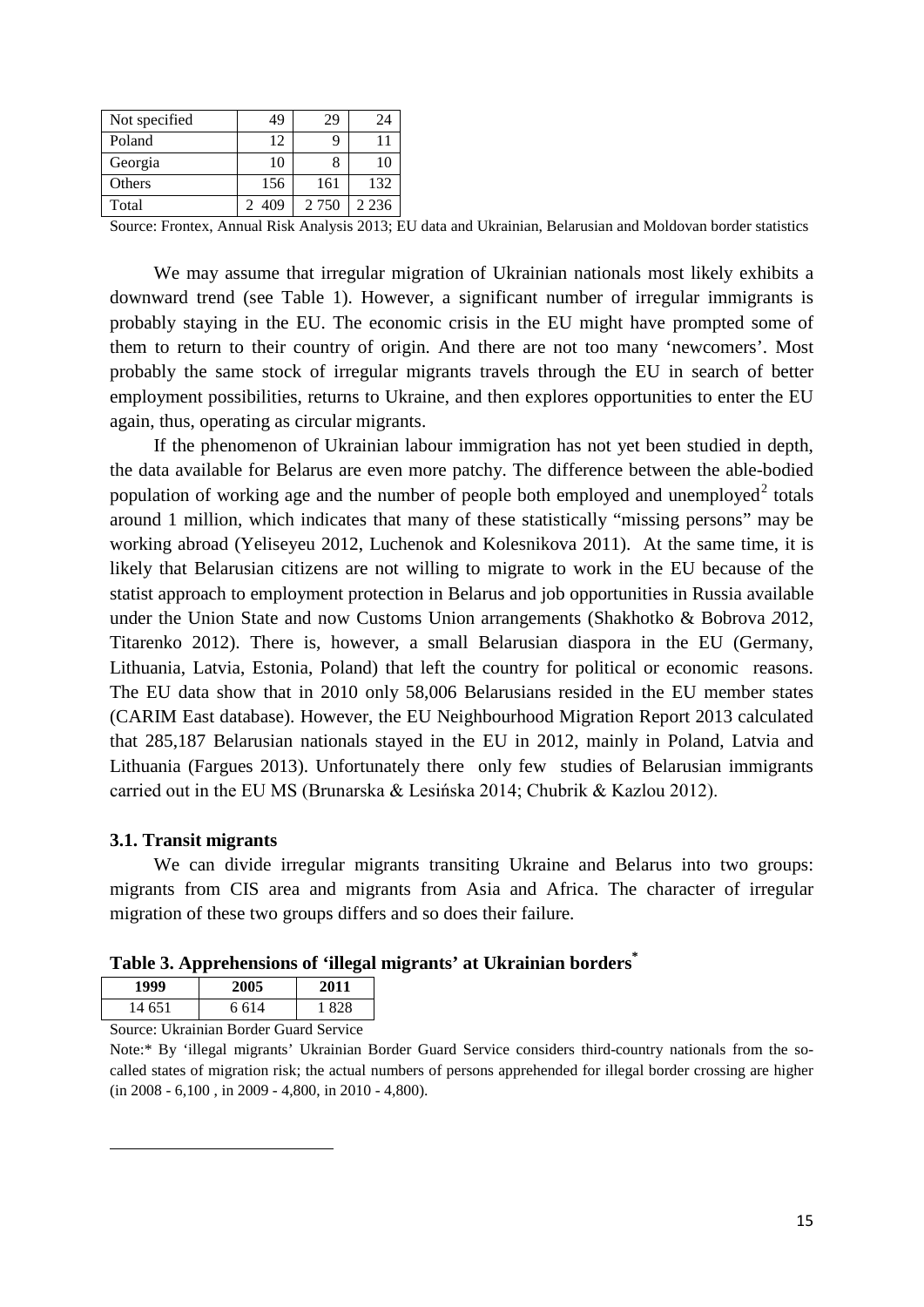| <b>Country of origin</b> | 2007     | 2008     | 2009     | 2010     | 2011     | 2012     | 2013      |
|--------------------------|----------|----------|----------|----------|----------|----------|-----------|
|                          |          |          |          |          |          |          | (Jan-May) |
| Ukraine                  | 654      | 2309     | 1085     | 289      | 153      | 98       | 20        |
| <b>Belarus</b>           | 44       | 175      | 63       | 91       | 144      | 10       | 3         |
| Russia                   | 249      | 303      | 211      | 215      | 131      | 39       | 29        |
| Georgia                  | 26       | 39       | 79       | 130      | 64       | 45       | 37        |
| Moldova                  | 120      | 263      | 80       | 48       | 15       | 8        |           |
| Afghanistan              |          | 11       | 4        | 11       | 9        | 37       | $\Omega$  |
| Turkey                   | 29       | 43       | 68       | 51       | 77       | 11       | $\Omega$  |
| Vietnam                  | 52       | 108      | 79       | 31       | 13       | 37       | 12        |
| Pakistan                 | 17       | 18       | 12       | 3        | 3        | 63       | 3         |
| Somalia                  | $\Omega$ | $\Omega$ | $\Omega$ | $\Omega$ | $\theta$ | $\Omega$ | $\theta$  |

**Table 4. Illegal border crossing/illegal border crossing attempts detected by Polish Border Guards in 2007-2013**

Source: Polish Border Guard statistics

# **Table 5. Apprehensions for illegal border crossing 2010-2013 recorded by the Polish Border Guard at border sections with Ukraine and Belarus by main nationalities**

| Year           | <b>Border with Ukraine</b>     | <b>Border with Belarus</b>                      |
|----------------|--------------------------------|-------------------------------------------------|
| 2013 (First Q) | 146 (mainly Ukrainians)        | 137 (Belarusians, Georgians, Russians)          |
| 2012           | 722 (mainly Ukrainians, Turks, | 447 (Belarusians, Georgians, Afghans, Russians) |
|                | Georgians, Moldovans)          |                                                 |
| 2011           | 758 (mainly Ukrainians,        | 196 (mainly Belarusians, Russians)              |
|                | Moldovans, Afghans)            |                                                 |
| 2010           | 924 (mainly Ukrainians)        | 143 (Belarusians, Vietnamese, Russians)         |

Source: Polish Border Guard statistics

# **Table 6. Number of irregular migrants' groups revealed by the Belarusian MIA**

| Year | <b>Revealed groups</b> | <b>Number of foreigners</b> |
|------|------------------------|-----------------------------|
|      | of irregular migrants  | in groups                   |
| 2006 | 26                     | 127                         |
| 2007 | 8                      | 53                          |
| 2008 | 13                     | 70                          |
| 2009 | 9                      | 41                          |
| 2010 | 5                      | 21                          |
| 2011 | 4                      | 17                          |
| 2012 | 12                     | 74                          |

Source: Ministry of Internal Affairs of Belarus<sup>\*</sup>

Note: \*MIA is responsible for the detection of irregular migrants inside the country and at the Belarusian-Russian borderland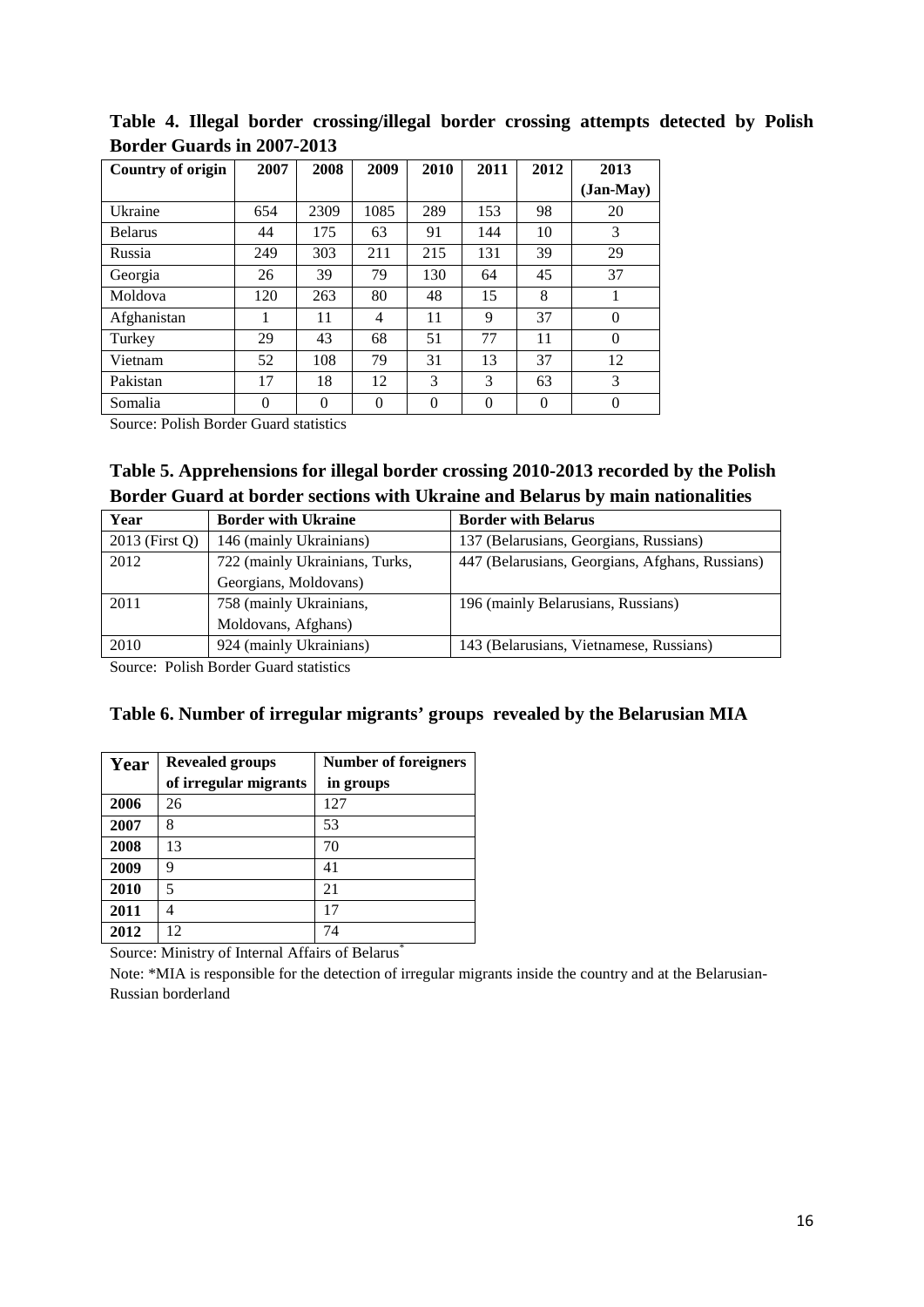|               |              |            |            |                      |              | $\alpha$ $\alpha$ $\beta$ $\alpha$ $\alpha$ $\beta$ $\alpha$ $\alpha$ $\beta$ $\alpha$ $\alpha$ $\alpha$ $\beta$ $\alpha$ $\alpha$ $\alpha$ $\beta$ $\alpha$ $\beta$ $\alpha$ $\alpha$ $\alpha$ $\beta$ $\alpha$ $\beta$ $\alpha$ $\beta$ $\beta$ $\alpha$ $\beta$ $\beta$ $\alpha$ $\beta$ $\beta$ $\alpha$ $\beta$ $\beta$ $\beta$ $\alpha$ $\beta$ $\beta$ $\beta$ $\beta$ $\beta$ |
|---------------|--------------|------------|------------|----------------------|--------------|---------------------------------------------------------------------------------------------------------------------------------------------------------------------------------------------------------------------------------------------------------------------------------------------------------------------------------------------------------------------------------------|
| <b>Period</b> | <b>Volyn</b> | Chernihiv  | Chop       | <b>Mukachevo</b>     | <b>Total</b> | Main countries of origin                                                                                                                                                                                                                                                                                                                                                              |
|               | <b>MAC</b>   | <b>MAC</b> | <b>THF</b> | <b>Dormitory</b> for |              |                                                                                                                                                                                                                                                                                                                                                                                       |
|               |              |            |            | <b>Women</b> and     |              |                                                                                                                                                                                                                                                                                                                                                                                       |
|               |              |            |            | <b>Children</b>      |              |                                                                                                                                                                                                                                                                                                                                                                                       |
| 2010 Jan-     | 376          | 382        | 211        | 69                   | 1038         | Afghanistan, Pakistan, Georgia,                                                                                                                                                                                                                                                                                                                                                       |
| March         |              |            |            |                      |              | Somalia,<br>Vietnam,<br>Ukraine,                                                                                                                                                                                                                                                                                                                                                      |
|               |              |            |            |                      |              | <b>Russian Federation</b>                                                                                                                                                                                                                                                                                                                                                             |
| 2010          | 342          | 341        | 401        | 110                  | 1194         | Afghanistan, Vietnam, Somalia,                                                                                                                                                                                                                                                                                                                                                        |
| April-Jun     |              |            |            |                      |              | Georgia,<br>Ukraine<br>Pakistan,                                                                                                                                                                                                                                                                                                                                                      |
|               |              |            |            |                      |              | Moldova                                                                                                                                                                                                                                                                                                                                                                               |
| $2010$ Jul-   | 282          | 342        | 412        | 108                  | 1144         | Afghanistan, Vietnam, Somalia,                                                                                                                                                                                                                                                                                                                                                        |
| Sept          |              |            |            |                      |              | Georgia, Moldova, Pakistan                                                                                                                                                                                                                                                                                                                                                            |
| 2010          | 277          | 397        | 355        | 122                  | 1151         | Afghanistan, Somalia, Georgia,                                                                                                                                                                                                                                                                                                                                                        |
| Oct-Dec       |              |            |            |                      |              | Moldova, Russia                                                                                                                                                                                                                                                                                                                                                                       |
| 2011 Jan-     | 151          | 364        | 114        | 43                   | 672          | Somalia, Afghanistan, Georgia,                                                                                                                                                                                                                                                                                                                                                        |
| March         |              |            |            |                      |              | Russia                                                                                                                                                                                                                                                                                                                                                                                |
| 2011          | 116          | 264        | 257        | Facility closed      | 637          | Afghanistan, Georgia,<br>Somalia,                                                                                                                                                                                                                                                                                                                                                     |
| April-Jun     |              |            |            |                      |              | Moldova                                                                                                                                                                                                                                                                                                                                                                               |
| 2011 Jul-     | 191          | 172        | 323        | Facility closed      | 686          | Georgia, Afghanistan,<br>Somalia,                                                                                                                                                                                                                                                                                                                                                     |
| Sept          |              |            |            |                      |              | Moldova                                                                                                                                                                                                                                                                                                                                                                               |
| 2011 Oct-     | 312          | 155        | 202        | Facility closed      | 669          | Somalia, Afghanistan, Georgia,                                                                                                                                                                                                                                                                                                                                                        |
| Dec           |              |            |            |                      |              | Vietnam                                                                                                                                                                                                                                                                                                                                                                               |
| 2012 Jan-     | 402          | 183        | 111        | Facility closed      | 696          | Somalia,<br>Afghanistan, Russia,                                                                                                                                                                                                                                                                                                                                                      |
| March         |              |            |            |                      |              | Vietnam, Georgia                                                                                                                                                                                                                                                                                                                                                                      |
| 2012          | 346          | 216        | 263        | Facility opened      | 825          | Somalia, Afghanistan, Moldova,                                                                                                                                                                                                                                                                                                                                                        |
| April-        |              |            |            | Mukachevo<br>as      |              | Eritrea, Bangladesh, Russia                                                                                                                                                                                                                                                                                                                                                           |
| June          |              |            |            | <b>TFH</b>           |              |                                                                                                                                                                                                                                                                                                                                                                                       |
| 2012 Jul-     | 369          | 289        | 200        | 44                   | 858          | Somalia, Afghanistan, Georgia,                                                                                                                                                                                                                                                                                                                                                        |
| Sept          |              |            |            |                      |              | Bangladesh, Moldova                                                                                                                                                                                                                                                                                                                                                                   |
| 2012 Oct-     | 246          | 195        | 110        | 17                   | 551          | Somalia,<br>Afghanistan,                                                                                                                                                                                                                                                                                                                                                              |
| $Nov*$        |              |            |            |                      |              | Bangladesh, Georgia                                                                                                                                                                                                                                                                                                                                                                   |

**Table 7. Number of irregular migrants staying at the main Migrant Accommodation Centres (MACs) and Temporary Holding Facilities (THFs) in Ukraine in 2010-2012**

Source: Own calculations based on IOM-run Observatory Mechanism data. Note: \*Data for Dec 2012 is not available.

# *Transit migrants from CIS area*

Migrants from CIS area transiting Ukraine and Belarus are mainly Georgians, Russian citizens originating from North Caucasus and Moldovans. As a rule, they legally enter the territories of Ukraine and Belarus and then they either 1) illegally cross the EU border or 2) claim asylum (either already in Ukraine or Belarus or when crossing the EU border) and attempt to then illegally cross the EU border. They rarely use the service of organized crime groups specialized in people smuggling. Having successfully crossed the border without proper documents they continue among others through Poland to countries in Western Europe – we can assume Germany to be one of such destinations (see for example IOM 2008).

The main event causing irregular transit migrants to fail is not reaching the country of destination in the EU. For migrants from CIS area this can occur when a migrant is apprehended at one the borders he/she has to cross. For those who apply for asylum in Ukraine or Belarus and attempt later on to continue their journey further west failure may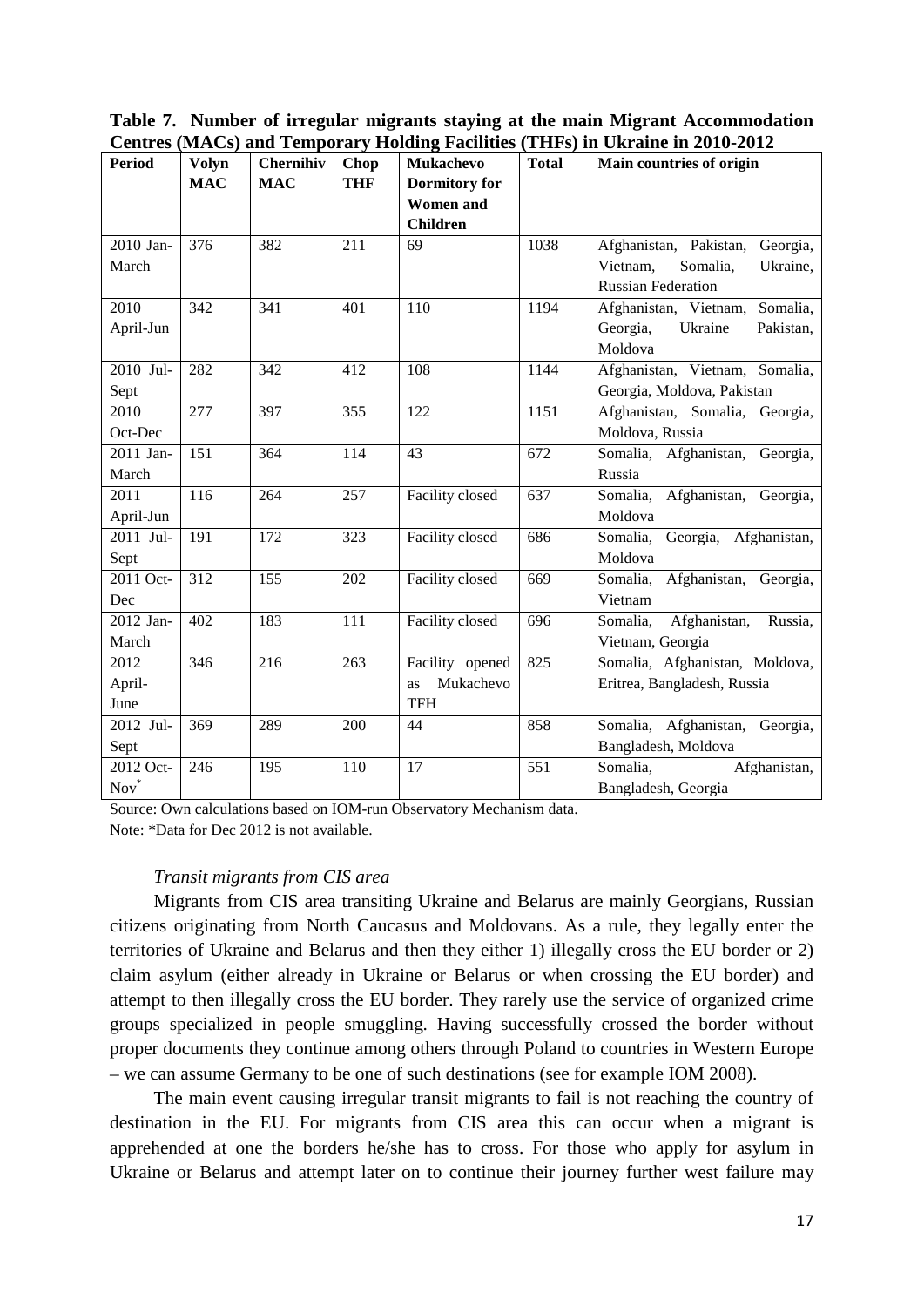occur when caught by border authorities already inside the EU. For example, a number of migrants from Georgia have been recently claiming asylum in Belarus. They either arrive in Minsk directly by air or enter Belarus through uncontrolled border with Russia. Afterwards they attempt to illegally cross the Belarusian border with Lithuania, Poland or Latvia, usually at the "green border" sections (Frontex 2013b). According to Belarusian sources, irregular migrants often use false travel documents when attempting to cross the Belarusian-EU border (Belapan Press Agency 2011). Although there was an increase in 2012 of illegal border crossing attempts at the EU Eastern border, the number of apprehended migrants from CIS area at the Lithuanian-Belarusian and Polish-Belarusian border sections was not that high, because the Belarusian Border Service has reduced its surveillance of the EU border sections as well as exit control at western borders due to financial constrains (Belapan Dec 2012). This means that the likelihood of this event leading up to failure is rather low. In the Western Belarusian city of Brest, a migrant accommodation centre was opened in 2007 with the assistance of international community. Although international organisations have access to this facility, no information on the numbers, nationalities and detention conditions is currently available.

The failure's effects of not reaching the country of destination faced by CIS irregular transit migrants are primarily of economic character, but also to some extent a security one. The economic effects may involve the inability to get a job and send remittances to family left home as the result of the interception and forced return. The effects for the migrants' safety range from loss of freedom due to detention or 'getting stuck' in the asylum procedure in Ukraine or Belarus (Uehling 2004).

#### *Transit migrants from Asia and Africa*

Migrants from Asia and Africa who illegally cross Ukrainian and Belarusian borders with Russia or use flight connection and afterward are smuggled through the EU borders originate primarily from Afghanistan, Somalia and Vietnam. The port of Odessa together with Luhansk and Sumy on the Ukrainian-Russian frontier are (used to be before the eruption of armed conflict in Eastern Ukraine) the main entry points for those migrants. We can assume that likelihood of failure in the case of migrants from Asia and Africa is relatively higher than that of CIS migrants, knowing that Somalis and Afghanis constitute around half of all irregular migrants apprehended. This group also relies more often on smugglers, which increases also the likelihood of being cheated by these 'intermediaries' or becoming victims of human trafficking. What is known as that those who attempt to enter the EU are mainly caught in the Transcarpathian region (Zakarpatia oblast), where Ukraine borders Slovakia and Hungary (in the West), Romania (in the South) and Poland (in the North). Proximity of few EU border sections along with hilly terrain makes the region particularly prone to irregular migration. The Ukrainian-Slovakian section is most exposed to illegal border crossing, despite equipping Slovak part of the border with the system of technical protection and permanent monitoring (EMN Slovakia 2012).

The failure's effects of not reaching the country of destination faced by this group of transit migrants are both of economic character and a security one. The economic effects, similar as in the case of migrants from CIS, involve the inability to get a job and send remittances to family left home (and to repay debt) as the result of the interception and forced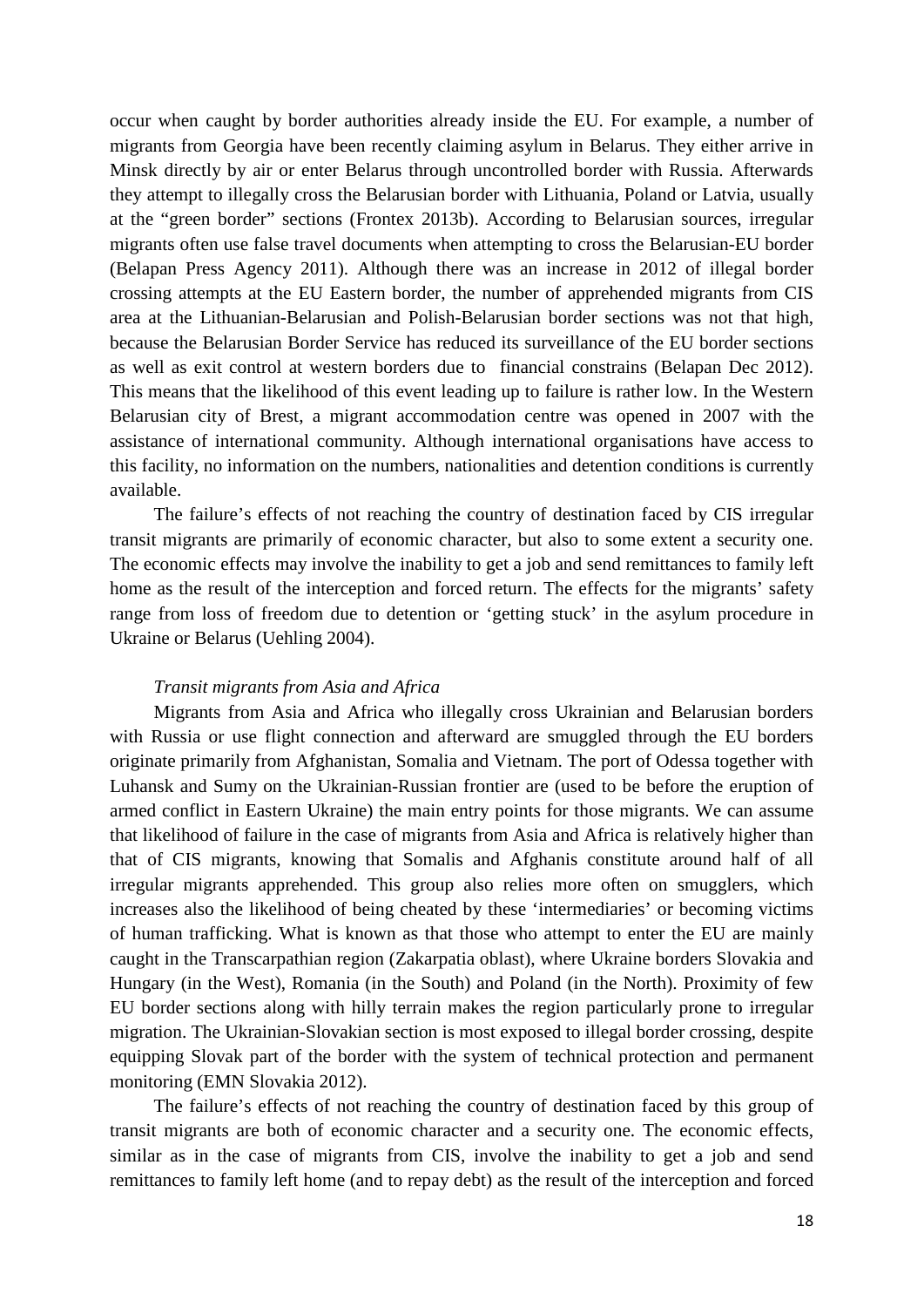return. However, due to the costs of the journey – the significance of failed irregular migration although potentially severe in the case of CIS migrants, may be assumed to be catastrophic for migrants from Asia and Africa. Another effect of failed irregular migration is 'getting stuck' without a proper legal status in Ukraine or Belarus, having to cope with lack of opportunities for gainful employment (Uehling 2004). The significance of failure may be in this scenario less severe than in the case of forced return, with migrants attempting to function in the informal labour market in Ukraine.

The effects for the migrants' safety in this group range from loss of freedom due to detention, loss of health due to physical abuse, to other forms of exploitation by smugglers or traffickers. Not knowing the geographic location and weather conditions they may get ill or even die (however such cases are very rare along the Eastern European migratory route) when illegally crossing the border. Particularly vulnerable are single women, families with children and unaccompanied minors.

As far as irregular border crossing is concerned, for those migrants who are caught and are detained, the impact of failure is severe and potentially catastrophic. The consequences of detention in Ukraine and Belarus mean for migrants the lost chances of a normal life (education of minors, and having a family/being with family). Detention also translates into additional costs of failure, which decreases the likelihood of continuing their migration journey. Basic minimum standards that guarantee health (both physical and mental), safety, and access to social services are often not met.

#### <span id="page-18-0"></span>**3.2. Non-transit migrants**

By non-transit migrants we refer here to Ukrainian and Belarusian labour migrants. The irregularity of Ukrainian and Belarusian migrants in the EU is primarily due to undeclared work (Adamiec 2008, Antoniewski & Koryś 2002, Kindler 2012, Kindler & Szulecka 2010, Maroufof, Lesińska & Brunarska 2014, Nikolova & Szulecka unpublished, Shakhno & Pool 2005, Uehling 2004). The main objective of migrants from Ukraine and Belarus is to earn unofficially abroad. One of the most obvious events that may result in failure of reaching this objective is being caught for violation of rules of stay and work and not being allowed to reenter the country of destination (meaning ones work place). By engaging in undeclared work they violate the rules of both stay and work. Usually when Belarusians or Ukrainians are apprehended by the EU law enforcement agencies they are ordered to leave the country, sometimes they are not allowed to enter the Schengen territory for a certain period of time. However, the number of irregular migrants being caught working in an undeclared fashion has been small. For example, in Poland in 2009-2012 1908 Ukrainians and 78 Belarusians were found to be working without work permits (General Labour Inspector 2013). This means that the likelihood of being caught while working unofficially is small, thus the actual failure of irregular migration due to this event is small.

In general, Ukrainian and Belarusian migrants enter the EU in a legal fashion – having a short-term visa or using one of the official channels of entry. However, they experienced a change in entry conditions in such destination countries as Poland from non-visa entry when Poland was still not a member of the EU, to increasing restrictions with the introduction of visas, and not with a period of relaxation of entry restrictions. Not being able to receive the necessary travel documents (among others rejected visa application) or being refused to enter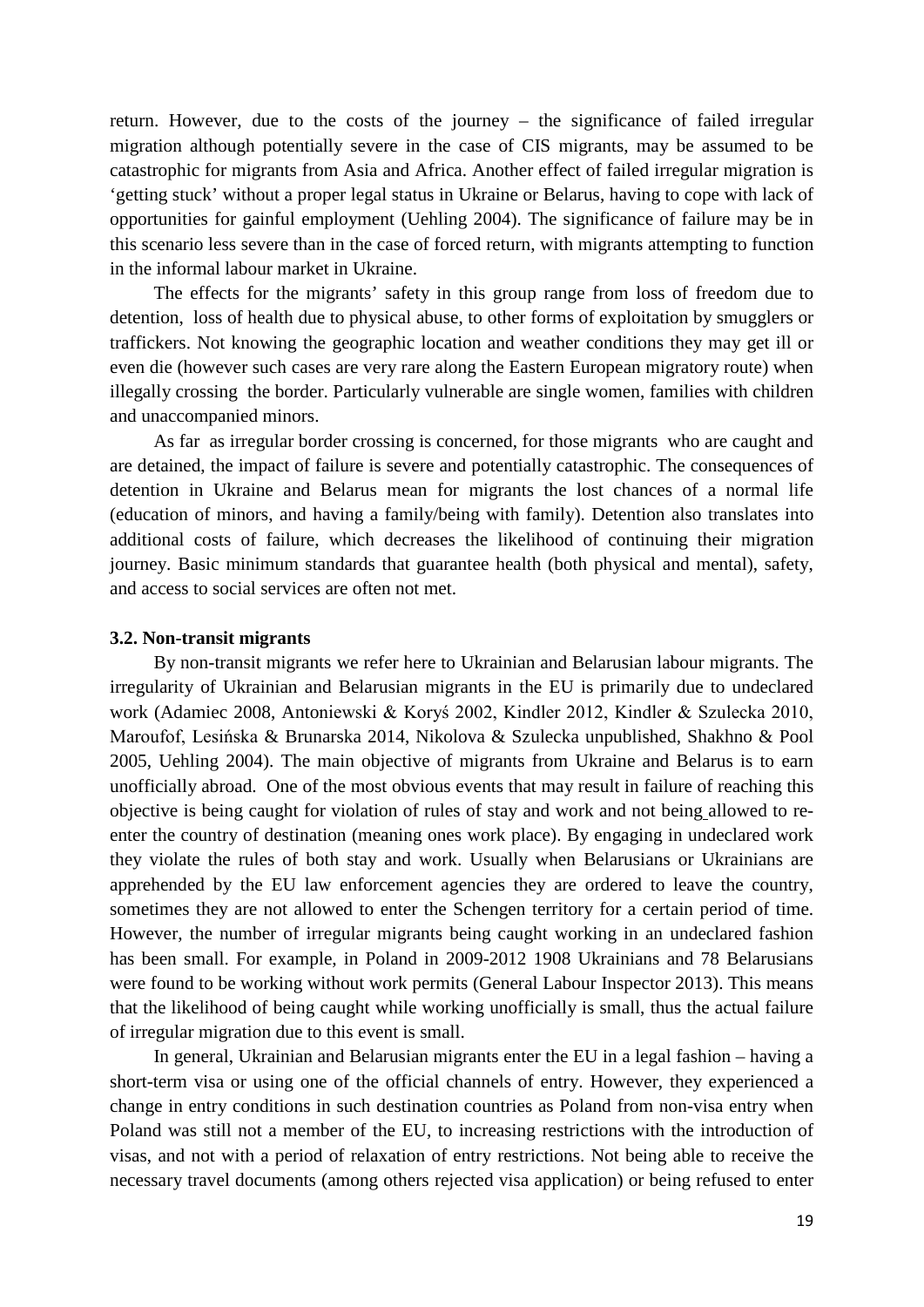at the border – meaning not being able to legally enter the EU - is an event, which may result in failure of irregular migration. However, In 2012, a record number of short-term Schengen visas – 1 284 908 – was issued to Ukrainian citizens (European Commission 2013a). Simultaneously the number of refusals of entry has grown among Ukrainian nationals in the whole EU (Frontex 2013b). Thus, the failure likelihood due to not receiving a visa is rather low, however it has increased in the case of entry refusal.

Overstaying is currently an important event increasing the likelihood of failure in the case of Ukrainians. In 2012 the number of apprehensions for illegal stay in country has grown among Ukrainian nationals in the whole EU (Frontex 2013b).

Another event that may lead to failure is not finding/retaining a job in the destination country. The chances of this to happen have increased due to the ongoing economic recession in some EU members states such as Spain. However, apart from the construction sector, most of the migrants work in jobs that have not been much affected by the crisis. Not being able to retain the job is however linked also with the first event mentioned, as well as with the costs and time involved in getting a visa.

Finally, an event that may lead to failure of irregular migration in the case of non-transit migrants is linked to the unofficial character of work. Such work may due to its exploitative nature does not produce the expected income, thus not allowing migrants' to reach their objective - to send remittances home, and/or to support oneself in the host country, and what can follow is also loss of health. The character of work places (households, small farms, etc.) of the migrants increases the risk of labour exploitation, for example, the possibility of not being paid the agreed amount or anything at all.

The mode of irregular migration impacts the likelihood of failure. For example, the circular character of irregular migration allows Ukrainians to minimise the risks of being detained or subjected to forced expulsion, the migrants having a façade legal tourist status of stay (decreasing the likelihood of failure). A more liberal visa policy of Schengen states, particularly of neighbouring ones, allows Ukrainian and Belarusian citizens to relatively easily obtain a tourist Schengen visa. Those who cannot provide required accompanying documents or prove that they possess sufficient financial means, often resort to the assistance of companies who provide them with false supporting documents or bogus invitations (authors' interviews with migration experts). The procedure of granting of the so-called Card of a Pole or a Card of a Hungarian to persons of Polish or Hungarian origin, that facilitates access to residence permit in these EU states, may also lead to some abuses or arbitrary decisions since the legal definition of such a subjective category as one's ethnic origin causes many difficulties (Łodziński 2008). Finally, when deciding to illegally cross the border (mainly Ukrainian-Polish, Ukrainian-Slovak and Belarusian-Lithuanian sections), Ukrainian and Belarusian nationals usually do not use the facilitators' assistance, they rather cross the border on their own in small groups (Frontex 2013b). This means that they are not exposed to the potential abuses by smugglers, as are transit migrants. However, they are relying then on the trustworthiness of their own migrant networks, whose members also may be deceptive. Some of the Belarussian and Ukrainian migrants overstay the officially allowed period of stay in the host country not wanting to lose their job.

The failure's effects experienced by expelled Ukrainian and Belarusian migrants, who treat particular destination countries as their 'work-place' and often the only source of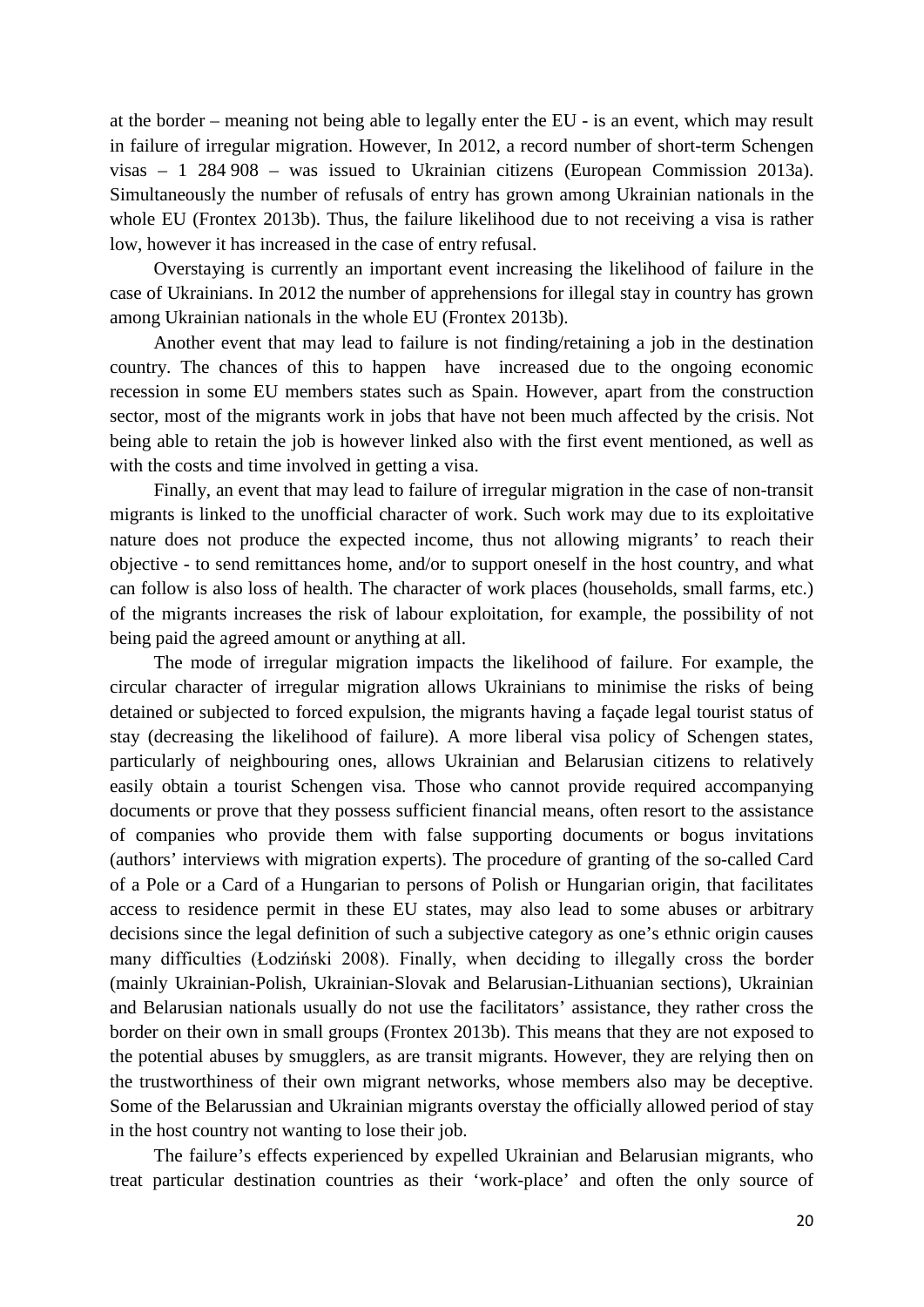income, are economic and indirectly social – the moment they are refused a travel document, refused entry or deported, they cannot earn and support their dependents and both the material and social status of the family deteriorates.

Migrants use various strategies to overcome failure and continue their irregular migration. They sometimes attempt to falsify the exit stamps when leaving the EU or acquire new passport after returning home that would not contain travel ban stamp placed by the EU border guard or immigration police however the creation of electronic databases by Ukrainian border guards and Ministry of Interior makes this behaviour more risky (authors' interviews with migration experts). Migrants also misuse opportunities created by the aforementioned Polish scheme of temporary migration which allows them to obtain work-visas, after presenting at the consulate an invitation from the future employer, but subsequently not to show up at the designated workplace. But the scale of this phenomenon is unknown (State Labour Inspector 2012 ).

Important in discussing the failures' significance for irregular migrants from Ukraine is the degree to which the household in Ukraine is dependent financially on the remittances sent by the migrant – and in many of the studied cases they seem to be very much dependent (Kindler 2012, Kupets 2012, Leontiyeva & Tollarová 2011).

There are a number of costs related to engaging in irregular migration per se, such as the inability to adapt in the host society, even in very limited way. For legal reasons institutional and social exclusion of irregular migrants has became a part of their everyday experience. Moreover, social intolerance and xenophobia may further narrow the social space that migrants function in. This may reduce their chances of finding an irregular job or shifting from irregular to regular legal status. Irregular patterns of stay/work may also lead to other economic negative effects: failure to develop professionally with the attendant loss of professional credentials when migrants are employed in jobs below their qualifications, failure to provide adequate savings for retirement, and so on.

Irregular migrants – both transit and non-transit face risks that are 1) systemic – due to particular political and economic conditions – in the country of origin and destination, 2) that are human-induced (for example, being cheated by smugglers) and that are 3) the outcome of the character of work they engage into (usually DDD –dirty, dangerous and dumb jobs). All of these are linked or the likelihood of their occurrence is increased by irregularity in one way or another.

#### <span id="page-20-0"></span>**4. States failures: effects, modes, likelihood and significance**

The state's failure as such is the undesired presence of irregular migration in country, particularly when the scale of irregular migration is high, when it is resented by the host society, and/or results in a significant social cost when irregular migrants are to be assisted by the host community. From the states' perspective, we may speak either of the policy failure (society is hostile towards foreigners, zero migration policy in is place and others) and/or failure of policy implementation (border surveillance or migration management system is working poor). If we look at the possible failures for the migration and border management systems we may assume that each case of irregular border crossing, undeclared stay or illegal work of migrants constitute potential failure for those systems. The failure of states is also a particular (mis)perception of irregular migration by their political elites and societies.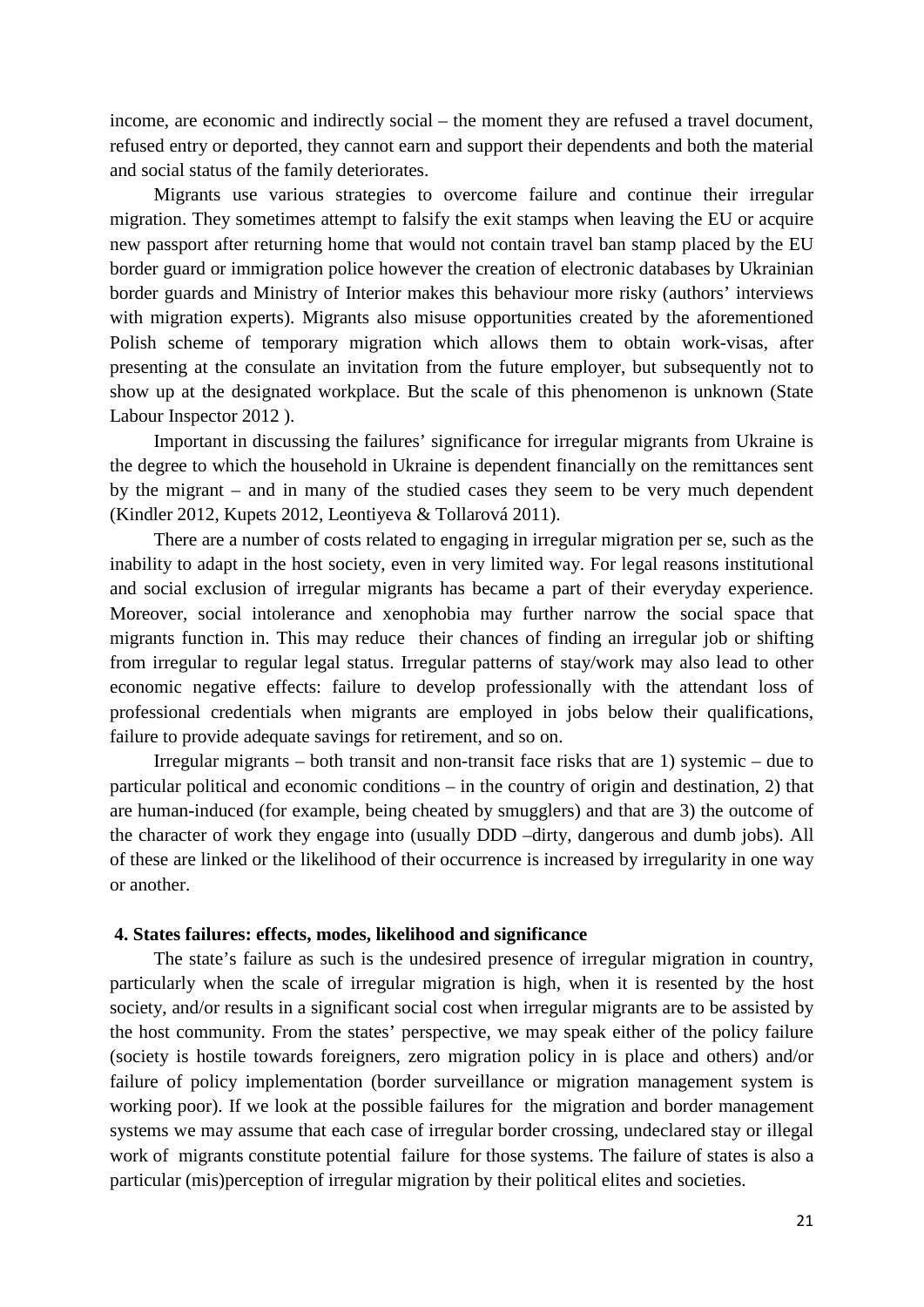#### <span id="page-21-0"></span>**4.1. Failure effects**

Ukraine and Belarus are countries of origin of irregular migrants and thus they face various failure effects related to human capital outflow but also irregular nature of that phenomenon. Their failure with regard to Ukrainian and Belarusian emigrants is the inability to manage emigration originating from their states – lack of bilateral agreements with countries of destinations, which would guarantee migrants legal channels of entry, stay and work, including social security measures etc. All that require from states of origin additional efforts if they desire to efficiently re-integrate returning migrants. In those circumstances, failure's effects for Ukraine and Belarus may be twofold: firstly those state loose workforce and worsen their demographic position, secondly because their migrants stay illegally abroad they have a group of vulnerable citizens abroad who are not protected by any safety nets.

For a state that is a transit state or receives irregular migrants, a state failure's effect is also lack of institutional and political solutions to effectively manage immigration. A state receiving irregular migrants may turn a blind eye to the presence of irregular migrants and consider it beneficial for its economy (e.g., cheap labour force). On the other hand, it may attract a large number of irregular labour migrants resulting in excessive growth of the "informal economy", and a potentially growing group of people vulnerable to exploitation.

The main financial failure's effects for the transit or destination state are caused by those irregular migrants who either ask for asylum either are unidentified and require costly identification procedures or come from distant locations and thus the state requires additional funds for their accommodation and eventual return. In particular case of those EU states that neighbour Ukraine and Belarus we may distinguish the organizational and financial burdens related to increasing number of asylum claims from inhabitants of North Caucasus and Georgia. If previously, particularly during armed conflict in Chechnya and later Russian-Georgian war, the recognition rate of asylum claims was pretty high, it seems that most of current (2011-2013) asylum claims are rather submitted by economic migrants who are using that legal loophole to get into the EU territory. Moreover additional financial and organisational encumbrance may be experienced by small states like Slovakia or Lithuania whose borders are prone to irregular migration. The other problem is related to existence of migrants who cannot return to their states and cannot move to desired destination due to absence of legal status. Many return decision cannot be implemented due to the lack of cooperation with the countries of origin or because of problems with migrants' documentation. And, EU countries are not always willing to regularize the status of 'unreturned' foreigners, who in consequence are forced to participate in irregular migration flows inside the EU.

However, if irregular migrants constitute significant share in overall number of migrants either/or it is in economic or humanitarian interest of a given state, it may decide to conduct so-called regularization (legalization) campaigns among irregular migrants. Then the risk of failure related to the growing number of migrants with no legal status of whom states have no knowledge decreases, however such campaigns require financial resources and may stimulate further irregular immigration. If economic situation of a given country is not favorable, it may lead to the higher number of unemployed immigrants as previous employees may not require to hire previous employees due to increased labour costs. So far Italy, Spain, Portugal, Greece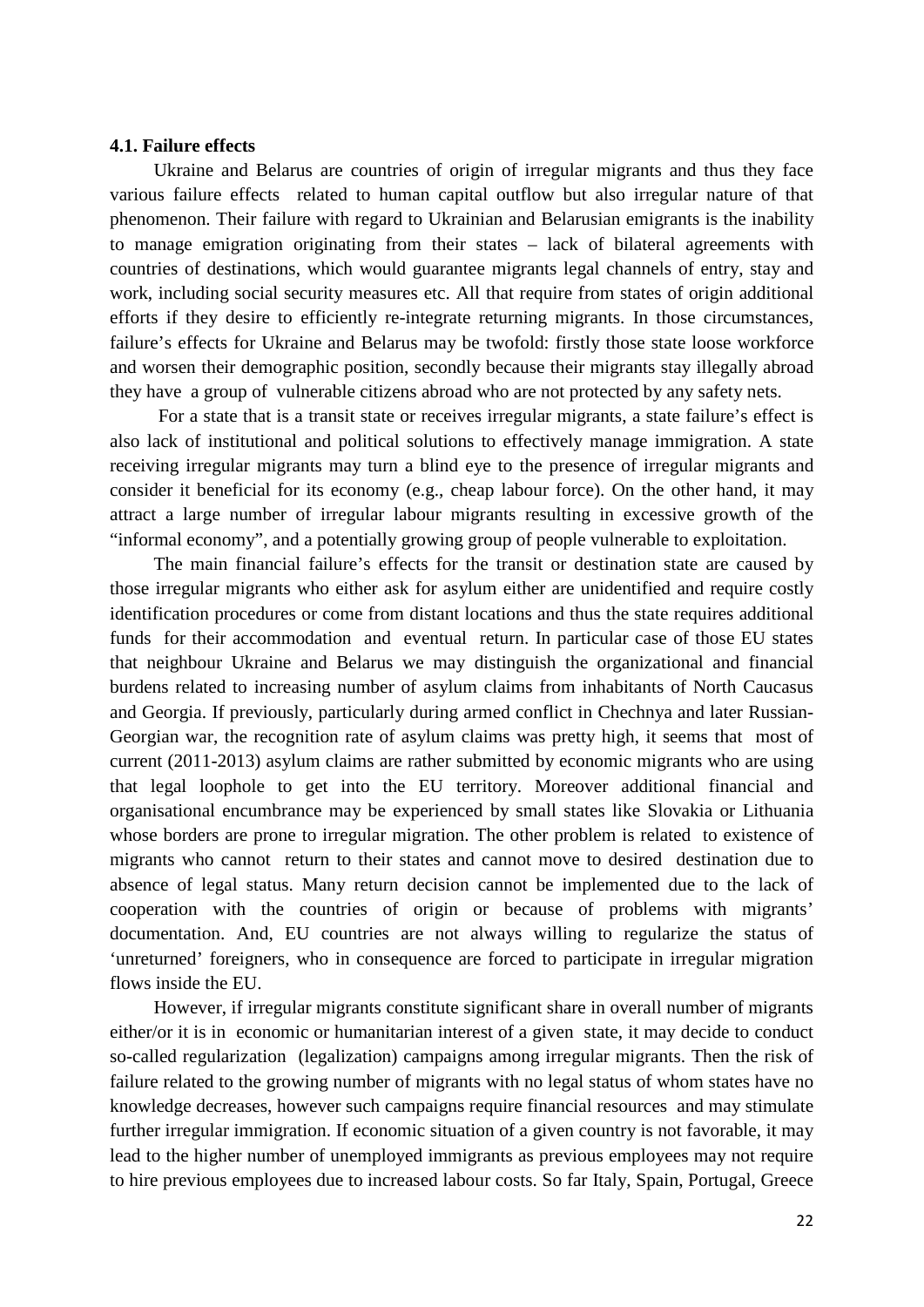and Poland conducted regularization campaigns which among others covered Ukrainian irregular workers. (Kraler 2009)

Another negative outcome related to irregular migration, however in indirect way, is a rise in a number of asylum seekers coming to the EU through Ukraine and Belarus. As recent Frontex reports state asking for asylum by economic migrants has been recently exploited as a way to enter the EU (Frontex 2013a). Almost all the main nationals that claim asylum in the EU exploit Eastern migratory route. In 2012 Afghan nationals with 26,000 applications headed the list followed by, among others, Russian nationals with 23,000 applications, Somalis with 12,000 and Georgians with 10,000 applications. The increase in asylum applications lodged at the EU borders with Ukraine and Belarus has heavily burdened asylum systems of few EU member states. This also includes Germany as a state where a quarter of all asylum applications in the EU are lodged (Frontex 2013a).

Another affected state is Poland with significant increase in asylum claims from Russian and Georgian nationals. This tendency is even more worrying since the numbers for the first half of 2013 shows that asylum dynamics may be much higher than in 2012. Since 2010 most of the asylum applications lodged in Poland have been rejected as they neither met the criteria required for a refugee status nor for subsidiary protection. It appears that most of current asylum claims are submitted by economic migrants and the observed growth in a number of applicants reflects the worsening economic conditions in countries of origin, smoother travel possibilities and the stronger facilitation networks. (Polish Office for Foreigners 2013).

Since most failures and its effects for the states stay in the realm of policy, a perception component may actually decide whether a particular occurrence may be treated as failure or no. The public discourse in the EU on irregular migration is exceptionally unfavourable which seriously influence a perception of failure of irregular migration in both the EU states and Ukraine and Belarus. After 2005, with the increase in irregular migrant flows through the EU southern border, irregular migration has become a declared 'public enemy' in many EU states (Triandafylidou & Ilies 2010). Discourse on the impact of irregular flows through the Eastern route has not been as vocal as that concerning migration through the Mediterranean route. The issue has been on the periphery of public debate in major destination countries for Ukrainian migrants, e.g. in Central and Southern Europe. However the situation may change very quickly. Following recent events in Ukraine, both EU politicians and the media within have canvassed the possibility of a large inflow of Ukrainian refugees.

# <span id="page-22-0"></span>**4.2. Failure likelihoods and modes**

Irregular migration by its very nature is an unregistered phenomenon and the data that states possess as a rule relate to identified/detected irregular migrants. Due to the poor quality of data we are neither able to present qualitative estimates of the expected risk of failure nor the data on stocks and flows of irregular migrants moving along the eastern migratory route. The same also applies to assessments of likelihoods of irregular migrants being caught at the border or when transiting or staying in the relevant transit/destination state. Therefore we assess failures' likelihoods and modes altogether for all actors researched.

However one should remember that the perspective of a state and that of a migrant are the opposites: for a migrant a high likelihood of being caught when crossing a border illegally implies a high risk of failure while for a state it implies a high success rate of border controls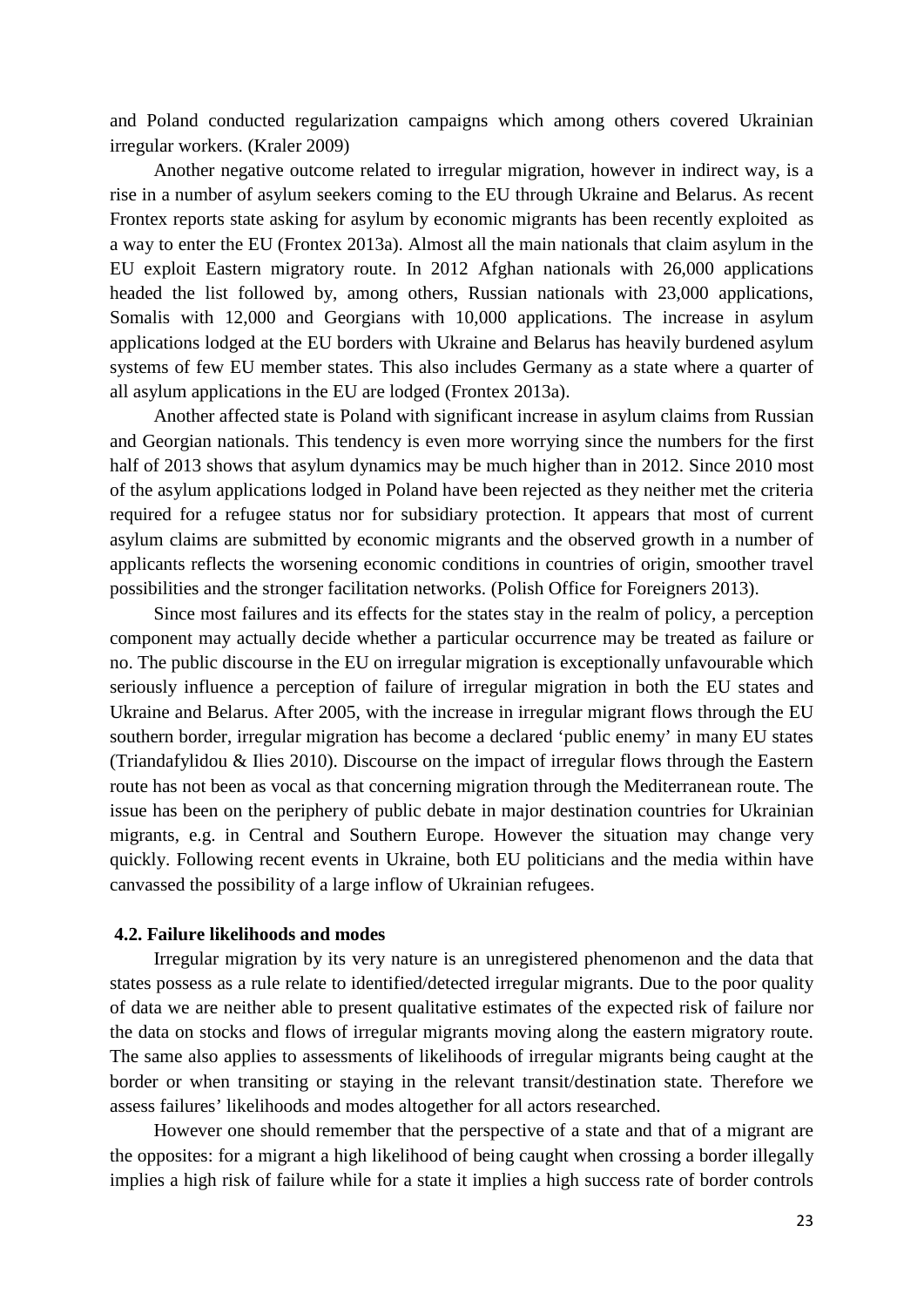and a low risk of unauthorized entry by irregular migrants. The same relates to the EU but since it views irregular migration through the prism of all member states, the scale of the phenomenon is higher when it is aggregated across all EU member states. In short, an irregular migrant's failure to jump a particular hurdle is likely to be viewed as success by destination states and the EU although not necessarily by transit states where successful interception is costly and where the best policy could involve letting such migrants through and, thus, passing the buck to the next state in line.

The most prevalent modus operandi of Ukrainian and Belarusian migrants' irregularity is overstaying the validity of visa and undeclared work on the tourist visa. Immigrants sometimes attempt to falsify the exit stamps when leaving the EU or acquire new passport after returning home that would not contain travel ban stamp placed by the EU border guard or immigration police however the creation of electronic databases by Ukrainian border guards and Ministry of Interior makes this behaviour more risky (authors' interviews with migration experts). Migrants also misuse opportunities created by the aforementioned Polish scheme of temporary migration which allows them to obtain work-visas, after presenting at the consulate an invitation from the future employer, but subsequently not to show up at the designated workplace. But the scale of this phenomenon is unknown (State Labour Inspector 2012).

As regards Ukraine, the main nationalities who pass through that state are: Afghanis, Somalis, Moldovans, Georgians, Russians and Vietnamese. Somalis and Afghanis constitute around half of all irregular migrants apprehended. The port of Odessa together with Luhansk and Sumy on the Ukrainian-Russian frontier are the main entry points for those migrants who enter Ukraine illegally. Those who attempt to enter the EU are mainly caught in the Transcarpathian region (Zakarpatia oblast), where Ukraine borders Slovakia and Hungary (in the West), Romania (in the South) and Poland (in the North). Proximity of few EU border sections along with hilly terrain makes the region particularly prone to irregular migration. The Ukrainian-Slovakian section is most exposed to illegal border crossing, despite equipping Slovak part of the border with the system of technical protection and permanent monitoring (EMN Slovakia 2012).

As experience of Schengen states bordering Ukraine has shown (EMN Poland, EMN Hungary, EMN Slovakia 2010-2012) irregular immigrants usually cross the border at the "green border" section by foot, organised in small groups with the assistance of a facilitator (local inhabitant or foreigner with residence permit in the EU). Smuggling process is thoroughly organised with the earlier analysis of border control situating, border surveillance of weakest points by local residents from both sides and the involvement of local persons responsible for provision of shelters for migrants. Hiding inside the vehicle during border control is anther mode of entry (EMN Hungary 2012). The dynamics of Illegal border crossing is highly seasonal. It is usually lower in winter months when weather conditions are severe and irregular migrants refrain from crossing the border except, sporadically, through forests and mountains.

Belarus has recently gained importance as a for economic migrants claiming asylum (mainly from Georgia, but also from Afghanistan and Russia) and Vietnamese labour immigrants moving from Russia and heading towards the EU. They either arrive in Minsk directly by air or enter Belarus through uncontrolled border with Russia. Afterwards they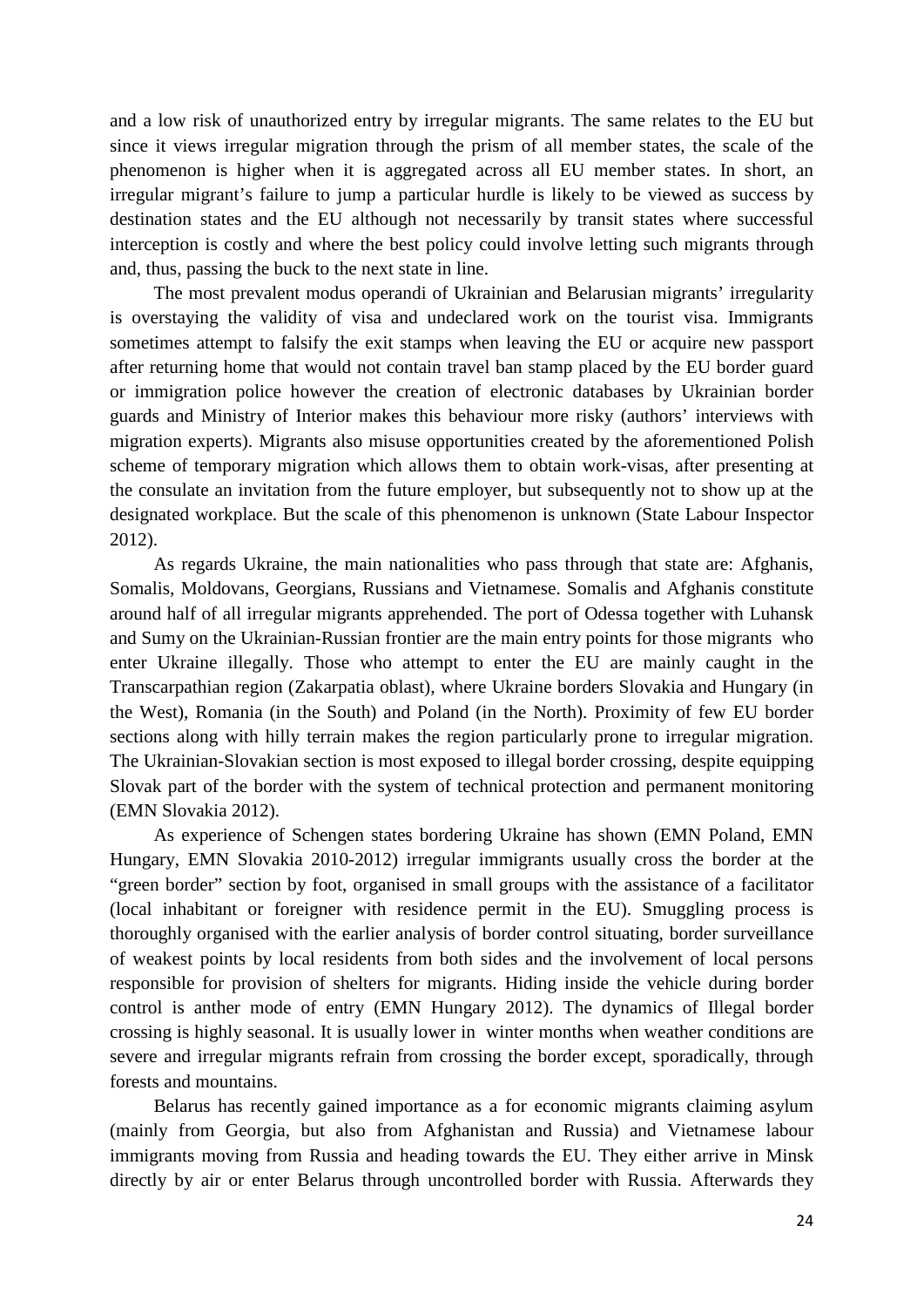attempt to illegally cross the Belarusian border with Lithuania, Poland or Latvia, usually at the "green border" sections. However, cases of migrants hidden in trucks at the BCP were also reported (Frontex 2013b). According to Belarusian sources, irregular migrants often use false travel documents when attempting to cross the Belarusian-EU border (Belapan, 30.03.2011). In the Western Belarusian city of Brest, a migrant accommodation centre was opened in 2007 with the assistance of international community. Although international organisations have access to this facility, no information on the numbers, nationalities and detention conditions is currently available.

#### <span id="page-24-0"></span>**4.3. Failure significance**

No matter how restrictive its immigration policy a state, it is very unlikely that it could avoid all forms of irregular migration to or through its territory. In this sense, a state is an actor which cannot choose whether to accept irregular migrants based on significance of possible failure criterion.

First of all, it should be underlined that the very significance of irregular migration is created by a country's natural unease with inability to control who crosses its borders (Koser 2005, Guild 2009). Secondly in current times of heavy 'pollicisation' and 'securitisation' of migration phenomenon, political significance of irregular migration exceeds its numerical importance (Koser 2005, Kraler & Rogoz 2011). Thus, we may distinguish different impacts of irregular migration for the states. We will analyse here both EU member states as transit and destination countries and Ukraine and Belarus as origin and transit states.

#### *Economic significance*

Besides the scale of irregular migration, economic situation in a given country (recession or economic boom) vastly influences the significance of irregular migration. An important consequence of economic recession is the decrease in labour demand, dwindling opportunities for legal entry and a restrictive migration climate. Unemployment rates in case of third-country nationals are more volatile (Kraler & Rogoz 2011). States attempt to reduce the risk of irregular migration and lower social costs related to migration. But, unemployed migrants do not necessarily return home; they often prefer to wait stranded and rely on assistance from informal migration networks or family. Spain, a popular destination for Ukrainian immigrants, sharply reduced its annual regional quotas for non-seasonal migrants. As a result, Ukrainians who had earlier been employed in industry or services either moved to jobs in agriculture or left. Italy, another country with high number of irregular workers from Ukraine, also lowered quotas for non-EU workers, tailoring them mainly to domestic and personal care sector (IOM 2010).

In times of economic prosperity, irregular migration is often beneficial as low-skill and low-paid workers arrive to take jobs which locals refuse to work and to depopulated regions. While legal migration is subject to arbitrary selection criteria and bureaucratic delays (Hanson 2007), countries with deregulated economies and large informal sectors offer more opportunities for irregular migrants (Duvell 2011). This has been the case with Ukrainian labour migrants in EU southern states as Italy, Spain, Portugal. However the scale of irregular migration from Eastern Europe has been too small to have a significant impact on local wages and labour market in the EU countries. The occupational distribution suggested that Ukrainian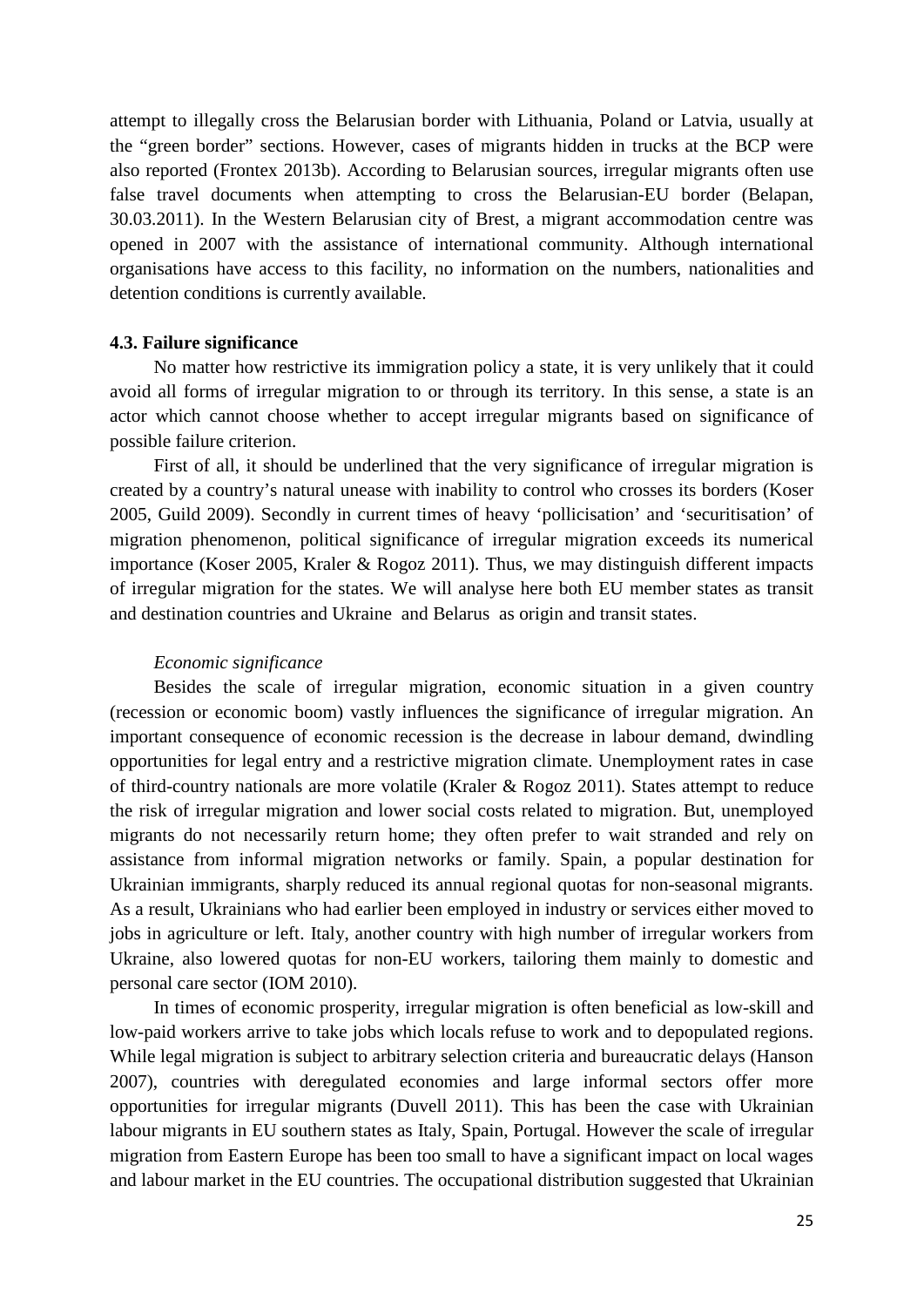and Belarusian migrants constitute complementary, not substitution group, towards local workers at the EU labour markets (Barbone 2013).

In both Ukraine and Belarus, to a greater extent in more liberal Ukraine, both informal unemployment and undocumented labour immigration exist. However, migrants attempting to get into the EU, in majority cases are not interested in employment in those two countries. Undeclared employment mainly concerns citizens of CIS area, mostly from South Caucasus, who work at the bazaars and in the service sector. With kind of starting point in Eastern Europe, they are looking for opportunities to move into the EU or establish business contacts with neighbouring EU states.

#### *Significance for internal security*

Continuing high levels of irregular migration may undermine the rule of law and weaken the governments' ability to enforce residence or labour market regulations (Hanson 2007). However, it is not the case of Eastern European immigration in the EU states, its negative impact can be found at the local level. Most of the border regions in Eastern Europe are relatively densely populated and lagging behind in terms of economic development (compared to other regions in both the EU member states and the neighbouring countries). In that situation, cross-border contacts and exchange are often the most important means to overcome economic and social underdevelopment. All these facts resulted in the creation of Central and Eastern Europe after 1991 as a specific 'unique area of liberalised movement of people" with a very high dynamic of mobility, numerous trade and commercial links (Wallace 2001). Yet most of these economic activities rely on loopholes in legal and tax rules. Prolonged character of irregular migration, engagement of local inhabitants in migrants smuggling, together with other smuggling activities, among other cigarettes and fuel, may stimulate local communities to live behind accepted legal rules and do not create incentives to leave the informal sector.

The second most prominent risk related to irregular immigration is migrant smuggling. People smuggling operations range from small, local ones, with facilitators assisting only in illegal border crossing (it is usually the case of Ukrainian and Belarusian nationals smuggling) to huge transnational organized crime groups that arrange the whole transfer from the starting to the destination point. Organized channels of migrants smuggling have been recorded in the case of transit migration through Ukraine and Belarus. The local press and NGO reports quote interviews with smuggled migrants who claim that the average price for transfer from their home in Asia or Africa varies from 4 to 10 thousand USD dollars. Most of the migrants are smuggled through the territory of Russian Federation and afterwards through Ukraine or Belarus. When migrants arrive close to the EU border, they're often located in Ukrainian and Belarusian border town and await the right moment to cross the EU border.

The other dangerous phenomenon linked to irregular migration, however more loosely, is human trafficking. Trafficking is less strictly associated with irregular migration since most of the victims depart on a voluntary basis, often with legal documents (Turukanova 2009). Researches argue that human trafficking is more a side effect of labour migration, than specifically of irregular migration. In general, traffic risk increases with the scale of regional emigration. The 2005 International Labour Organisation report suggested that since the collapse of the Soviet Union at least 200,000 people from Eastern Europe and Central Asia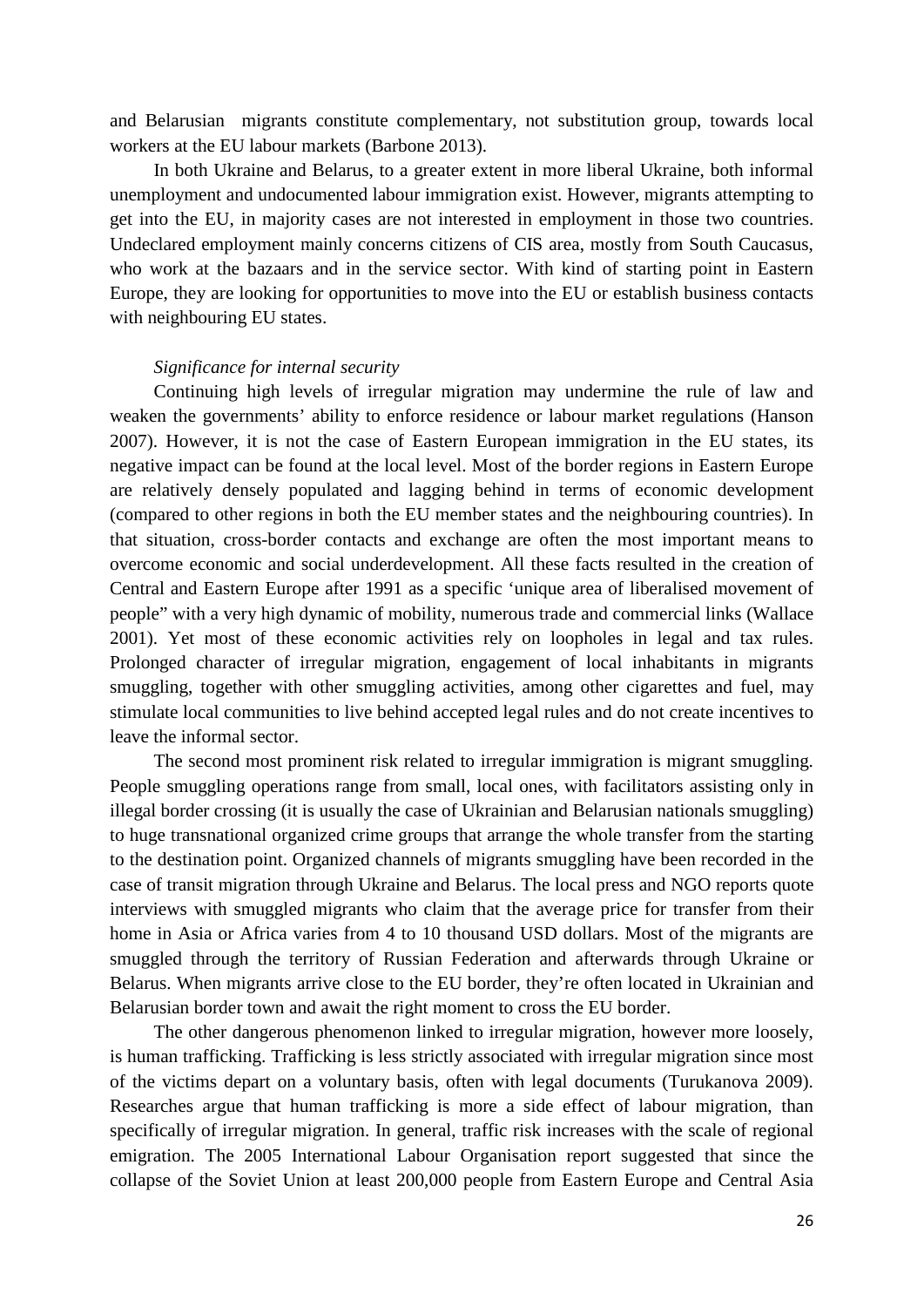had fallen victims to human trafficking (ILO 2005). According to 2008 IOM estimates, around 100,000 Ukrainians have been trafficked abroad since 1991 (IOM 2008). The 2006 GFK human trafficking survey suggests that Ukraine and Belarus experience high levels of human trafficking a part because of large labour migration, but also because of their institutional inability to fight/deter corruption and criminality (GFK 2006). In majority cases, victims of human trafficking in Ukraine and Belarus were young women trafficked to sex industry in Russia, US, Turkey and the EU. The most recent trend is trafficking for the purposes of labour exploitation (Jaroszewicz 2012).

The corruption among state border guards and migration officers is another possible risk that accompanies irregular migration with significance for state's internal security and people smuggling. All Central European states recorded cases of corruption among border guards officials at the EU eastern border in the past.

#### *Significance for public discourse and social attitudes towards migrants*

Public discourse on irregular flows through the Eastern route has not been as vocal as that concerning migration through the Mediterranean route. In general, this issue has been on the margins of public debate in major destination countries for Ukrainian migrants. However, the rapid growth of Ukrainian labour migration to Portugal, Italy and Spain has led to debates about its roots. Portugal is the best example since the number of registered Ukrainian migrants to this country increased from 127 in 1999 to 52,000 in 2002. It was also estimated that another 100,000 Ukrainians stayed in Portugal as irregular migrants. It is interesting to note that this surge in migration from Ukraine caused protests not among native inhabitants, but among 'traditional' immigrants from Portugal's former colonies, who were afraid of losing jobs to newcomers. These social protests forced Portuguese authorities to curb further inflow of Ukrainians (Susak 2002).

In Poland, Ukrainian nationals constitute around 90% of all foreigners employed in country. Polish society in general demonstrates indifferent attitude towards migrants although it is more open to migrants from Western Europe and the US than migrants from Eastern Europe (Lodziński 2002, Konieczna 2004). On the other hand, the Polish migration policy is one of the most liberal in the EU as it aims to facilitate arrivals of seasonal workers for construction industry and agriculture (Duszczyk 2012). The Czech Republic also hosts significant group of Ukrainian labour migrants. However, the global financial crisis has made Prague cease its proactive admission programmes for Ukrainian workers. Also, economic hardship caused that public opinion in Czech Republic started to grow impatient with liberal attitudes towards foreigners (Drbohlav 2009). The Baltic states, Lithuania, Latvia and Estonia, which host small Ukrainian and Belarusian diasporas, have adopted rather conservative and restrictive migration policies, in part for historic reasons and in part in response to challenges posed by the need to integrate their Russian-speaking minorities that remained in these countries after the Soviet Union collapse (Freidrich Ebert Foundation 2007).

The current debate on irregular immigrants in Ukraine and Belarus is mostly focused on national security issues. However humanitarian threads also appear. Emigration of own citizens is perceived rather negativity in the context of depopulation and loss of working force, while transit migration is mainly entangled with ethno-politics, protection of national identity and social cohesion issues. Both Ukrainian and Belarusian societies are rather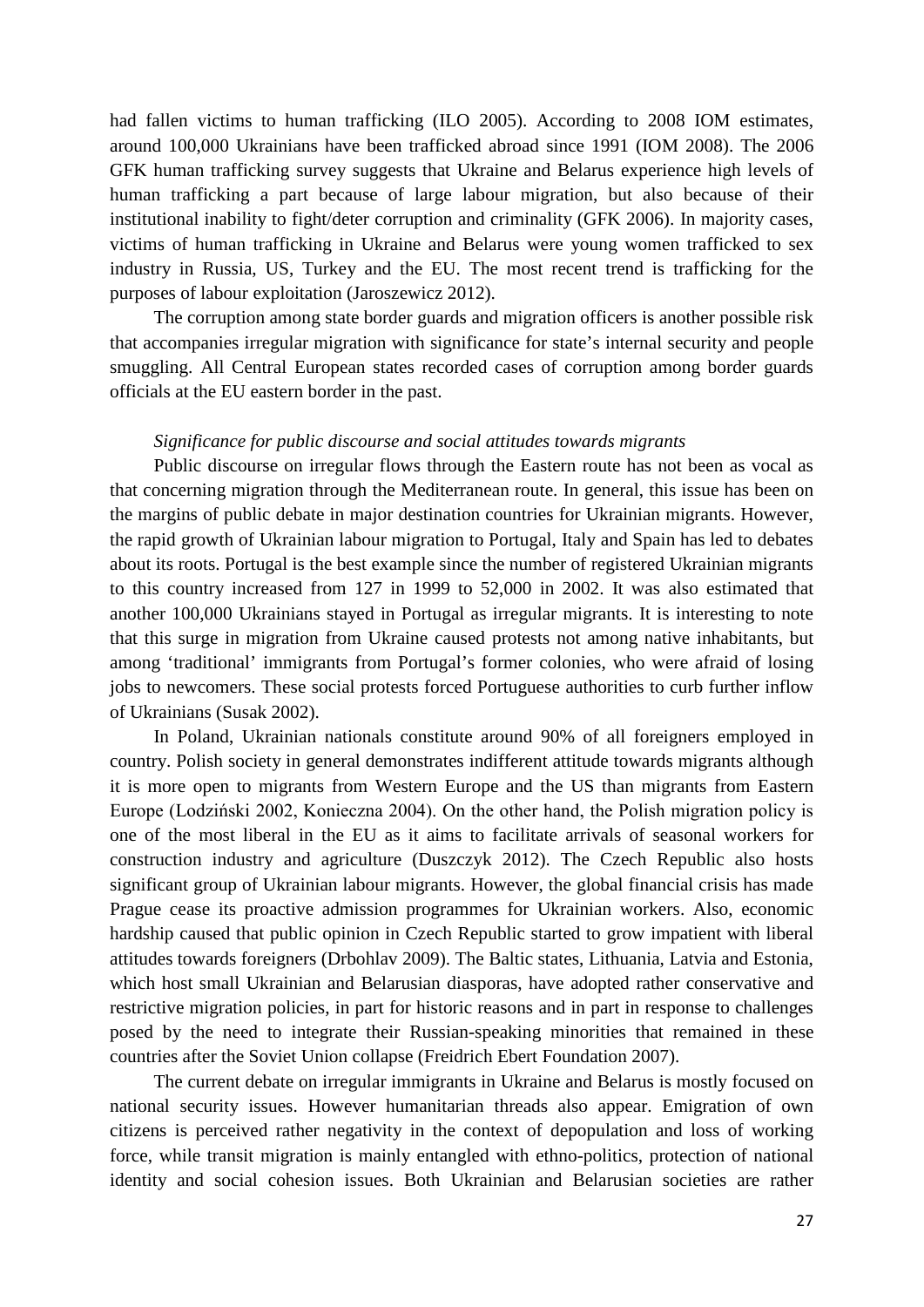xenophobic in their attitudes towards "non-traditional" immigrants. This is mainly due to the lack of governmental policies aimed at fostering tolerance and due to deliberate fomenting of ethnic mistrust by politicians. High levels of xenophobia in Russian society and related negative discourse in Russian mass media had also profound impact on attitudes of Ukrainian and Belarusian societies. According to the opinion polls conducted in 2012 by Institute of Human Rights and Prevention of Extremism and Xenophobia, Ukrainians are characterized by relatively high index of interethnic distance (intimate or aversive social relationship between members of different ethnic or national groups). There is the latent xenophobic aim towards Roma, 'black people', 'Asians and Arabs', and Caucasians in Ukrainian society (Institute of Human Rights and Prevention of Extremism and Xenophobia 2012). In Belarus, regular opinion polls on the subject of xenophobia and racism are not conducted. However, the 2002 opinion survey revealed that around 48% of responders thought a terrorist act by ethnic Chechens in the territory of Belarus was possible (Sova 2003) which may indirectly indicate that Belarusian society has been also influenced by negative Russian public discourse towards people of "Caucasian" origin.

Ukrainian labour emigration is as a rule not presented in a positive light by most of the Ukrainian press. Labour migrants are rather shown as passive victims of economic circumstances, dishonest employers and facilitators rather than as entrepreneurial individuals actively seeking to improve their living conditions (Volodko 2011). Irregular transit migrants are presented as unneeded financial burden on the state, although they are also pictured as vulnerable and potential victims. Images of irregular migrants with close links to criminality and terrorism prevail in Belarus.

#### <span id="page-27-0"></span>**5. European Union failures: effects, modes, likelihood and significance**

Since operational competencies related to border and migration control remain within EU MS responsibilities and the EU as such has not been conducting any serious operations aimed at assisting national authorities in fighting irregular migration on Eastern migratory route, we can rather speak of indirect possible failures of the EU in relation to irregular migration from/through Ukraine and Belarus, rather than direct ones.

At the same time in the recent years EU has been broadening its influence on national authorities in border management by inter allia: establishing rules of border control and surveillance at the EU external border, developing EU integrated border management strategy and creating additional financial instruments (European Border Fund) and agencies (Frontex). The European Commission answer to national government proposals to reintroduce internal border control raised after Arab Spring, was to develop a stronger "Union-led" approach to Schengen governance. If the EU plans to develop new EU-wide border control mechanisms under so-called "smart borders package" are to materialize, it will further expand the EU influence on EU MS border and migration policies

Currently the risk of irregular migration from Ukraine and Belarus generates mainly political challenges for the EU. At the same time EU policy on migration and borders has been run by security logics, in which border control and readmission component prevail under mobility facilitation or migration and development. Under those circumstances, the most important possible failure relates to the mismatch between implemented policy and the migration challenges in Eastern Europe. The main threat one can observe here is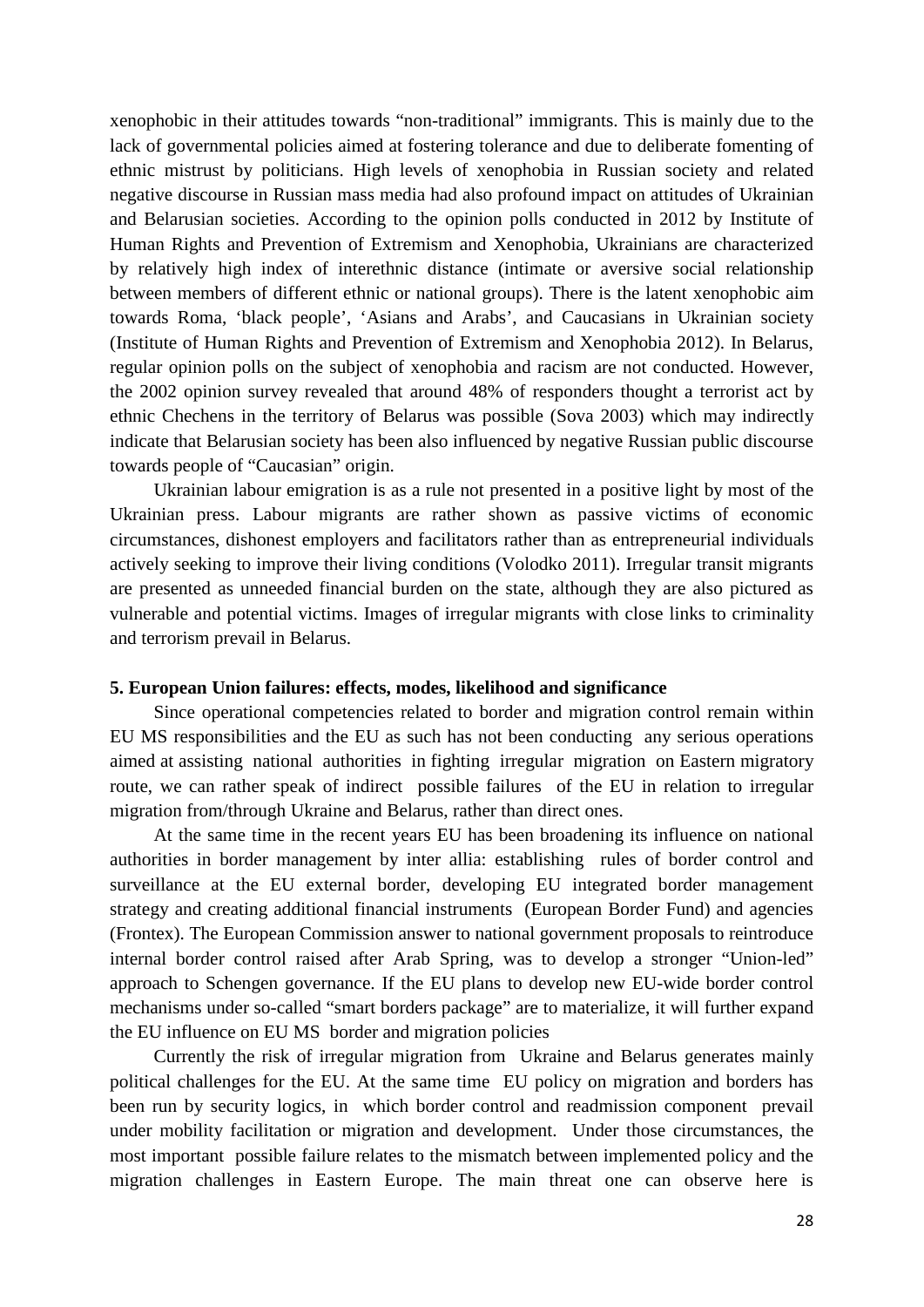disproportion between strict border control policy with sophisticated technical measures applied at all external borders and rather moderate scale of irregular migration deriving from Ukraine and Belarus. Thus the future effect of pursuing strict border policies at the Eastern migratory route could be reduced mobility between Ukraine, Belarus and the EU while the risk of irregular migration will remain at the permanently low level. Moreover, if security/political/economic situation in so called hot spots deteriorate migrants desiring to enter the EU may come to Ukraine and Belarus and remain there for good not having opportunity to move further West.

The other failure's effect concerns disparities and possible incoherence between EU external migration policy and its foreign policy. On the one hand, EU promotes European Neighbourhood Policy and Eastern Partnership based on "inclusive' logic and aimed at creating stable and friendly environment and facilitation of people-to-people contacts (European Commission 2011). On the other, in practical terms, law enforcement aspects of EU migration policy prevail. That includes: implementation of readmission agreements, provision of technical assistance aimed at enhancing border management, detention and return capacities of partner states. At the same time, achievements in mobility and facilitation of people-to-people contacts are strongly linked to the principle of conditionality. Visa obligation abolishment is not possible without significant remodeling of state functioning by Eastern Partners, at least in the area of justice and home affairs (Jaroszewicz 2012). Meanwhile in the last three years we have been witnessing rather unfavorable political dynamics in both Ukraine and Belarus: strengthening of authoritarian trends, poor progress in reforms, rise of corruption. In practice, this means that EU only recently (January 2014) launched visa dialogue with Belarus, while EU-Ukrainian visa liberalisation process is lagging behind. Meanwhile, as recent social turmoil in Ukraine related to the withdrawal of Ukrainian authorities from the signature of EU-Ukraine association agreement showed that EU "soft power" that includes hassle-free travel and enhanced mobility has been the most welcomed instrument by societies in the neighbouring states.

As already mentioned due to the moderate scale of irregular migration coming from Ukraine and Belarus the significance of possible failures related to that phenomenon for the European Union has not been meaningful so far.

Significance for the EU is mainly related to the general coherence and efficiency of EU migration policy, including implementation of so-called Global Approach to Migration (GAM) – overarching framework for the EU external migration policy (European Commission 2011). The main focus of GAM has been Southern Mediterranean and Sub-Saharan Africa, however it has also addressed some needs of Eastern Partnership region, including enhanced mobility (European Commission 2014. In practice, EU is interested in efficient implementation of its migration policy instruments at all its borders, e.g. mainly readmission agreements, but also visa liberalisation action plans as well as productive dialogue in the framework of multinational dialogue platforms in all neighbouring regions. In this sense, however both Ukraine and Belarus do not belong to the group of state that make significant progress in terms of getting closer to the EU norms and standards, they do cooperate with the EU in various aspects and they contribute to the stability and security at the EU eastern borders. Due to a global EU approach to migration some local (typical only for Eastern European migratory route) peculiarities may not be taken into account by the EU,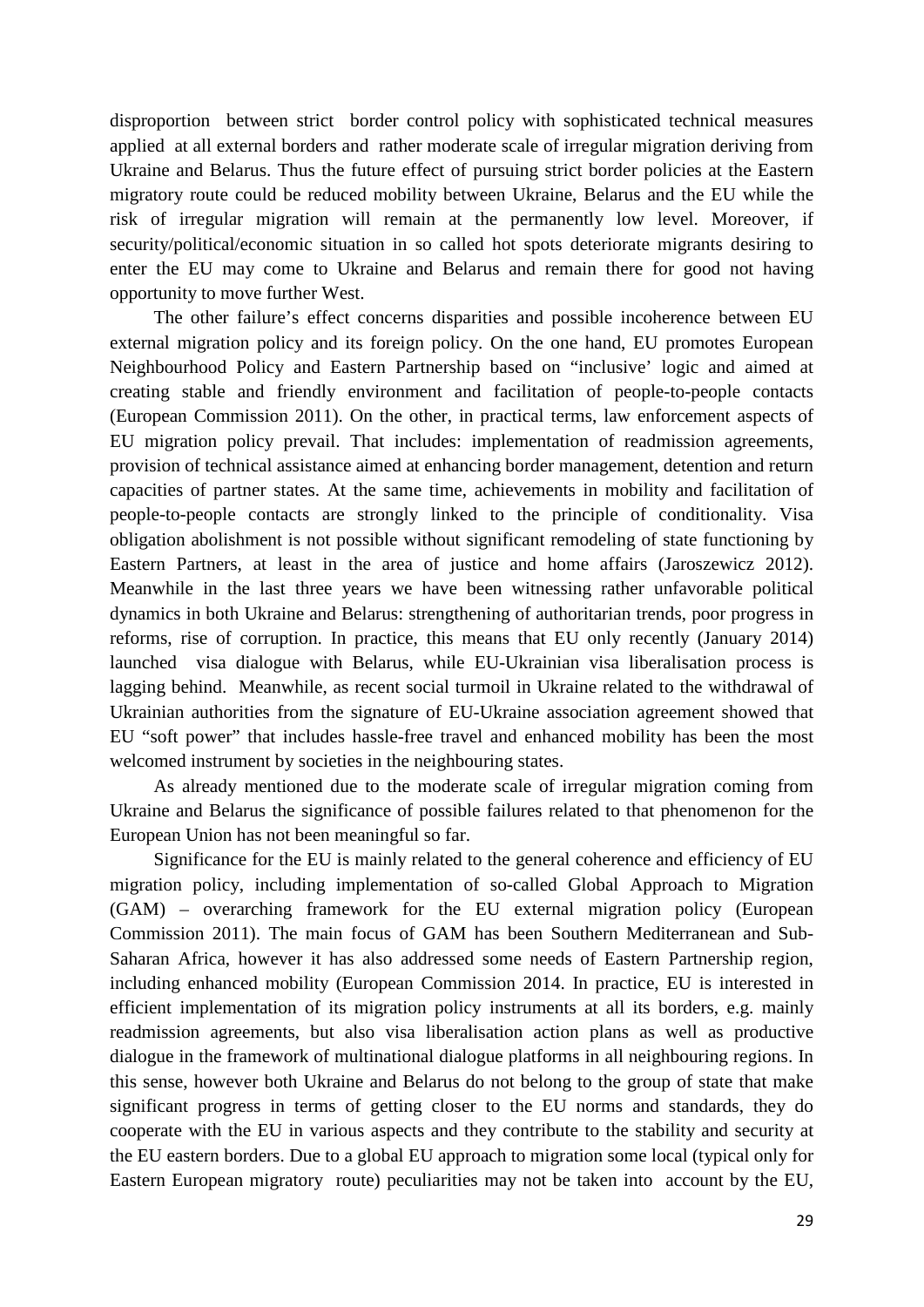including specific needs of EU states bordering Ukraine and Belarus and border regions of those states.

# <span id="page-29-0"></span>**6. Summary and conclusions**

Irregular migration is a specific form of migration that is not legally accepted, however the legal and social tolerance of different categories of "irregularity" varies significantly. Presented working paper has been aimed at research of irregular migration from Ukraine and Belarus through the prism of risk theories. Risk approach has been acknowledged as the most suitable analytical instrument to investigate irregular migration since it enables to study sociological/legal phenomena with very scarce qualitative and quantitative data, but which future prospects and perceptions strongly influence present visions and policies. Risk approach also allows for comparison of different perspectives of irregular migration as well as different effects and significance of that phenomenon for each actor involved.

Irregular migration from Ukraine and Belarus to the EU, both of Ukrainian and Belarusian nationals as well as of transit migrants, does not pose a significant challenge for the EU as such. There are no prerequisites to assume that that situation may drastically change over time, however as recent political turmoil in Ukraine showed political landscape in Eastern Europe is still unstable. Over the last ten years the phenomenon of irregular migration has been characterised by stable, rather decreasing dynamics. Nevertheless irregular migration from Ukraine and Belarus may pose some serious challenges for those EU countries that directly neighbour Ukraine and Belarus as well as serious challenges for Ukraine, to a lesser extent Belarus, as origin and transit states at the same time. In case of migrants, risks faced by transit migrants are much higher and cumbersome that those faced by Ukrainian and Belarusian nationals. Since the results of conducted three-dimension analysis of various aspects of irregular migration risks have been very complex authors decided to present them in a form of a table (see below).

| <b>Level</b>  | <b>Failures and their effects</b>                                                               |
|---------------|-------------------------------------------------------------------------------------------------|
| Migrants      | Failures:                                                                                       |
|               | possibility to be detected during illegal border crossing or inside the EU for violation of     |
|               | rules of stay/work; getting stuck' in transit state without a proper legal status; inability to |
|               | change status from irregular to legal one                                                       |
|               | Effects:                                                                                        |
|               | Economic – loss of resources spent on travel; inability to get a job and start sending          |
|               | remittances to family; exclusion from migrant "labour market"                                   |
|               | Security – loss of freedom due to detention, loss of health due to physical abuse, other        |
|               | forms of exploitation by smugglers or traffickers                                               |
| <b>States</b> | Failures:                                                                                       |
|               | existence of irregular migration on its territory, particularly when the scope of that          |
|               | phenomenon is high, it is not accepted by society and requires significant economic             |
|               | expenses (destination & transit states); lack of bilateral agreements with countries of         |
|               | destinations, which would guarantee migrants legal channels of entry, stay and work             |
|               | (sending states)                                                                                |
|               | Failure effects:                                                                                |

**Table 8. Three-dimensional risk analysis of irregular migration from Ukraine and Belarus to the EU**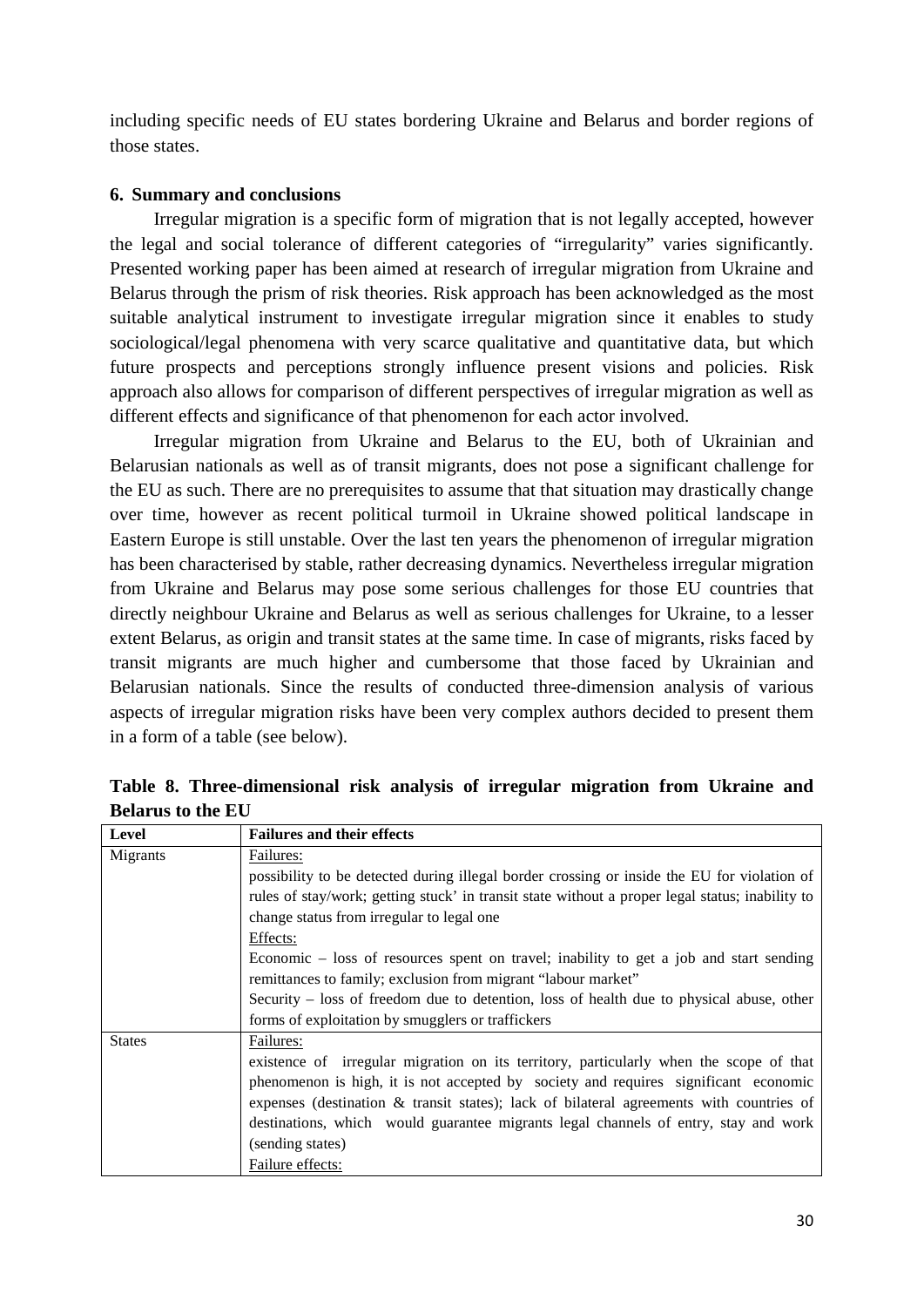|                    | problems with social security provision for returning migrants (sending states)               |
|--------------------|-----------------------------------------------------------------------------------------------|
|                    | lack of institutional and political solutions to manage immigration (transit $\&$ destination |
|                    | states)                                                                                       |
|                    | funds required for accommodation and eventual return of irregular migrants (transit $\&$      |
|                    | destination states)                                                                           |
|                    | prolonged and costly asylum procedures (destination states)                                   |
|                    | financial and social costs of "regularisation" campaigns (destination states)                 |
|                    | negative public discourse and "securitazation" of migration                                   |
| EU                 | Failures:                                                                                     |
|                    | Currently only indirect political failures for the EU, including mismatch between             |
|                    | implemented policy and the migration challenges in Eastern Europe                             |
|                    | Failures effects:                                                                             |
|                    | Reduced mobility between Ukraine, Belarus and the EU                                          |
|                    | Migrants desiring to enter the EU may come to Ukraine and Belarus and remain there for        |
|                    | good                                                                                          |
|                    | incoherence between EU external migration policy and its foreign policy – inclusive logic     |
|                    | of Eastern Partnership policy and "exclusive" logic of EU border and migration policy         |
|                    | <b>Failures likelihood and modes</b>                                                          |
| Migrants/States/EU | Likelihood:                                                                                   |
|                    | More likely for transit migrants, less likely for Ukrainian and Belarusian migrants           |
|                    | Modes:                                                                                        |
|                    | Ukrainian and Belarusian nationals: overstaying the validity of visa and undeclared work      |
|                    | on the tourist visa, obtaining visa on false supporting documents, irregular border crossing  |
|                    | without facilitators                                                                          |
|                    | Transit migrants: irregular border crossing, asylum claims, false employment and              |
|                    | education, operations of smuggling networks                                                   |
|                    | <b>Failures significance</b>                                                                  |
| Migrants           | Very huge; depends on degree of migrants' households dependence on remittances; varies        |
|                    | depending whether a migrant has been detained or not; exploitation by smugglers               |
| <b>States</b>      | Medium or low; economic significance; significance for internal security; significance for    |
|                    | public discourse and social attitudes towards migrants                                        |
| EU                 | Low, rather political one, significance for cohesion in EU global approach to migration       |

Source: Own results

Since the failure, its effects and significance is the most harmful for the migrants, the micro perspective has been analysed in the greatest detail. However even that group is not homogenous in terms of likelihood of possible failure and the significance of that failure. Therefore we decided to distinguish three groups of irregular migrants at the Eastern European migratory route with different hypothetical paths of failure.

CIS transit migrants:

• Legal entry to Ukraine or Belarus - caught at EU border attempting to cross with false documents (mode of failure) – low likelihood – detained (failure effect – data missing) – forced return - mild to severe significance.

• Legal entry to Ukraine or Belarus - caught at the EU 'green border' (failure mode) – low likelihood – detained – data missing – forced return.

Asian and African transit migrants:

• Caught at Ukrainian/Belarusian border – detained (failure mode) a) asylum procedure – unable to send remittances (severe significance of failure) - if successful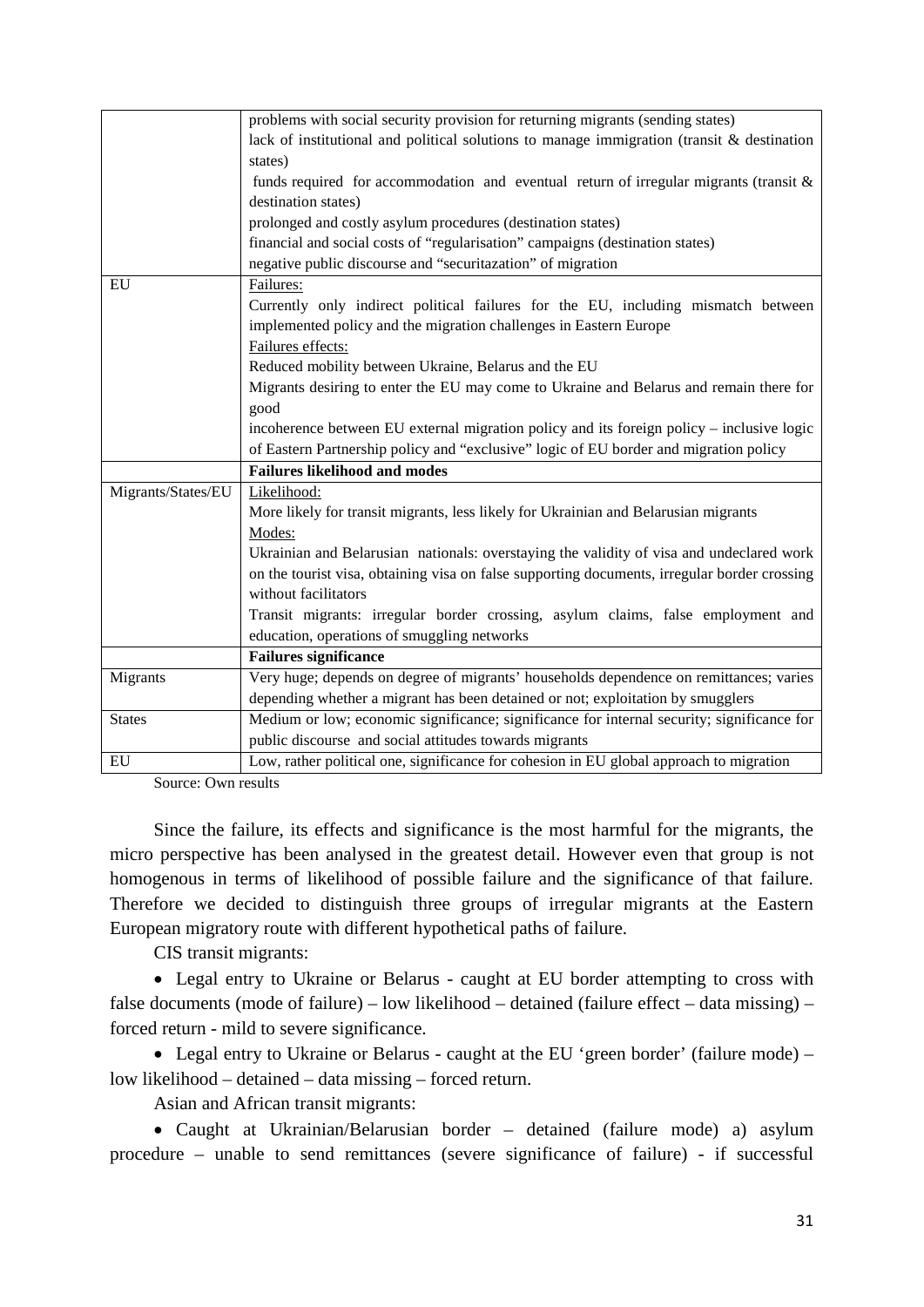application process may attempt to continue journey to EU – caught - deportation; b) deported – unable to send remittances (catastrophic significance of failure)

• Caught at EU border – send back to Ukraine/Belarus – scenario as in 1

• Caught at EU border – detained in Poland – a) asylum procedure – if successful may attempt to continue journey further west; b) deported (effect of failure) - catastrophic significance of failure.

• Cheated by smugglers – irregular stay in Ukraine or Belarus – attempt to continue to the EU alone.

• Death at EU border (failure mode) – likelihood low, significance catastrophic.

Ukrainian and Belarusian non-transit migrants:

• Caught in the EU working unofficially (failure mode) – low likelihood - ordered to leave EU – a) return to Ukraine, attempt to re-enter legally, b) illegal stay in EU country

• Caught in the EU working unofficially (failure mode) – low likelihood - ordered to leave EU and ban on entry for a period of time  $-$  a) return to Ukraine, attempt to re-enter in an irregular fashion b) illegal stay in EU country

• Rejected visa application (mode of failure) – low likelihood - a) another attempt to apply (at different consulate/embassy), b) attempt to enter without proper travel documents

• Refused entry at border – a) another attempt with different border-shift, b) change of travel documents (in case of stamp in passport of entry refusal), c) illegal entry

- Caught in the EU for overstaying high likelihood
- Not finding/retaining job

• Labour exploitation – informal employer refuses to pay or pays less than agreed (mode of failure) - unable to send remittances (failure effect) – significance depends on family financial conditions in Ukraine, may range from mild to severe.

It should be emphasised that prepared framework has been tested only in one particular case, authors believe that it could serve as methodological frameworks for irregular migration investigation in other geographical locations and in other social, legal and political conditions.

# **Acknowledgements**

<span id="page-31-0"></span>Authors would like to thank prof. Stefan Markowski for his valuable comments, IOM Mission in Kyiv for sharing their data on migratory trends as well as anonymous experts who provided authors with their opinion on phenomenon of irregular migration in Eastern Europe.

# **References**

- <span id="page-31-1"></span>Ball D., Hampton R. (2009), *Estimating the Extent of Human Trafficking from Ukraine. Final Report*, IOM Kyiv, Ukraine.
- Barbone L. (2013), *Labour migration from the Eastern Partnership Countries: Evaluation and Policy options for Better Outcomes,* Case Network Report 0113, Center for Social and Economic Research.

Belapan (2012), *Lukashenka gives ultimatum to EU over illegal migration*, 22.12.2012.

Belarusian Ministry of Internal Affairs (2012), *Statistics on Illegal Migration*.

Bigo D. (2002), "Security and Immigration: Towards a Critique of the Governmentality of Unease", *Alternatives* 27: 63-92.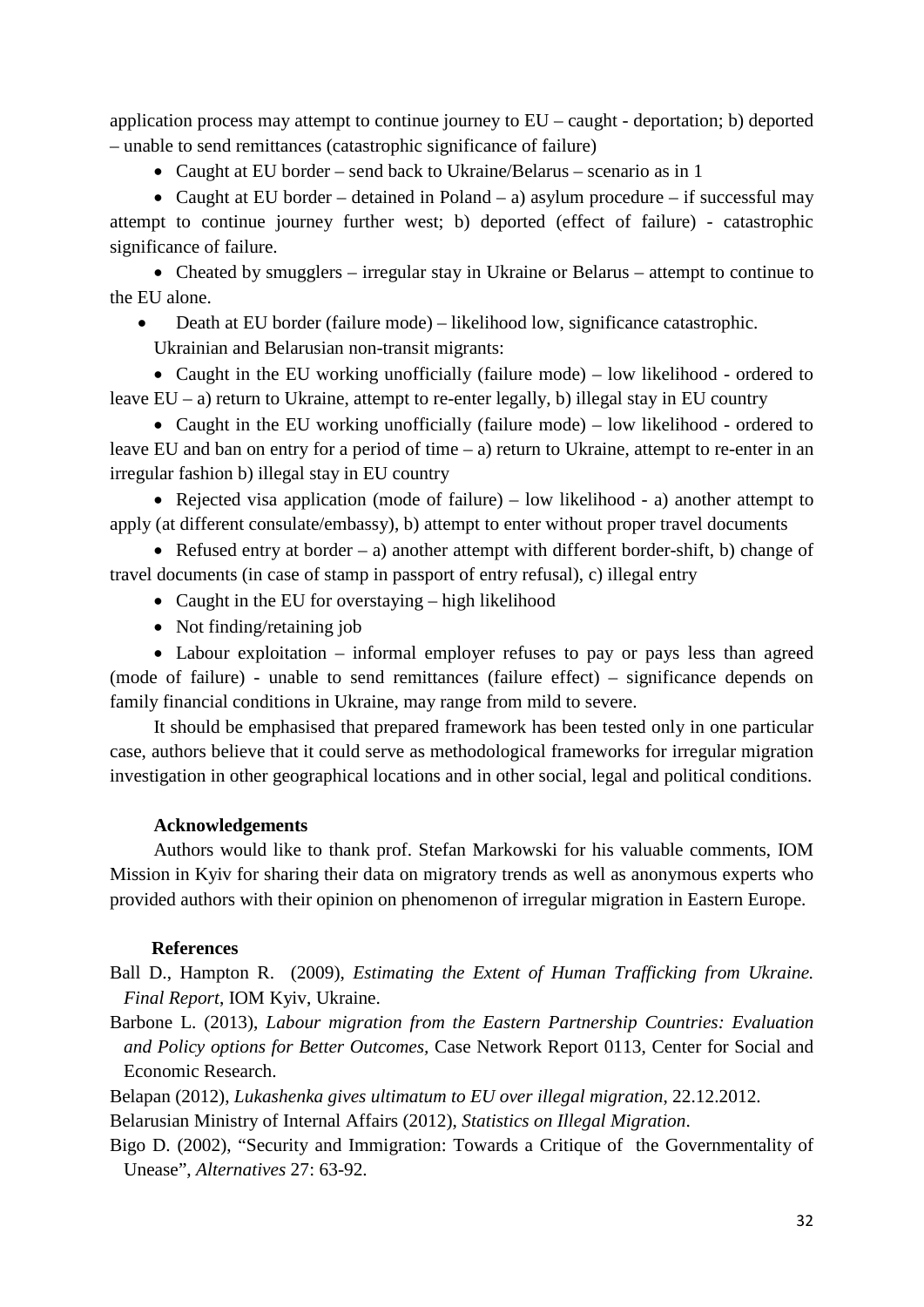- Bilsborrow R.E., Hugo G., Oberai A.S., Zlotnik H. (1997), 1*997 International Migration Statistics: Guidelines for Improving Data Collection Systems.* Geneva, Switzerland: International Labor Organization.
- Border Monitoring Project Ukraine (2010), *Access to Protection Denied. Refoulement of Refugees and Minors on the Eastern Borders of the EU – the case of Hungary, Slovakia and Ukraine*, Stiftung ProAsyl: Germany.
- Border Monitoring Project Ukraine (2008-2009), *Monitoring the implementation of social and human rights of refugees and other vulnerable migrants in the Border region of the European Union and Ukraine. Activity Report Period: November 2008 to June 2009.*
- Boswell Ch. (2007), "Migration Control in Europe after 9/11: Explaining the absence of securitization", *Journal of Common Market Studies*, Vol. 45, Issue 3, p. 589-610.
- Brunarska Z., Lesińska M. (2014), "Poland as a(n) (un)attractive destination for Belarusian labour migrants", *CARIM East Research Report, CMR Working Paper*, Nr 70 (128).
- Carrera S., Guild E. (2010), "Undocumented migrants and the Stockholm Programme: Ensuring Acess to Rights?", in: S. Carrera & M. Merlino (eds.), *Assessing EU policy on irregular migration under Stockholm Programme*.
- Chubrik A., Kazlou A. (2012), "Costs and Benefits of Labour Mobility between the EU and the Eastern Partnership Partner Countries. Belarus Country Study", *part of the project entitled Costs and Benefits of Labour Mobility between the EU and the Eastern Partner Partnership Countries for the European Commission.*
- Coupe T., Vakhitova H. (2013), "Costs and Benefits of Labour Mobility between the EU and the Eastern Partnership Partner Countries. Ukraine Country Study", *part of the project entitled Costs and Benefits of Labour Mobility between the EU and the Eastern Partner Partnership Countries for the European Commission.*
- Danish Refugee Council (2012), *Ukraine. April –June 2012. Quarterly Report*.
- Dustmann Ch. (1997), "Return migration, uncertainty and precautionary savings", *Journal of Development Economics*, Vol. 52.
- Düvell F., Vollmer B. (2009), *Irregular Migration in and from the Neighbourhood of the EU. A comparison of Morocco, Turkey and Ukraine,* CLANDESTINO: Undocumented Migration Counting the Uncountable. Data and Trends across Europe.
- Düvell, F. (2011), *Irregular Immigration, Economic and Politics*, CESinfo, DICE Report 3/2011.
- European Commission (2011), *Thematic Programme, "Cooperation with Third Countries in the Areas of Migration and Asylum", 2011-2013 Multi-Annual Strategy Paper.*
- European Commission (2013), *Overview of Schengen Visa Statistics 2012.*
- European Commission (2014), *Report on the Implementation of Global Approach to Migration and Mobility 2012-2013*, Brussels 21.2.2014, COM (2014) 96 final.
- European Migration Network (2012)*, Visa Policy as Migration Challenge*, Synthesis Report, October 2012.
- European Migration Network Slovakia (2011), *Practical Measures for Reducing Irregular Migration in the Slovak Republic*, November 2011.
- European Migration Network Hungary, *Practical Measures for Reducing Irregular Migration in Hungary*, March 2012.
- Europol (2011), *EU Organized Crime Threat Assessment*.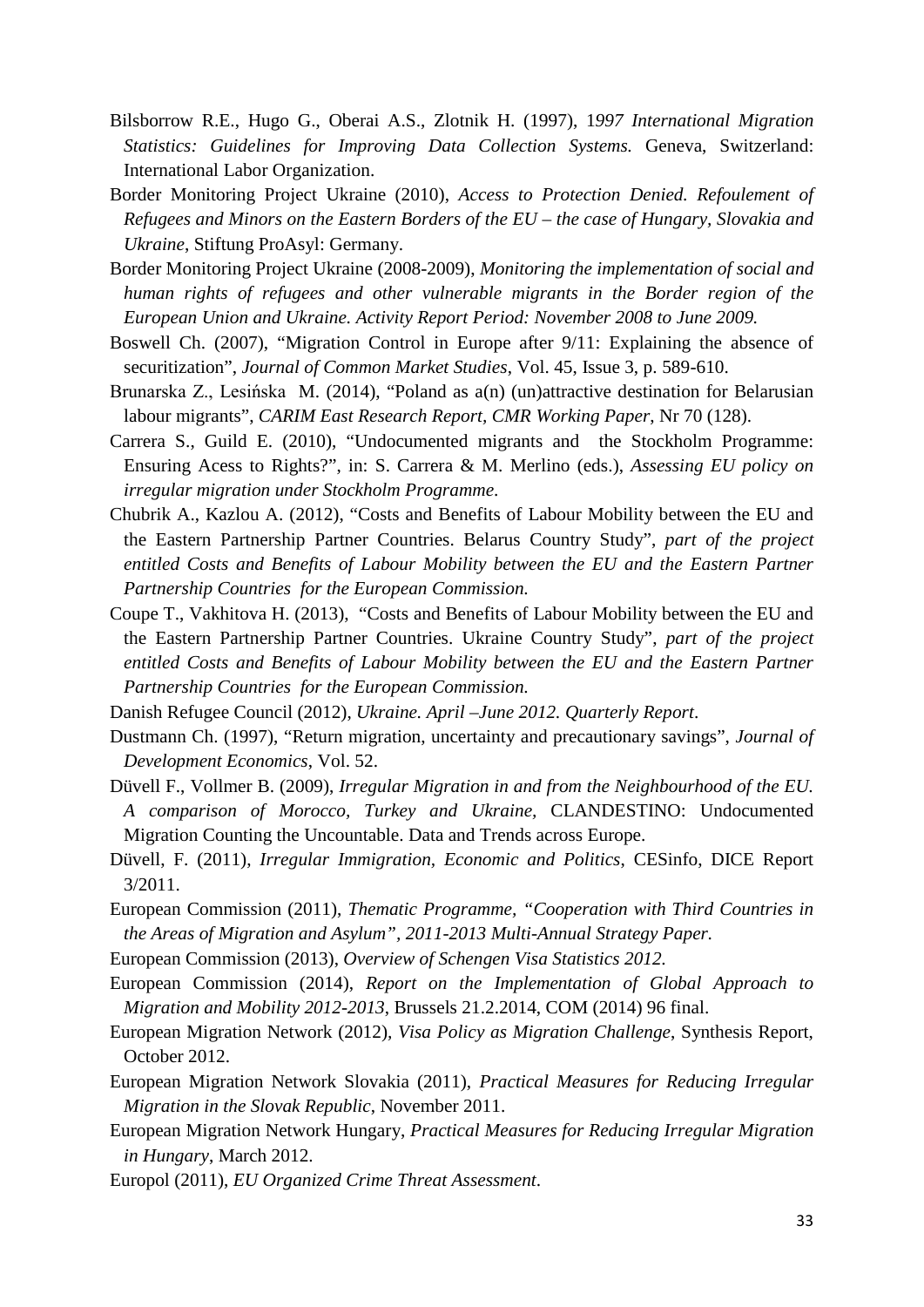- Faist T. (2002), "Extention do domaine de la lutte: International Migration and Security before and after September 11", *International Migration Review*, 31, 1, 2002.
- Fargues P. (eds.) 2013, *EU Neighbourhood Migration Report 2013*, Migration Policy Centre.
- Frontex (2013a), *Annual Risk Analysis 2013*.
- Frontex (2013b), *Eastern Borders Annual Risk Analysis 2013*.
- Frontex, (2012a), *Annual Risk Analysis 2012*.
- Frontex, (2012b), Eastern Borders Annual Risk Analysis 2012.
- Giersch C. (2011), *Political Risk and Political Due Diligence*, Global Risk Affairs, March 2011.
- Global Detention Project (2012), *Ukraine Detention Profile*.
- Gruszczak Artur (2010), "The securitization of the Eastern borders of the European Union. Walls or bridges?", in: *UACES 40th Annual Conference Exchanging Ideas on Europe: Europe at Crossroads*, Bruges.
- Guild E. (2009), *Security and Migration in the 21st Century*, Cambridge: Polity Press.
- Human Rights Watch (2012), *World Report 2012.* http://www.hrw.org/world-report-2012/world-report-2012-ukraine-0 Accessed 3 July 2013.
- Human Rights Watch (2010), *Buffeted in the Borderland. Treatment of Migrants and Asylum Seekers in Ukraine*.
- Huysmans J. (2006), *The Politics of Insecurity. Fear, Migration and Asylum in the EU*, London and New York: Routledge.
- International Organization for Migration (2010), *Combating trafficking in Human Beings: Ukraine.*
- Interview with Deputy Chief Commander of Ukrainian Border Guards Pavlo Shysholin (2012), "We stay in the vector of stable development", 24 August 2012, http://dpsu.gov.ua/ua/smi/intervu/intervu\_2.htm Aaccessed 3 July 2013.
- Jandl M., "The Estimation of Illegal Migration in Europe", *Studi Emigrazione/Migration Studies*, vol. XLI, No. 153, March 2004, pp. 141-155.
- Jaroszewicz M. (2011), "The Concept of Integrated Border Management and Eastern Partnership", in: A. Bryc, A. Legucka, A. Włodkowska-Bagan (eds.), *Security in the post-Soviet Area*, Warsaw: Dififn, p. 175-190, in Polish.
- Jaroszewicz M., Szerepka L. (2007), *Migration Challenges in the European Union's Eastern Neighborhood*, Warsaw: Centre for Eastern Studies.
- Kharkiv Human Rights Protection Group (2012*), Human rights in Ukraine 2011. XXIV. THE RIGHTS OF IMMIGRANTS IN UKRAINE.*
- Kicinger A. (2004), *International Migration as Non-Traditional Security Threat and The EU Responses to this Phenomenon*, CEFRM Working Paper 2/2004.
- Kovacheva V., Vogel D. (2009), *The size of irregular foreign resident population in the European Union in 2002, 2005, 2008: aggregated estimates*, Hamburg Institute of International Economics. Database of Irregular Migration, Working Paper no. 4/2009.
- Koser K. (2005), *Irregular migration, state security and human security*, paper prepared for the Policy Analysis and Research Programme of the Global Commission on International Migration.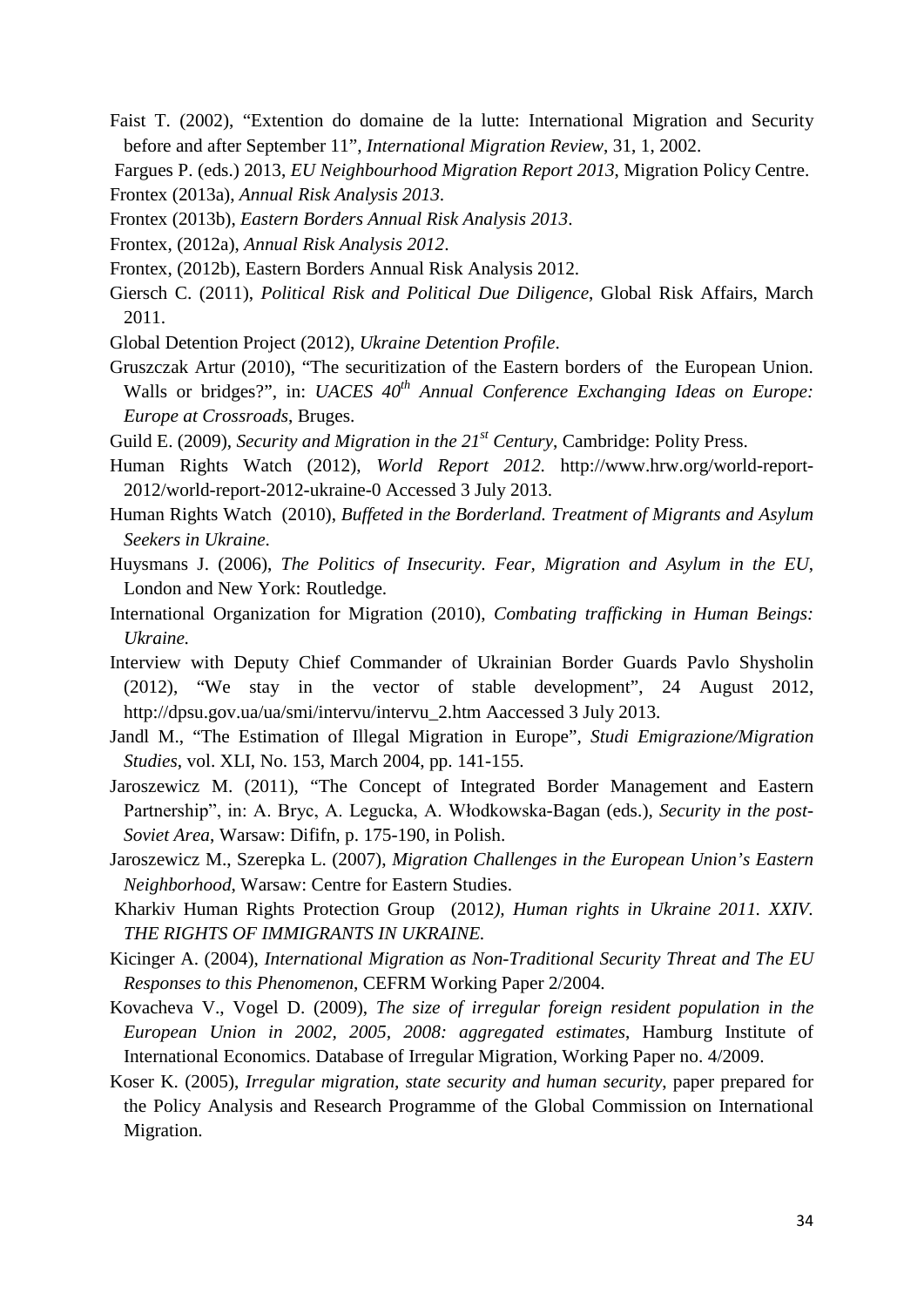- Kraler A., Rogoz M. (2011), *Irregular Migration in the European Union since the turn of the millennium- development, economic background and discussion*, Database on Irregular Migration, Working Paper 11/2011.
- Kupets O. (2012), *The Development and the Side Effects of Remittances in the CIS countries: The Case of Ukraine*, *CARIM-East Research Report 2012/02*, Robert Schuman Centre for Advanced Studies, San Domenico di Fiesole (FI): European University Institute. http://www.carim-east.eu/media/CARIM-East-2012-02.pdf. Accessed 1 March 2012
- Leontiyeva Y., Tollarová B. (2011), "Results from a Survey of Foreigners Incomes, Expenditures and Remittances. Main Findings Concerning Remittances'", *Prague: Sociologický ústav AV ČR.*
- http://www.soc.cas.cz/download/1182/Leontiyeva\_Tollarova\_Remittances\_2010.pdf . Accessed 1 June 2012.
- Levin M. (2006), *Chechen Migration and Integration in Ukraine*. Working Paper.
- Luchenok A., Kolesnikova I. (2011), *Influence of migration flows on social-economic figures in Belarus*, in Russian.
- Luptakova Marina (2009), "Legal and illegal migration from Ukraine: an analysis of social and security issues", *International Journal of Criminal Justice Science*, July-December 2009, Vol. 4(2).
- Łodziński S. (2008), "Opinion on the Senate draft law "On Card of a Pole and Mode of Belonging to Polish Nation of Persons of Polish Nationality or Polish Origin", *Sejm Paper*  1206.
- Malynovska O. (2011), *Labour migration: social consequences and political response*, Kyiv National Institute for Strategic Studies.
- Markov I. (2009), *Ukrainian Labour Migration in Europe. Findings of the Complex Research of the Processes of Ukrainian Labour Immigration*, Lviv: Caritas Ukraine.
- Maroufof M., Nikolova M., Szulecka M. (2014) *Legal aspects of Ukrainian migration to the EU countries in the light of their changing migration policies and laws, unpublished.*
- Massey D. *et al.* (1993), "Theories of international migration: a review and appraisal", *Population and Development Review,* Vol. 19, Nr 3.
- Niemann A., Schmidthäussler N. (2012), *The Logic of EU Policy Making on (Irregular) Migration: Securitisation or Risk?*, paper given at the UACES conference: Exchanging ideas on Europe 2012: Old Borders - New Frontiers, 3-5 September 2012, Passau, Germany.
- *Observatory Mechanism (OM) Monthly reports (2009-2012),* Technical Cooperation and Capacity Building for the Governments of Ukraine and Moldova for the Implementation of Readmission Agreements with the European Union (Gumira) project, unpublished.
- Stark O. (1991), *The migration of labour,* Blackwell: Oxford.
- Odessa Association of African Refugees (2010), *Appeal, Odessa: OAA.* http://www.thevoiceforum.org/node/1538 Accessed 1 July 2013.
- Office for Foreigners Poland (2013), *Asylum Statistics 1993-2013*.
- Platform for International Cooperation on Undocumented Migrants (2010), *Main Concerns about the Fundamental Rights of Undocumented Migrants.*
- Polish Border Guard (2013), *Illegal border crossings 2007-2013*.
- Pozniak O. (2012), *External Labour Migration in Ukraine as a Factor in Socio-Demographic and Economic Development*, CARIM East Research Report 2012/05.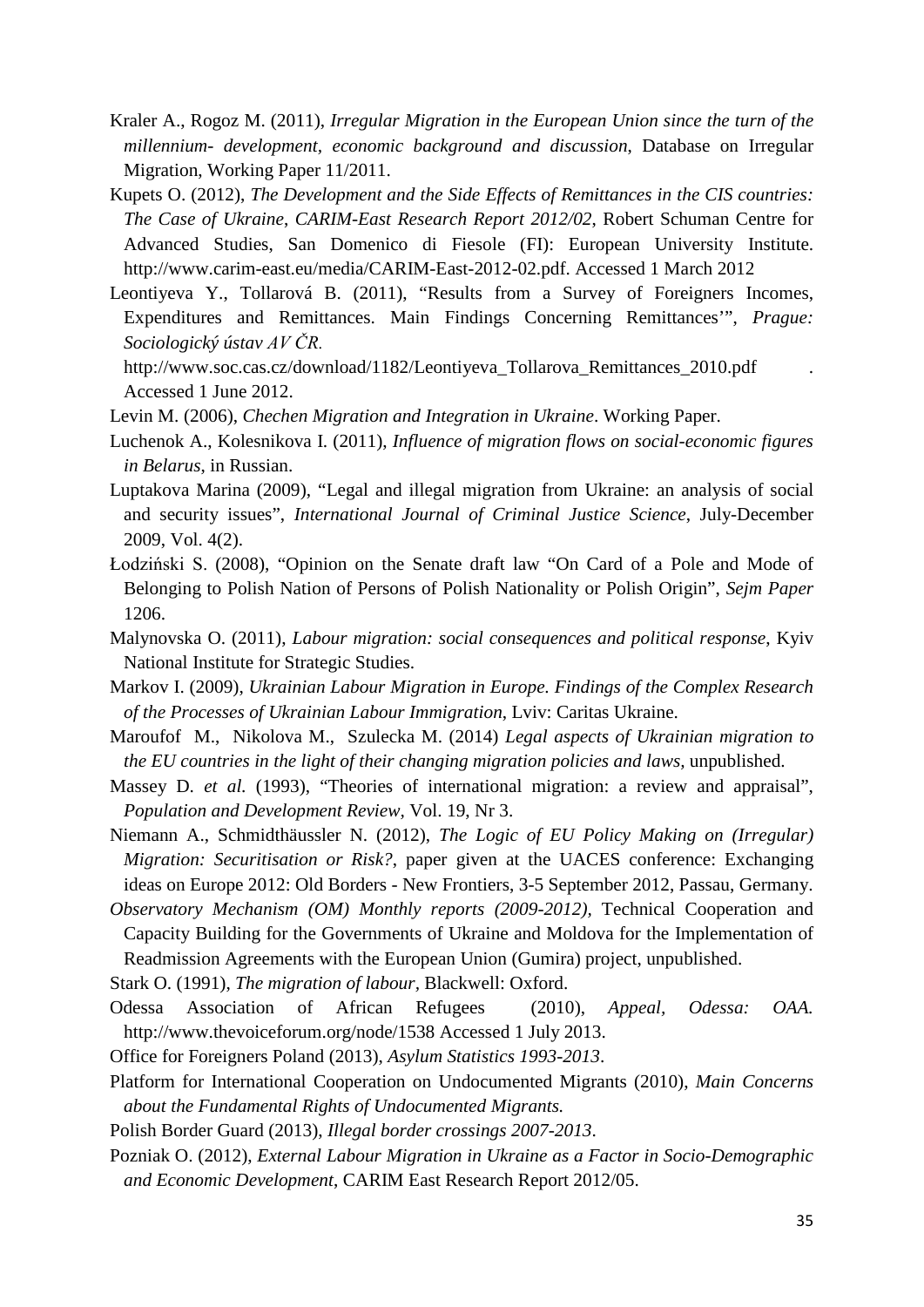Pylynskyi J. (2008), *Country Report Ukraine,* CLANDESTINO Project.

- Schengen Borders Code (2006), *Regulation (EC) No 562/2006 of the European Parliament and of the Council of 15 March 2006 establishing a Community Code on the rules governing the movement of person across borders*.
- Renn O. (1992), "Concepts of Risks: A Classification", in: S. Krimsky, D. Golding (eds.), *Social Theories of Risk*, Westport: Praeger.
- Shakhotko L., Bobrova A. (2012), *Influence of Labour Migration on Belarus: Demographic Perspective,* CARIM East Research Report 2012/20, in Russian.
- State Labour Inspector (2012), *Report from the State Labour Inspection Activities in 2011*, in Polish.
- State Statistics Committee of Ukraine & Ukrainian Center for Social Reforms (2009), *International Labour Migration of the Ukrainian Population*, in Ukrainian.
- State Statistical Service of Ukraine (2013), *Foreign Labour Migration of Ukrainian Population: methodology, research's organisation and social-demographic characteristics of labour migrants. 2010-2012*, in Ukrainian.
- Susak V. (2002), "Ukrainian guest workers and immigrants in Portugal (1997-2002)", *Ukrainians in the Contemporary World: conference of the Ukrainian graduates of American educational programmes,* Kyiv: Stylos.
- Tapinos G. (1999), "Clandestine Immigration: economic and political issues", in: *Trends in International Migration: Continuous Reporting System on Migration*, Paris: OECD 1999, Annual Report.
- Tikhonova, L. E. (1996), "Contemporary Migration Trends in Belarus", in: J. R. Azrael, E. A. Payin (eds.), *Cooperation and Conflict in the Former Soviet Union., Implications for Migration, RAND Corporation.*
- Titarenko L. (2012), *Corresponding Analytical and Synthetic Note, Social-political impact on labour migration on Belarus*, CARIM East, AS 2012/02.
- Triandafyllidou A., Vogel D. (2010), "Irregular Migration in the European Union. Evidence, Facts and Myths", in: Triandafyllidou A. (eds.), *Irregular Migration in Europe. Myths and Realities*, Aldershot: Ashgate.
- UN Economic and Social Council (2003), Prevention of discrimination*, The rights of noncitizens, Final report of the Special Rapporteur, Mr. David Weissbrodt, submitted in accordance with Sub-Commission decision 2000/103, Commission resolution 2000/104 and Economic and Social Council decision 2000/283*, E/CN.4/Sub.2/2003/23, 26 May 2003.
- UNHCR (2013a), Country *operation profile for Somalia*.
- UNHCR (2013 b), *Country operation profile for Afghanistan*.
- Williams A. M., Baláž V. (2012), "Migration, Risk and Uncertainty: Theoretical Perspectives", *Population, Space and Place*.
- Valverde M. (2008), "Police, sovereignty and law: Faoucaultian reflections", in: M.D. Dubber, M. Valverde (eds.), *Police and the liberal state*, Standford CA: Stanford Law Books.
- Volodko V. (2011), "Transnational Family Practices of Ukrainian Female Labour Migrants in Poland", (in:) J. Isański, P. Łuczys (eds.)*, Selling One's Favourite Piano to Emigrate: Mobility Patterns in Central Europe at the Beginning of the 21st Century*, Cambridge Scholars Publishing.